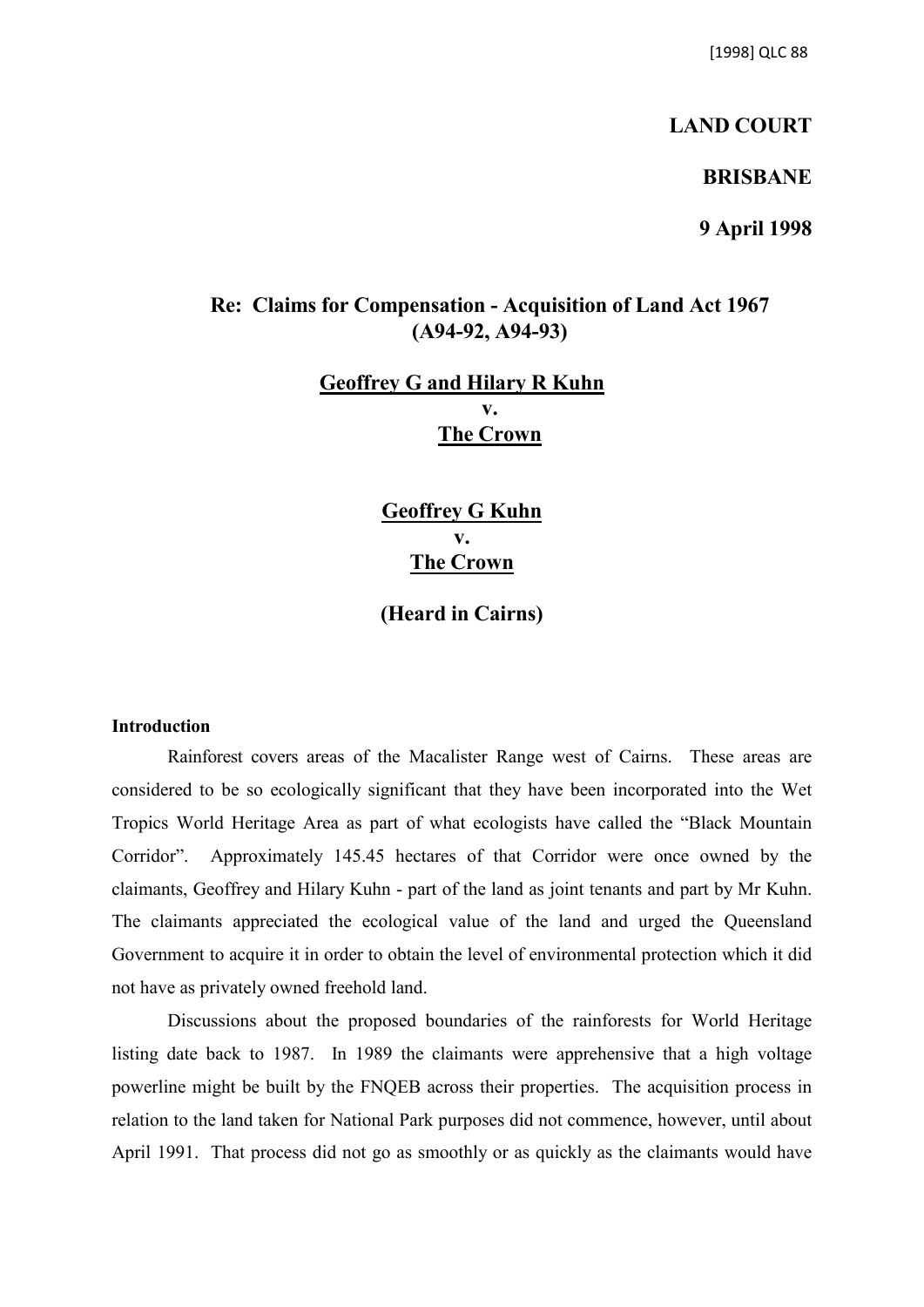liked. They had hoped for a prompt, voluntary acquisition process. It became, at the claimants' request, a compulsory taking under the *Acquisition of Land Act* 1967*.*

By notice dated 28 May 1992, Mr Kuhn was advised that the Crown intended to take approximately 80 hectares of his land for National Park purposes. The land was in two parts which were portions of Lot 109 on Plan SR 146, County of Solander Parish of Mowbray (the "original Lot 109"). Lot 109 then had an area of 106.1288 hectares.

By notice on the same date, Mr and Mrs Kuhn were advised that the Crown intended to take about 64 hectares of their land for National Park purposes. That land was part of Lot 108 on Plan SR 146 in the County of Solander Parish of Mowbray (the "original Lot 108"). Lot 108 then had an area of 91.0543 hectares and adjoined Lot 109.

By proclamation published in the Queensland Government Gazette on 11 December 1992, the Governor notified and declared that the following parcels of land were taken by the Crown for National Park purposes:

Lot 998 on Plan 852235 (formerly part of Lot 108) containing an area of 65.15 hectares

Lot 999 on Plan 852235 (formerly part of Lot 109) containing an area of 80.3 hectares.

The taken land was vested in the Crown on and from 11 December 1992, which is the relevant date for determining compensation. The retained land comprised 25.89 hectares of Lot 108 and 25.8 hectares of Lot 109.

Although the land was taken by the Crown at the urging of the claimants, there was a sticking point. The parties could not agree on the amount to be paid to the claimants as compensation. In December 1994 the matters were referred to the Land Court.

The claims for compensation served on the Crown in December 1992 were as follows:

| Lot 998 | valuation of land              | \$895,840.00                   |
|---------|--------------------------------|--------------------------------|
| Lot 999 | valuation of land<br>severance | \$1,104,160.00<br>\$162,000.00 |
|         | Total                          | \$2,162,000.00                 |

plus unspecified sums for interest and for disturbance in the form of valuation fees, legal costs and consultants' fees.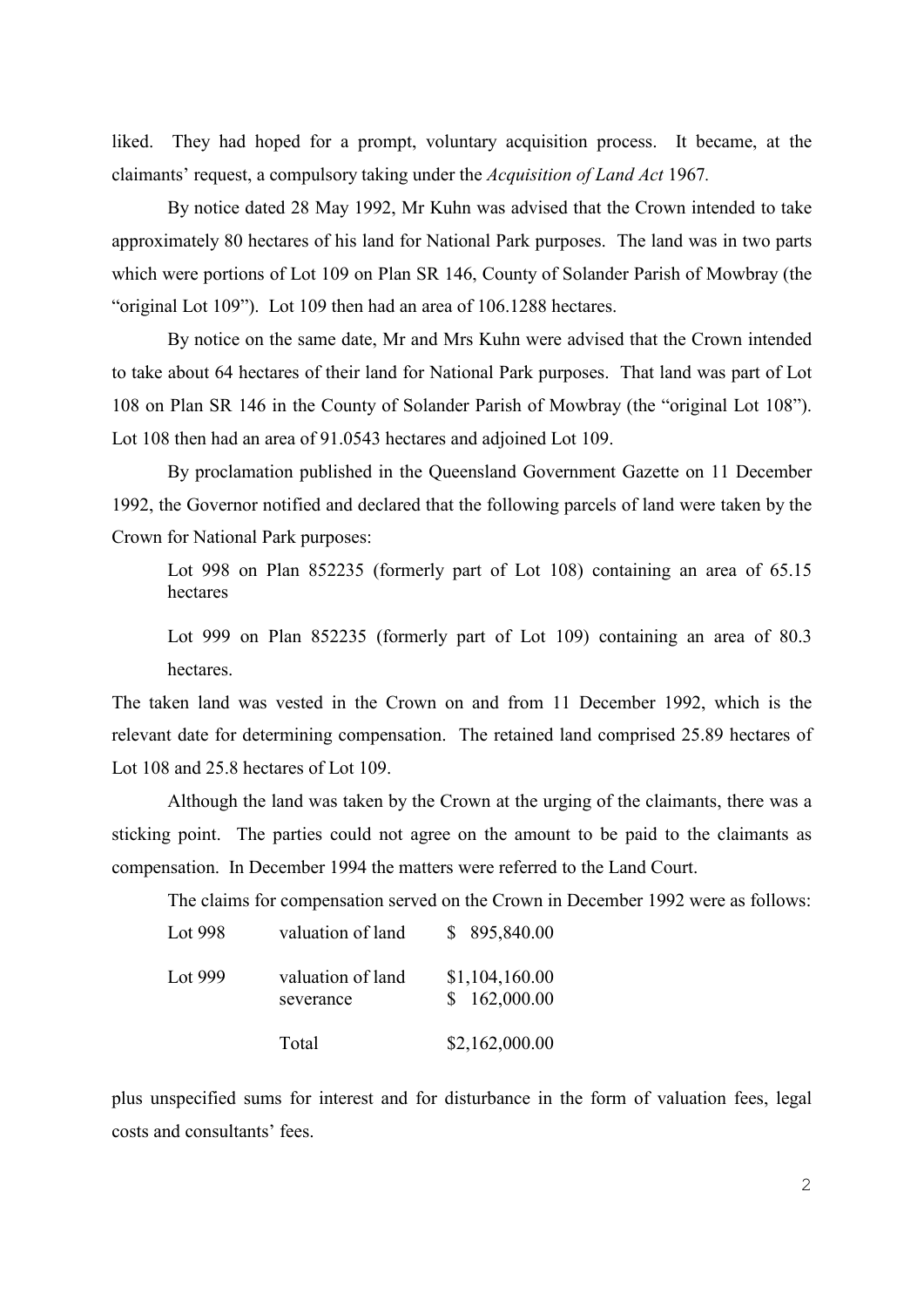At the hearing valuation evidence was led for the claimants in the sum of \$1,900,00.00 as compensation for the land taken (Exhibit 6), to which amounts for interest and disturbance would be added. There was no formal application under s 24(3) of the *Acquisition of Land Act* 1967 to amend the claim for compensation.

By the end of the hearing the parties had agreed that the amount payable for disturbance costs was \$67,150.00, made up of \$13,180.00 for the construction of alternate water supplies to the retained parts of Lots 108 and 109, and \$53,970.00 for legal, valuation and other consultants' fees.

The claimants did not come to the hearing empty handed. They had been paid, at various dates in 1993, advances totalling \$1,236,000.00 comprising:

\$370,000.00 for Lot 998 \$449,950.97 for Lot 999 \$416,049.03 for the aggregation.

Those advances included components for the value of the taken land, interest, and amounts for disturbance (Exhibit 7).

Although the resumed land was owned in part (Lot 998) by Mr Kuhn and in part (Lot 999) by Mr and Mrs Kuhn, the case was run on the basis that there was one resumption of one aggregation of land.

#### **Assessing the amount of compensation payable**

The criteria for determining the claimants' entitlement to compensation are set out in s.20 of the *Acquisition of Land Act* 1967, the relevant sub-sections of which provide:

"Assessment of compensation

- 20(1) In assessing the compensation to be paid, regard shall in every case be had not only to the value of land taken but also to the damage (if any) caused by either or both of the following, namely -
	- (a) the severing of the land taken from other land of the claimant;
	- (b) the exercise of any statutory powers by the constructing authority otherwise injuriously affecting such other land.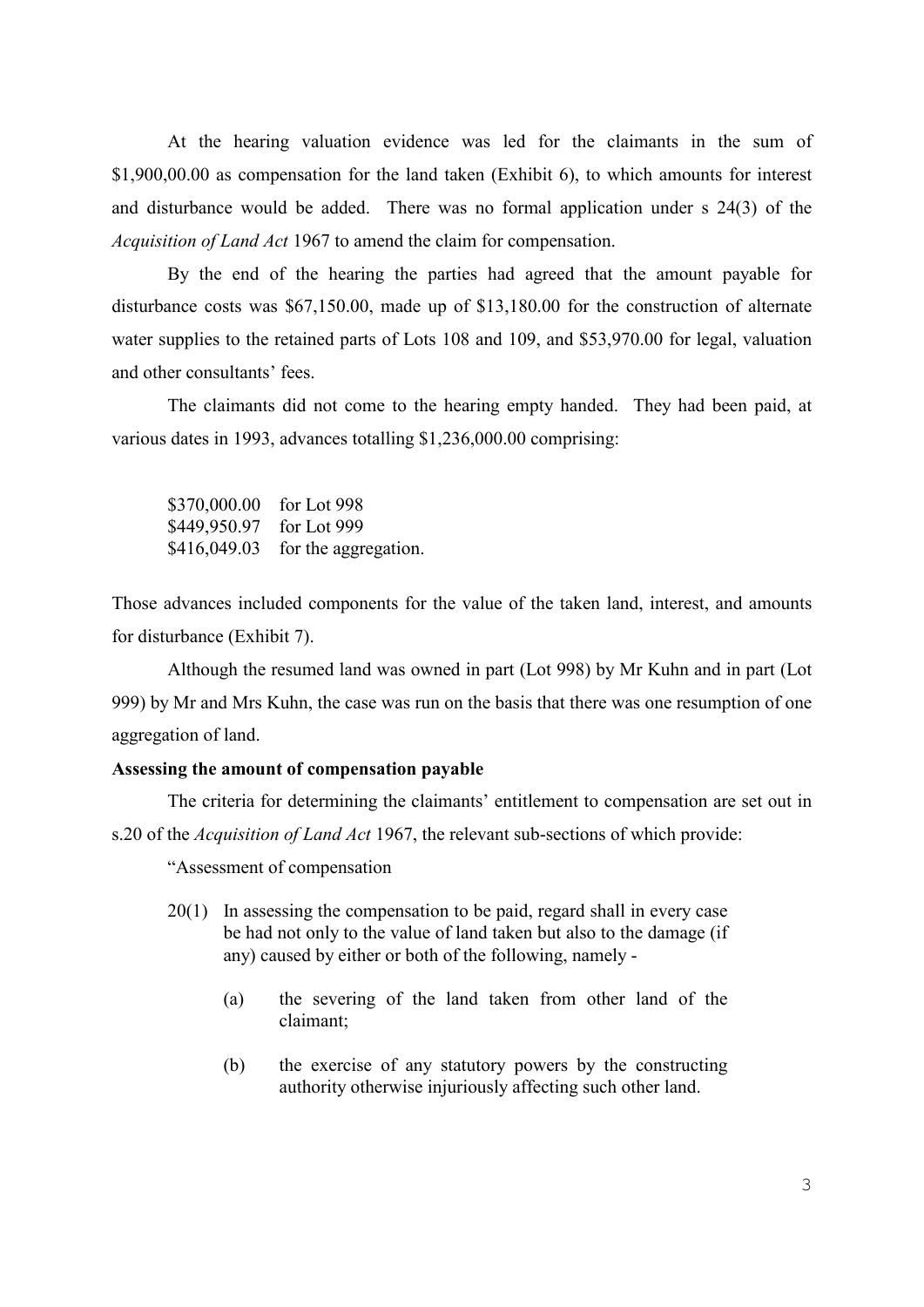(2) Compensation shall be assessed according to the value of the estate or interest of the claimant in the land taken on the date when it was taken"

Although the original claim served on the Crown nominated severance as a separate compensable item in relation to Lot 999, the submissions put in these proceedings were confined to the value of the land taken plus amounts for interest and disturbance. Compensation for any severance items (including severance from Kauri Creek) was included in the other figures.

The determination of the amount of compensation payable involves a consideration of the use to which the parcels of resumed land together with the retained land could have been put had the land not been acquired by the Crown.

## **The subject land**

The subject land comprised the original Lots 108 and 109, known as "Shady Grove", Pinnacle Road, Julatten. Mrs Kuhn described the original Lot 109 as "our home property". Mr Kuhn purchased it in 1974. The claimants purchased the adjoining Lot 108 from neighbours in 1988.

The land is located near Julatten on the Atherton Tableland, about 33 kilometres, or 30 minutes travel time, by road south-west of Port Douglas and some 75 minutes drive by road from Cairns. Fair, all weather access is available to the subject land from the Mossman-Mount Molloy Road (a bitumen sealed two lane highway) then along bitumen sealed Council road and then formed earth and gravel road. At the date of resumption the bitumen seal extended to Flin's Creek. Since then the road has been sealed to English Road. The original Lot 109 included a strip of land for a private access road.

The subject land was zoned Rural "A" under the Mareeba Shire Town Plan of 1982. Although electricity and telephone services are available to be connected in the locality, the subject land was not connected to electricity and only Lot 109 was connected to Telstra.

The subject land comprises undulating to hilly country. Kauri Creek, a permanent spring fed watercourse, flows (though not always continuously) from the western section of the original Lot 108 through to the south-eastern section of the original Lot 109 and on to the Mowbray River. The land is broken by numerous gullies and minor watercourses, mainly tributaries of Kauri Creek. Another watercourse runs parallel to the northern boundaries of the Lots.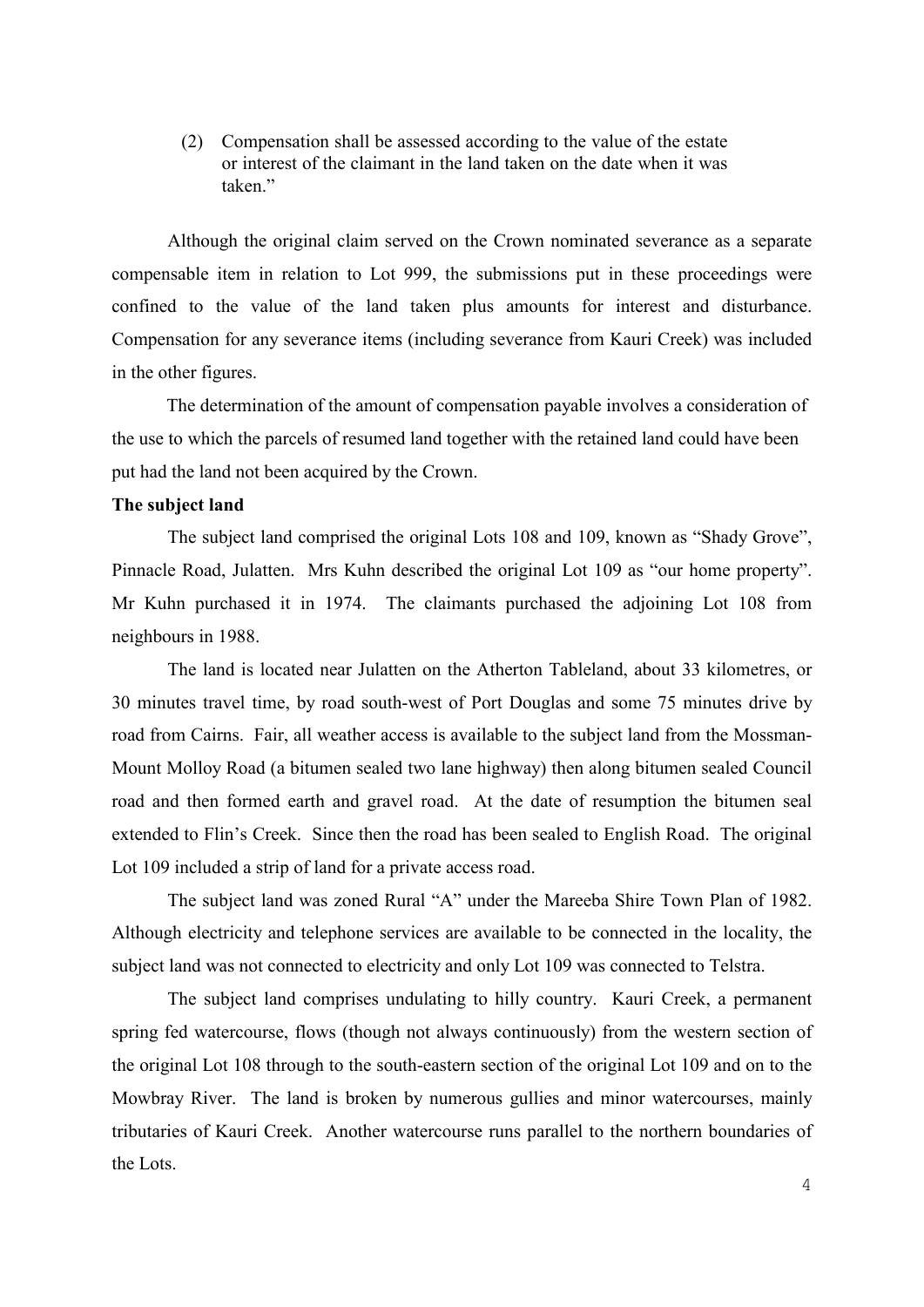The north-western section of the original Lot 108 includes Red Hill (455 metres high) from which distant sea views are available. A moderate ridge runs from Red Hill to the south-east along the western boundary of the Lot, with views to the west. The original Lot 109 contains a hill (374 metres high) in the south-eastern section, falling to more gentle slopes to Kauri Creek. Distant sea views and views over the Mowbray Valley are available from a low ridge which runs along the north-eastern boundary.

The catchment of Kauri Creek comprises more gentle slopes, falling away to the Mowbray River Valley. The Mowbray River is located close to the southern boundary of the original Lot 108 and the top of the Big Mowbray Falls ("Mowbray Falls") commences approximately 350 metres from that boundary.

The northern, eastern and southern boundaries of the subject land adjoin the World Heritage Listed State Forest 42 on FTY 1538.

The subject land is in the narrowest section of the "Black Mountain Corridor", a low rim of rainforested hills which abut the Mount Carbine Tableland Faunal Zone in the north and the Lamb Range section of the Atherton Uplands Faunal Zone in the south. The area between Kuranda and Julatten has a drier climate than is generally encountered along the Wet Tropics coast. Changes in climate have resulted in differences in the vegetation. As the climate dries, the Corridor converts to open forest and the rainforest disappears. When, as at present, the rainforest communities are re-established, the renewed exchange of genetic material between the zones to the north and south is allowed.

The vegetation community in the Corridor is relatively common within the region, with 37,153 hectares of the 48,178 hectares being within the World Heritage Area. It occurs as a fringe rainforest adjacent to fire-prone eucalypt forests.

More specifically, the vegetation on the subject land is predominantly mesophyll vine forest with areas of wet sclerophyll forest and notophyll vine forest in proximity to the Mowbray River Valley. Red Hill and the eastern sections of the original Lot 109 have open low to medium woodlands timbered predominantly with eucalypts such as bloodwood, bluegum, Moreton Bay ash, ironbark and cadagi. Where clearing has taken place, acacia is the dominant regrowth.

In his written statement of evidence, Mr Stephen Goosem, Senior Principal Scientist with the Wet Tropics Management Authority, stated that these "drier and successional rainforests are not expected to contain species of exceptional evolutionary significance as is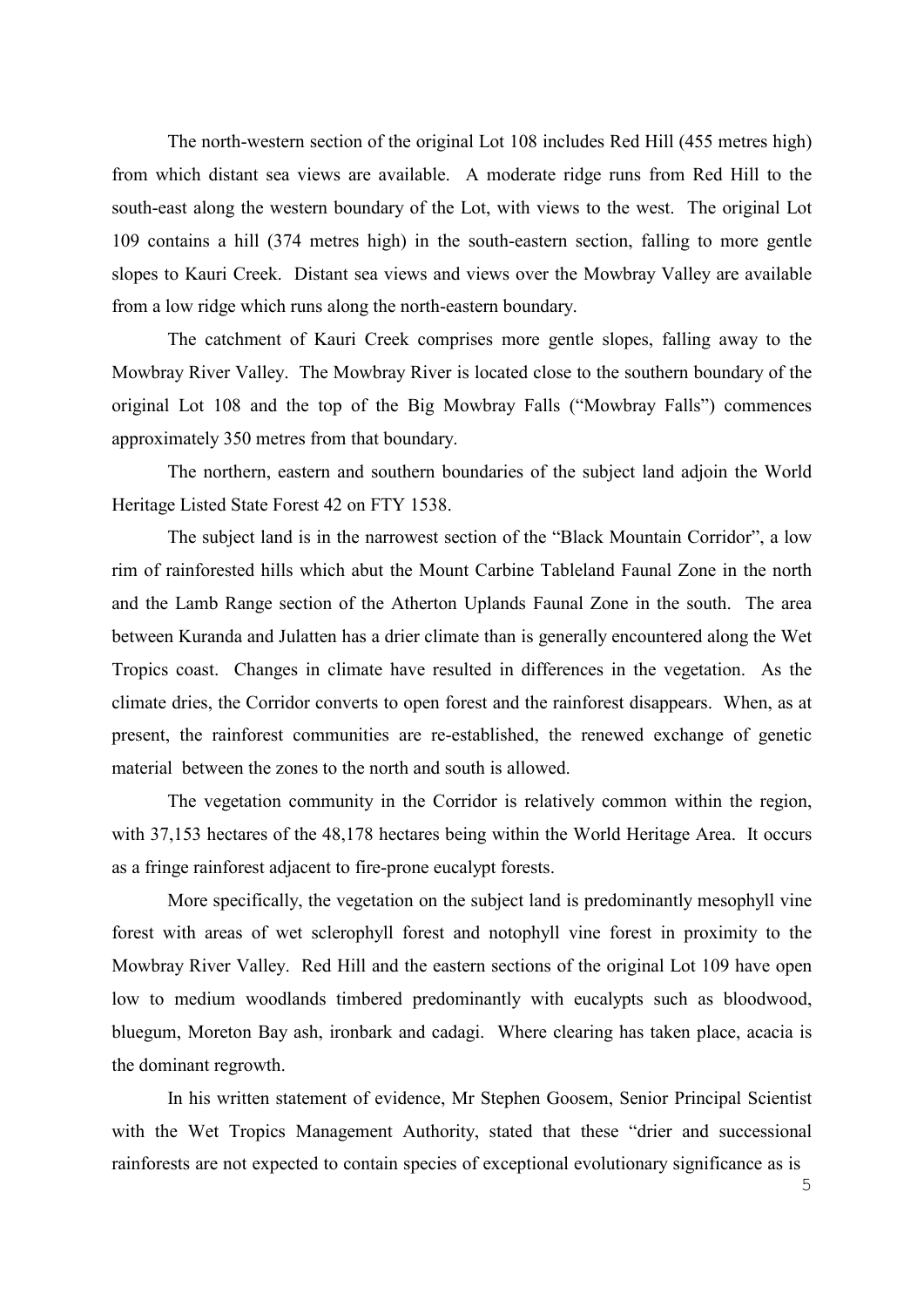the case in many parts of the Wet Tropics such as the refugial Daintree Lowlands and other very wet rainforest areas" (Exhibit 12). Apparently Mr Goosem had not been on the land, and a more detailed account of the flora and fauna on the subject land is contained in an environmental audit which was commissioned by the claimants and conducted by Mr Andrew Small (Exhibit 33). That audit identified various features of the environmental significance on the subject land. Some 164 species of birds were identified as visiting or being regularly on the land. The property seems to be the northernmost distribution of the swamp rat (which had only been found previously at Lake Barrine) and also appears to be the home of pogonomys, prehensile tailed rats no live specimens of which have been captured. Rare flora include the Julatten tamarind and the cassowary satinash which are not found in a national park or other protected area. Eight plant species which are listed on the Queensland Herbarium database as being rare and/or threatened were found on the subject land. Further research may reveal more species. Mrs Kuhn highlighted the significance of having the relatively rare giant pendas, *Xanthostemon whiteii,* on the subject land. The trees are estimated to be at least 500 and possibly 1,500 years old.

Various statements were made extolling the natural attractions of the subject land. For example, Mr Alan Rector, a tourism management consultant, wrote of being "struck by its unique position on the ridge overlooking the Mowbray Valley and the sea beyond as well as the lush rainforest on and surrounding the property" (Exhibit 6 Annexure D). Mr John Wake, a valuer called by the claimants, described the property as "sited in a unique setting with a vista to the surrounding mountain ranges and National Park views as well as expansive seaviews over the Mowbray Valley" (Exhibit 6). He could think of no other properties in Julatten that would have the same combination of features.

Although the subject land has attractive topographic and other features or qualities which make it suitable for use for eco-tourism purposes (a matter discussed in more detail below), the qualities of the land should be considered in context.

First, the subject land is not unique in being the location of particular (including endangered) species of flora and fauna. Mr Goosem said that the number of rare and threatened species varies "quite substantially throughout the region" and that some properties north of the Daintree River might have up to 30 on a block.

The relationship of the subject land to land in the region is evident from the fact that the resumed land was acquired as part of the "Black Mountain Corridor". In his written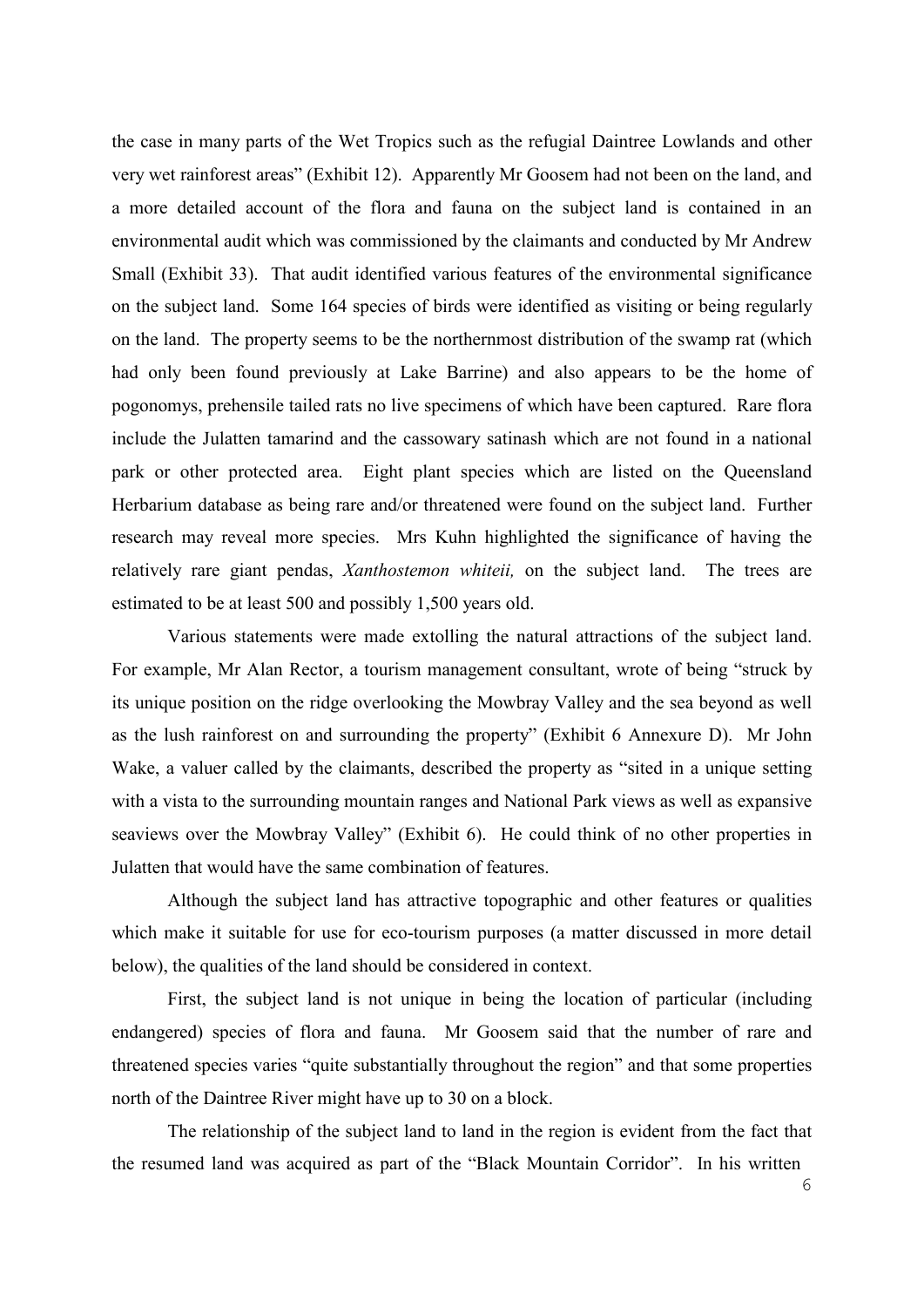statement Mr Goosem concurred with the assessment apparently made in 1990 and 1991 by Mr Geoff Tracey, an international expert on tropical rainforests, that "the most important value of the vegetated portions of the [resumed land] are their role in the connectivity of rainforest habitats along the Macalister Range." That linkage applies to flora and, to a much greater extent, fauna.

Mr Goosem concluded:

"If it were not for its strategic position at the narrowest section of the Black Mountain Corridor it is unlikely that these blocks of land would be considered for acquisition. Acquisition is, however, very desirable in this instance to ensure appropriate management for the maintenance of the integrity of this very narrow link." (Exhibit 12)

His oral evidence to that effect was unchallenged and is supported by Mrs Kuhn's evidence and sources cited by her, as well as by Mr Wake's report and by the detailed report of Mr Small, which described the narrow corridor as "critical to the flow of genetic material from one area to another".

Second, the subject land was not in a completely natural state when the resumed land was acquired. Although the land is not used, and is apparently unsuitable, for agricultural purposes, about 60 acres of land were cleared about 30 years ago for corn growing. There is acacia regrowth on that land. Old bullocky tracks from logging days have been maintained by Mr Kuhn. Trees have been felled for use as timber veneer and flitches of cabinet grade timbers. There was a commercial harvest in reasonably recent times and a fairly intensive harvest in 1991. The latter harvest was on, but apparently was not confined to, land that was not resumed. Mr Kuhn has operated a bush sawmill on Lot 109. The timber which was harvested and sold, or was cut and sliced by Mr Kuhn, was apparently acacia species from regrowth (not old forest timber). The claimants gained income from the timber harvesting, milling, flitching and slicing, as well as from sustainable harvesting of forest products ranging from seed collection to harvesting of tree fern, ephiphytes and orchids. Other activities on Lot 109 included the clearing of land for the construction of buildings, such as the homestead and machinery shed, and the horse stud.

In his report on a study of the flora and fauna on and around the subject land, Mr Small wrote that the patterns of vegetation distribution and the species composition of the study area had been "heavily influenced by the activities of Europeans in the recent past",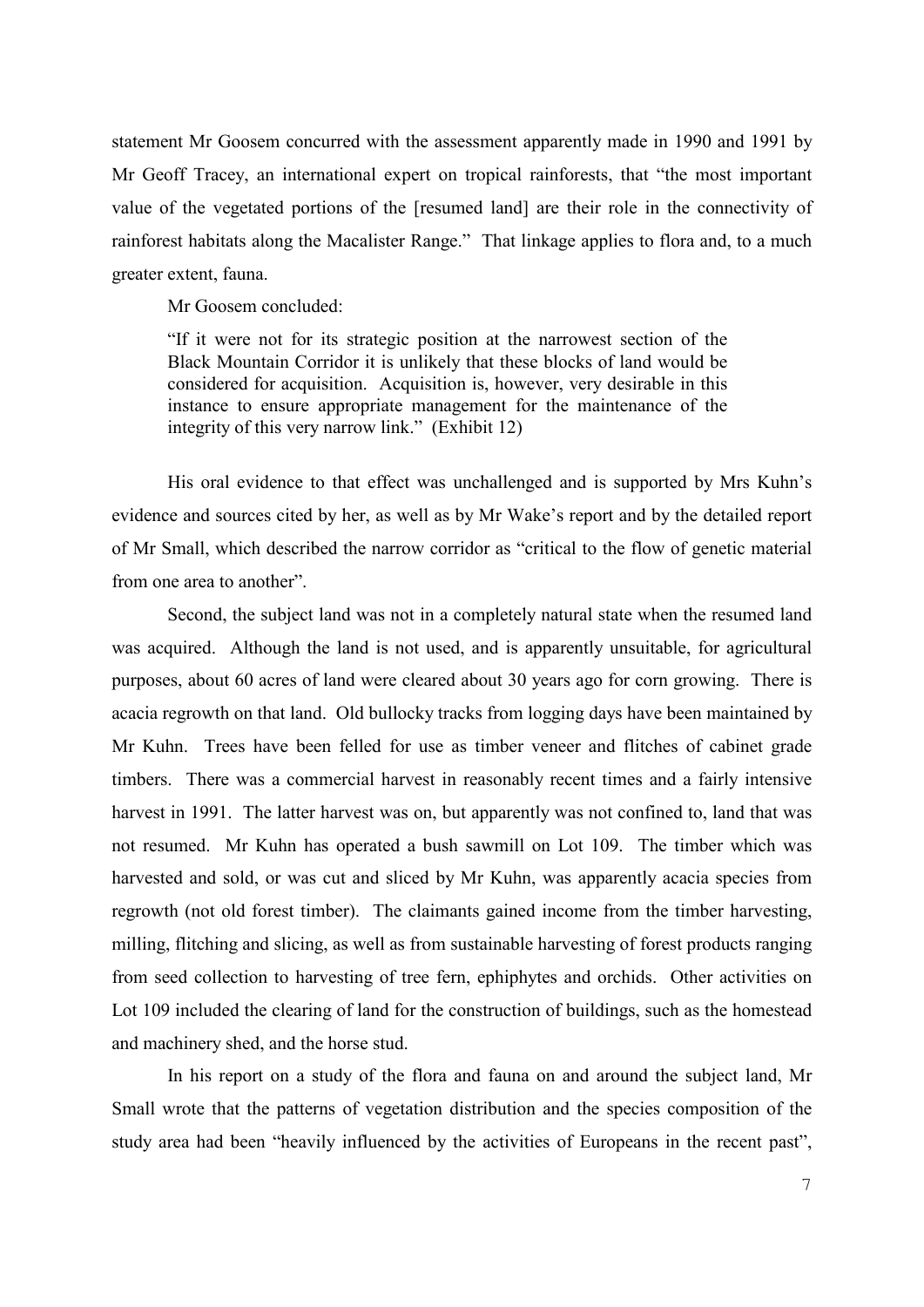including logging and clear felling. He concluded that "human activity has had a marked impact on the integrity of the forest structure" (Exhibit 33).

Although, in the area in which the subject land is located, the structural integrity of the rainforest has been "heavily compromised with sometimes severe logging practices in the past", Mr Small stated that there is no recorded information of past floristical compositions for the Kauri Creek area to suggest whether or not logging of vital habitats has reduced the chances of long term viability for local populations of some plant species. In areas of little human impact the forest structure and floristical composition are similar in some ways to that of some areas of the lower Daintree (Exhibit 33).

#### **Highest and best use of subject land**

At the date of resumption the subject land was used as one large residential site. A residence, associated infrastructure and a small sawmill were located on the original Lot 109. Lot 108 was not separately used for any specific purpose.

**Agreement between the parties:** By the time of the hearing, the parties had agreed that the highest and best use of the subject land was for eco-tourism purposes. Because the notion of eco-tourism was central to the resolution of this case it is appropriate to review how the parties came to that conclusion and then consider those features of eco-tourism that are relevant to the matters in dispute.

Mrs Kuhn stated that, by 1992, the claimants' advisers had agreed with the claimants that eco-tourism was "the most appropriate and viable" usage of the subject land. That conclusion had been reached "after extensive research on the regional tourism markets and after much consideration of other land use options for our properties", including possible subdivision of the land. According to Mrs Kuhn, the valuations of the subject land which the claimants commissioned in 1989 (Ballieu, Knight & Frank) and 1990 (DJ Jones & Co) had emphasised that eco-tourism is the highest and best use of the land (Exhibit 5).

The valuation report prepared for these proceedings by Mr Wake referred to the claimants' actions to "optimise the value of their asset in an ecologically sensitive manner, linked to tourism" and to a report by Mr Rector that "deals with the features of the property which, in the view of the author, give it potential as an Environmental/Experiential Tourism Resort unparalleled at present in northern Queensland". Mr Rector stated that the topography and size of the subject land made it possible to construct an eco-tourism resort "in an unobtrusive manner in sympathy with and complementing the natural surroundings". He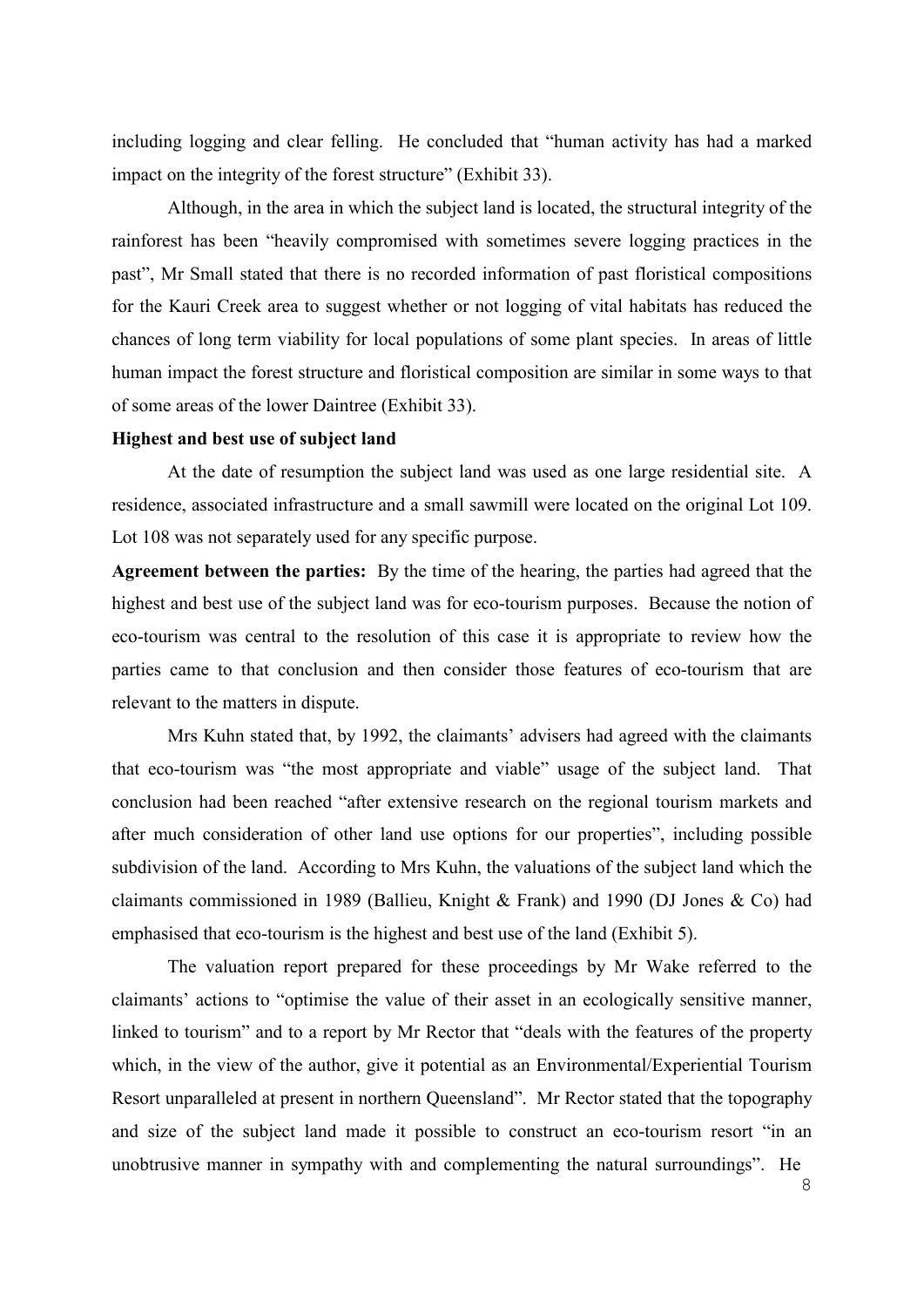considered that the land had potential for a world class tourist facility (Exhibit 6 Annexure D) and the design concepts considered by the claimants were "very much advanced" on anything that had been built in Australia. Mr Wake formed the opinion that the property was "unique along with the properties in the lower part of Mowbray Valley in that it offered ... the only potential in the Port Douglas area for expansion of nature based tourism". He considered that such a development is the highest and best use of the subject land as at the relevant date (Exhibit 6).

The Crown did not always share the claimants' view about the highest and best use of the subject land. Apparently it was only once the opinion of Mr Jeffrey Weigh had been received that the Crown's position changed. Mr Weigh is the Managing Director of Taylor Byrne Tourism and has considerable experience in the Queensland tourism industry. He inspected the subject land in June 1995 for the purpose of determining whether it had negotiable tourist potential as at the date of resumption and, if so, the extent of the potential and its impact on the value of the land. Having considered various components that are required before a site can command a premium value for tourism and the state of the tourism market at the date of resumption, Mr Weigh concluded that the site would have had a negotiable tourist potential at the date of resumption (Exhibit 15).

The valuation report tendered by the Crown in these proceedings (Exhibit 11) was prepared by Mr Kevin Allan, a senior valuer with the Department of Natural Resources. He stated that the highest and best use of the subject land "would be Tourist Related, ie Eco-Tourism" and the land would "be best marketed as a single large Tourism related site". Mr Allan listed the attributes for a successful, if low-key, tourism venture on the land as including large diversity of forest types, diversity of bird life, views of Mowbray Valley, access to Mowbray River Falls, and relative accessibility from major centres in the region.

The assessment of valuers concerning the highest and best use of the subject land was consistent with the designation by the Mareeba Shire Strategic Plan (in existence but not in force at the date of resumption) of the subject land as being in a Tourist Facilities location. The plan was adopted by the Council in February 1993 and was gazetted in January 1994. Under that Preferred Dominant Land Use, locations designated for future tourist facilities are considered to be ideally suited for such facilities because of their locational characteristics, physical features, or the views they command or a combination of these features. Most are readily accessible and all are considered to be capable of development without undue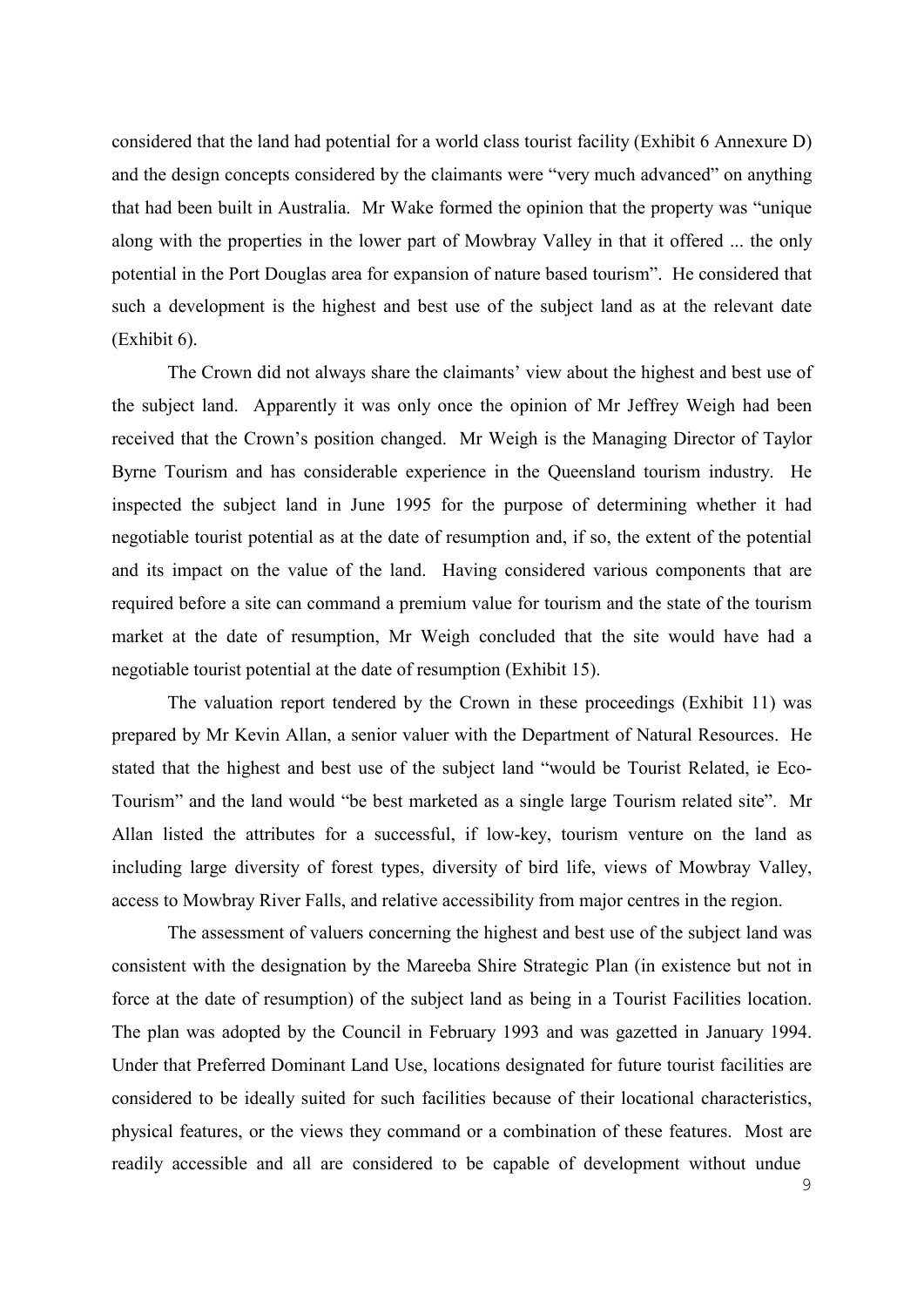detrimental effect on amenity. In February 1993 the Council indicated its support for an application for Consideration in Principle to use the retained Lot 108 for the establishment of a Tourist Facility. On 8 June 1995 the Council granted approval for the rezoning of Lot 108 to "Special Use (Tourist Resort and Accommodation generally in accordance with Plan of Development Parts A & B)" zone.

I am satisfied that at the date of resumption the highest and best use of the subject land was for eco-tourism purposes - a potential, but unrealised, use of the land.

**The features of eco-tourism:** The evidence indicates that in 1992, and even at the time of the hearing, the concept of eco-tourism was not clearly defined. There was, at best, a general understanding of what was involved. Mr Weigh thought that the "definitional issues are fairly difficult". Mrs Kuhn said that there is an ongoing debate about what does and does not constitute eco-tourism. Most definitions include a requirement that the tourism be ecologically sustainable. In that sense it may include adventure elements but only where the experience does not degrade the environment. She quoted the definition advanced by Ceballos-Lascurain in 1987 that eco-tourism is "travelling to relatively undisturbed or uncontaminated natural areas with the specific objective of studying, admiring, and enjoying the scenery and its wild plants and animals, as well as any existing cultural manifestations (both past and present) found in these areas." (from R Blamey (1995) *The Nature of Ecotourism: Occasional Paper No 21,* Bureau of Tourism Research, Canberra, page 14, quoted in Exhibit 5). Mrs Kuhn stated that "active, adventurous, nature and culture related travel" fall within the definition of eco-tourism.

A distinction was drawn between "hard" and "soft" forms of eco-tourism. Harder ecotourism might involve long treks and camping out. Softer eco-tourism might involve more amenities for the tourist and less travel. Although Mr Weigh was not familiar with the labels hard-edge and soft-edge eco-tourism, he suggested that there are degrees of adventure in this field. In his opinion, the soft end tends to comprise a more mainstream market. Mr Rector referred to "degrees of experience" in rainforest eco-tourism. In his opinion, "the ideal experience is to be housed and enclosed and encompassed within the framework of the rainforest". The experience may be enhanced by, for example, a brook but not necessarily (if at all) by adjoining coastline.

It is apparent from this and other evidence that the concept of eco-tourism has at least three components, namely, the nature of the destination, the purpose of the visit, and the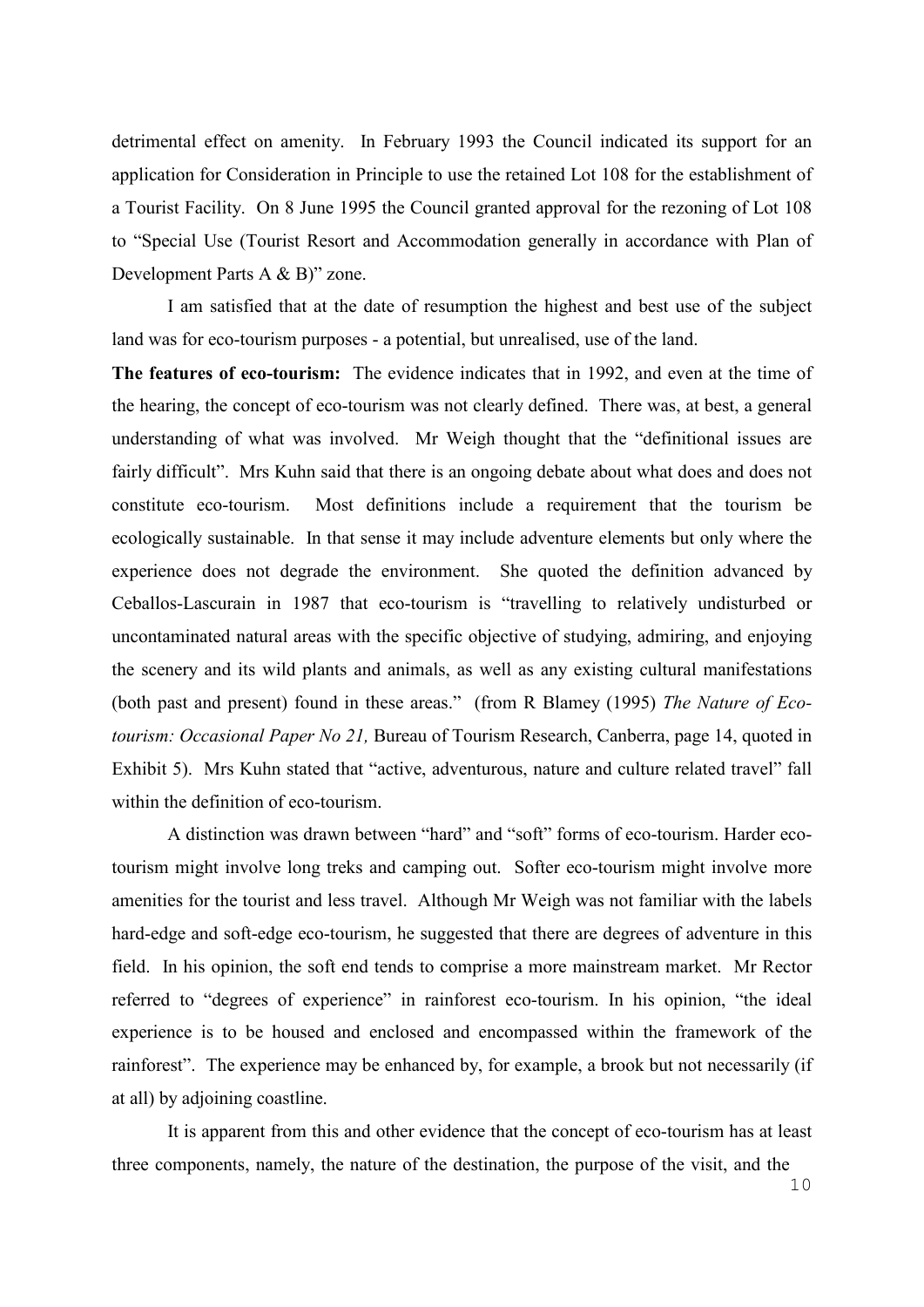means by which a person effects a visit to such a destination. There are also degrees of exertion and adventure associated with the eco-tourism experience.

With respect to the first component, the eco-tourist's choice of destination is determined by such factors as its special (or unique) and unspoiled natural resources, reliable counterparts and outstanding professionals and programs. Apparently those factors are more important than low cost, comfort and security. Wilderness is a desirable but not essential component. Attention was given to the value of natural water as an attraction in nature-based tourism destinations, whether they be forest or desert regions. More specifically, Mr Weigh considered that running water and lush rainforest go well together. Thus, the imagery of rainforest meeting the reef had been an important feature in the tourist appeal of the Daintree.

It seems that natural areas and formerly remote places are now highly prized locations. Consequently tourism has to be planned and managed to avoid degradation or a level of visitation which leads to destinations being "loved to death". The Wet Tropics area of the Cairns region is considered to be a particularly high activity area for eco-tourism.

With respect to the second component, the preferred activities of eco-tourists (as part of the nature-based market) include snorkelling/scuba diving, swimming, bushwalking/trekking, wildlife observation (including birdwatching), study of flora and fauna, boat trips (such as canoeing), mountaineering, nature photography and meeting local and indigenous residents.

There was some contention about the nature of the eco-tourism market. Mrs Kuhn referred to studies which yielded a profile of ecotourists as persons who are aged between 35 and 70 years of age, with tertiary education, a high disposable income, and an extended recreational period on an annual basis. Such people are experienced travellers and are environmentally conscious. They seek challenge and diversity. Beyond that group of people, the backpacker with a relevant preference for nature-based activities is also considered to be an eco-tourist. Mr Rector suggested that, as the average age of visitors to this type of facility would be 35 years or older, most people will not be wanting to experience activities involving high levels of physical activity.

Mr Weigh was cautious about distinguishing eco-tourists from any other group. He preferred to describe nature-based tourism as a product and said that people who look for nature-based activities usually want them as part of a wider product. He suggested that the "hard edge" of the eco-tourism market is "fairly thin", in the sense that there are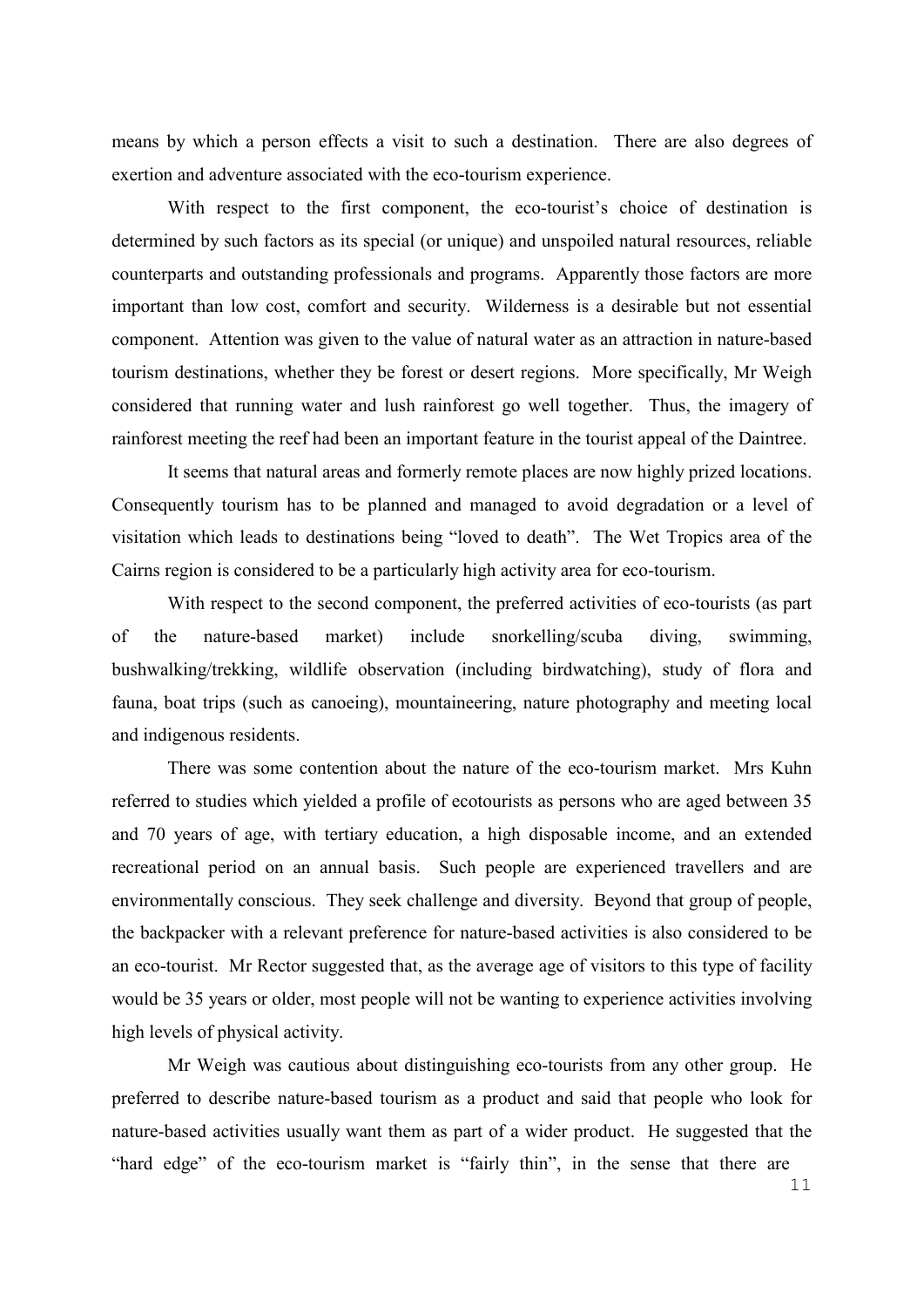insufficient numbers of such tourists and, in his firm's experience, they are "not particularly high tariff individuals".

With respect to the third component it is apparent that some places are easier to reach by conventional forms of transport. It is less important how one reaches the site than how one travels across the site to ensure minimum impact on the environment.

According to Mrs Kuhn the rapid growth of the eco-tourism market has been an international phenomenon. One study has shown that in the 1980s, while tourism overall increased at an annual rate of 4 per cent., eco-tourism increased at an annual rate of between 10 and 30 per cent. Apparently the World Tourism Organisation forecast in 1993 that most of the 86 per cent. increase in worldwide tourism receipts projected by the end of the century will come from the types of travel that comprise eco-tourism (Exhibit 5).

There was some argument about whether eco-tourism leads or follows the mainstream tourist market. According to Mr Weigh, it is reasonable to suggest that eco-tourism as a niche market would develop behind the development of mainstream tour package tourism to the region. Specialist niche markets tend to be able to survive because of the maturity of an established destination with comprehensive and regular aviation services and sophisticated visitor infrastructure. Thus one might expect some lag for the development of specialist niche products (Exhibit 15). On the other hand, Mr Rector and Mrs Kuhn considered that in most instances it is eco-tourism that precedes the main tourism thrust into a region. They cited experience from the mid-1980s, when eco-tourists visited the Daintree/Cape Tribulation area, to the 1990s when hundreds of thousands of tourists visited the area annually. As Mr Rector put it, "that's mass tourism and it's followed the eco-tourist". Mr Weigh agreed that eco-tourism has led the market in some parts of the world, but thought that tourism in far north Queensland expanded with the opening of the Cairns International Airport. He also agreed that there had been sectional interest in the Daintree area for some considerable time, but that its reputation and market visibility had been associated with the World Heritage listing and the marketing of far north Queensland generally. In his written statement he expressed surprise that eco-tourism should be such a topical issue, particularly in Far North Queensland, "since it has for many years based its tourism industry product on nature and culture", including such places as Kuranda, Daintree, Mossman Gorge and Cape Tribulation (Exhibit 15).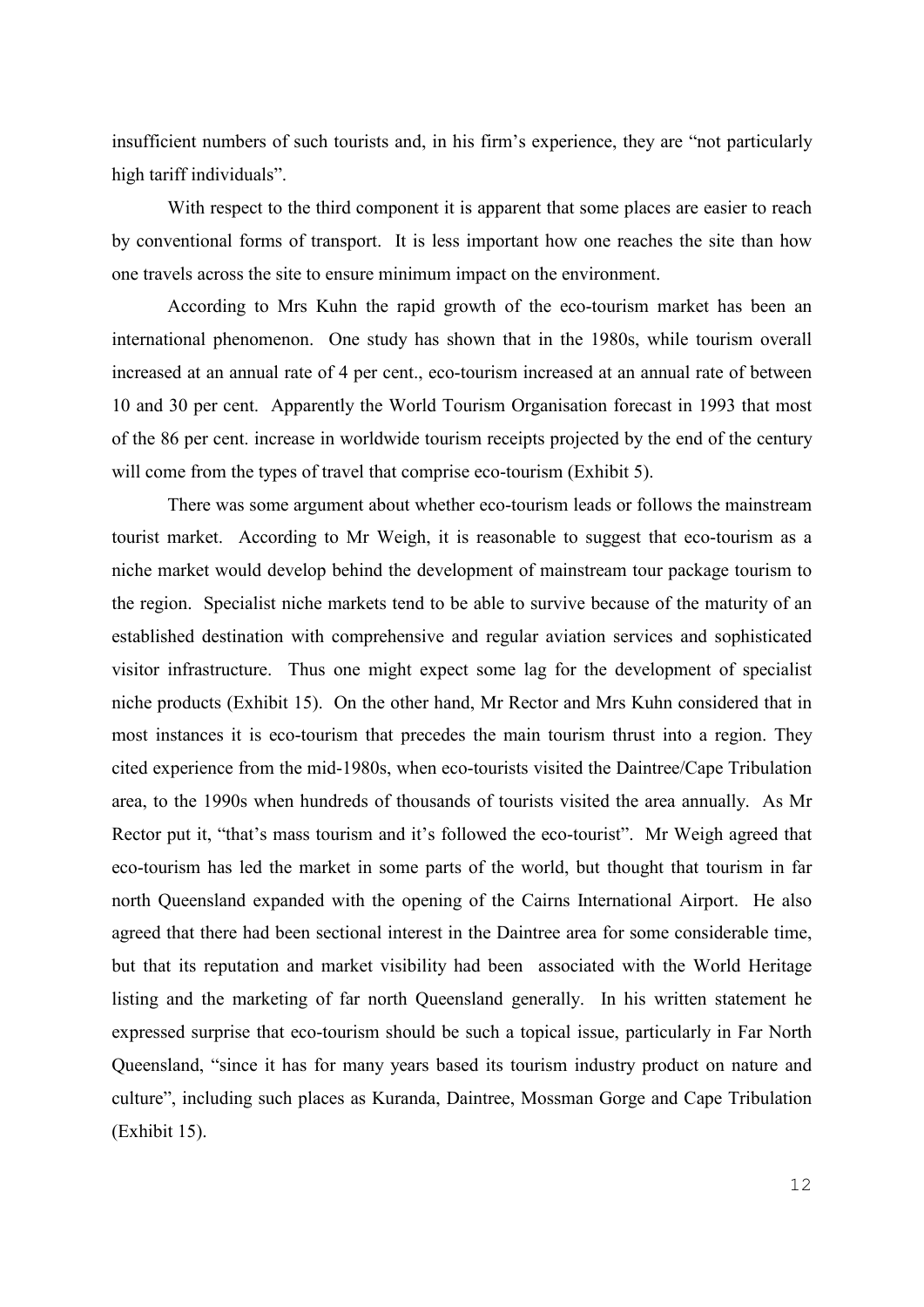I consider that the witnesses were not as far apart in their analysis as they may have appeared to be. Whatever their differences, the question whether eco-tourism leads or follows the mainstream market was peripheral to the matter in dispute in this case. By the date of resumption there was a strong tourist industry in the Cairns region and an important component of the market was nature-based, or eco-tourism.

**Eco-tourism in the region of the subject land:** Much of the information about the history and nature of eco-tourism in the region of the subject land was provided by the claimants, especially in the written report of Mrs Kuhn (Exhibit 5).

Cairns was the gateway and hub of the Cairns Tourism Region. The Region's main attractions - the rainforest and the Great Barrier Reef - are nature-based. The quality of the nature-based attractions was greatly enhanced by the World Heritage listing of the Great Barrier Reef in 1981 and the Wet Tropics rainforest in 1987. Promoters of the regional attractions targeted the adventure travel and eco-tourism markets. With the advent of international tourism to far north Queensland there was a significant development of both domestic and international market niches. The main attractions in the Wet Tropics World Heritage area were Lake Eacham, Lake Barrine, Curtain Fig Tree, Mossman Gorge and North Daintree.

Following the opening of Cairns International Airport in 1984, there was an increase in the number of tourists from various destinations. Between 1985 and 1992 international visitation grew by 25 per cent. and the domestic markets grew for intrastate (9.1 per cent.) and interstate (8.7 per cent.) visitation.

Various tours were available by 1992. River trips as well as rainforest treks (virtually non-existent in 1984) were flourishing by then. Flora and fauna study, wildlife observation (including birdwatching), rafting, cycling, sailing, ballooning, rainforest walks, horse rides and exploratory journeys out of the Cairns region to Cape York were all available. Brochures illustrating a range of such activities were in evidence (Exhibits 17).

Most of the day visitors to the region came from accommodation centres in Cairns and Port Douglas. The predominant movement of day visitors was westwards to Kuranda and the Atherton Tablelands, northwards towards the Daintree and Cape Tribulation area, and to the Great Barrier Reef. A smaller percentage travelled southwards to the Tully, Mission Beach and Innisfail area.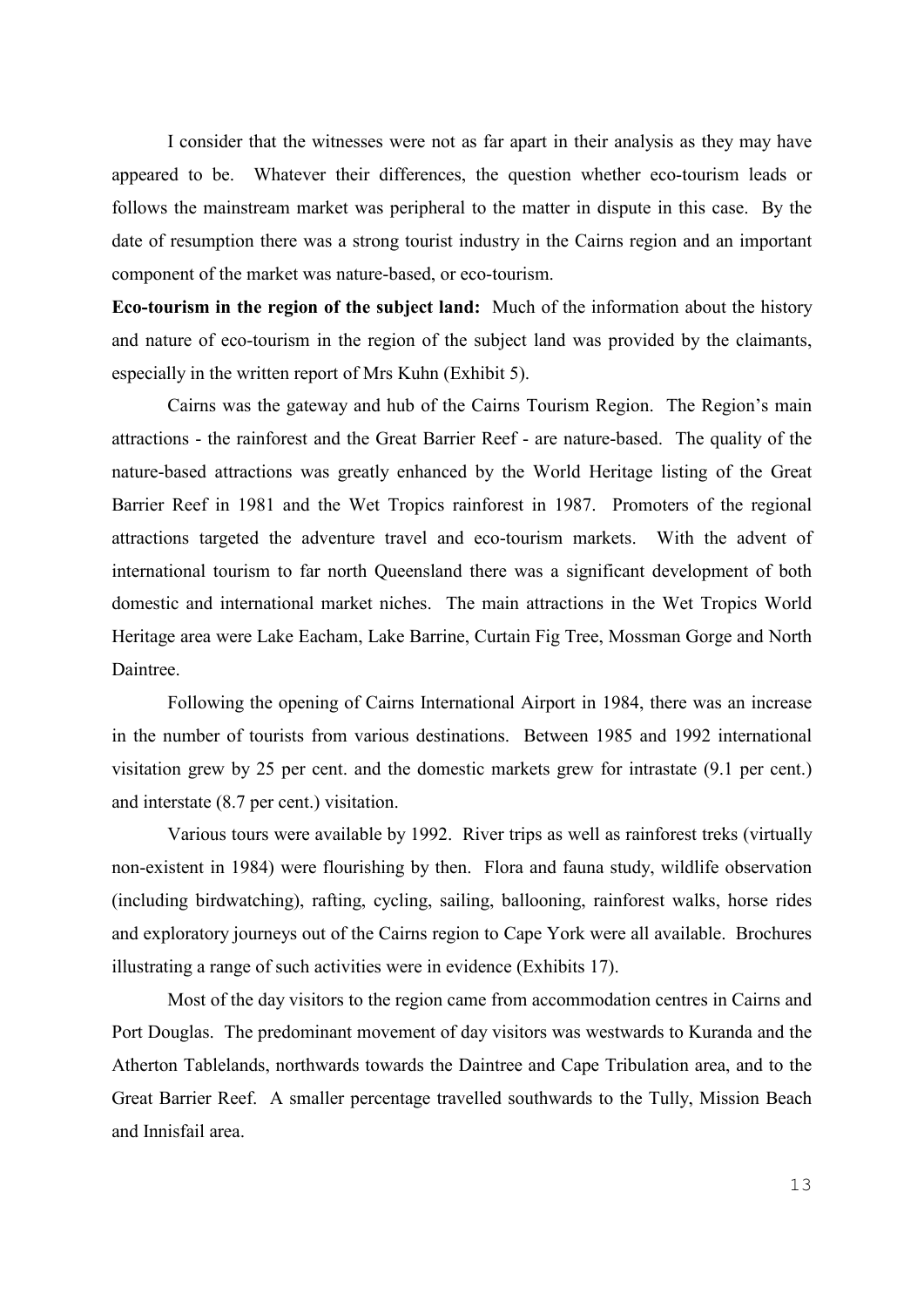Mrs Kuhn drew on a 1993 Wet Tropics Visitor Use survey to show that, in that year, the total visitation to the area north of the Daintree River - the Daintree/Cape Tribulation conglomerate - was 282,545 people. Mossman Gorge was a popular destination (331,492 people) as were places on the Kuranda Range (374,465 at Henry Ross Lookout) and on the Atherton Tableland ( 312,281 at Lake Barrine, 369,082 at Lake Eacham, and 220,073 at the Curtain Fig Tree). Lower figures were recorded for the more southern routes on the Gillies Highway in the Goldsbrough Valley near Gordonvale and the Heales Lookout. Other southern destinations attracted comparatively lower numbers of visitors. In 1992 more than 600,000 people visited the Great Barrier Reef.

The Wet Tropics Visitor Use Survey results show that some destinations were visited only by independent visitors while others were visited by independent and commercial visitors. The latter category included the Daintree-Cape Tribulation conglomerate (39 per cent. independent and 61 per cent. commercial), Mossman Gorge (72 per cent. and 28 per cent.), Lake Barrine (53 per cent. and 47 per cent.), Lake Eacham (84 per cent. and 16 per cent.) and Curtain Fig (56 per cent. and 44 per cent.).

Apart from the Cairns-Kuranda railway, there was no regional public transport system. Access to natural attractions was by privately owned or hired vehicles and by tour operators' transportation. The need for transportation became an integral component of day tours in the Cairns region and of trips to overnight accommodation away from Cairns and Port Douglas. Wilderness lodges in the Daintree-Cape Tribulation area, for example, were transferring about 90 per cent. of their guests from Cairns and/or Port Douglas to their accommodation.

Round trips from Cairns and Port Douglas were developed along the main roads to the major attractions in the Wet Tropics World Heritage Area (Lake Eacham, Lake Barrine, Curtain Fig, Mossman Gorge and North Daintree). These routes were used by independent tourists and commercial tours.

The pressure of tourism north of the Daintree River was recognised by the residents, tourist businesses and the planning bodies. By 1992 the adventure travel and eco-tourist activities were generally being provided by commercial tour operators who operated within a permit system in areas that were under public management, such as rainforests in the World Heritage area. The Mossman Gorge, Daintree and Cape Tribulation areas became congested as eco-tourist and adventure travel destinations. In 1993 a moratorium was imposed on the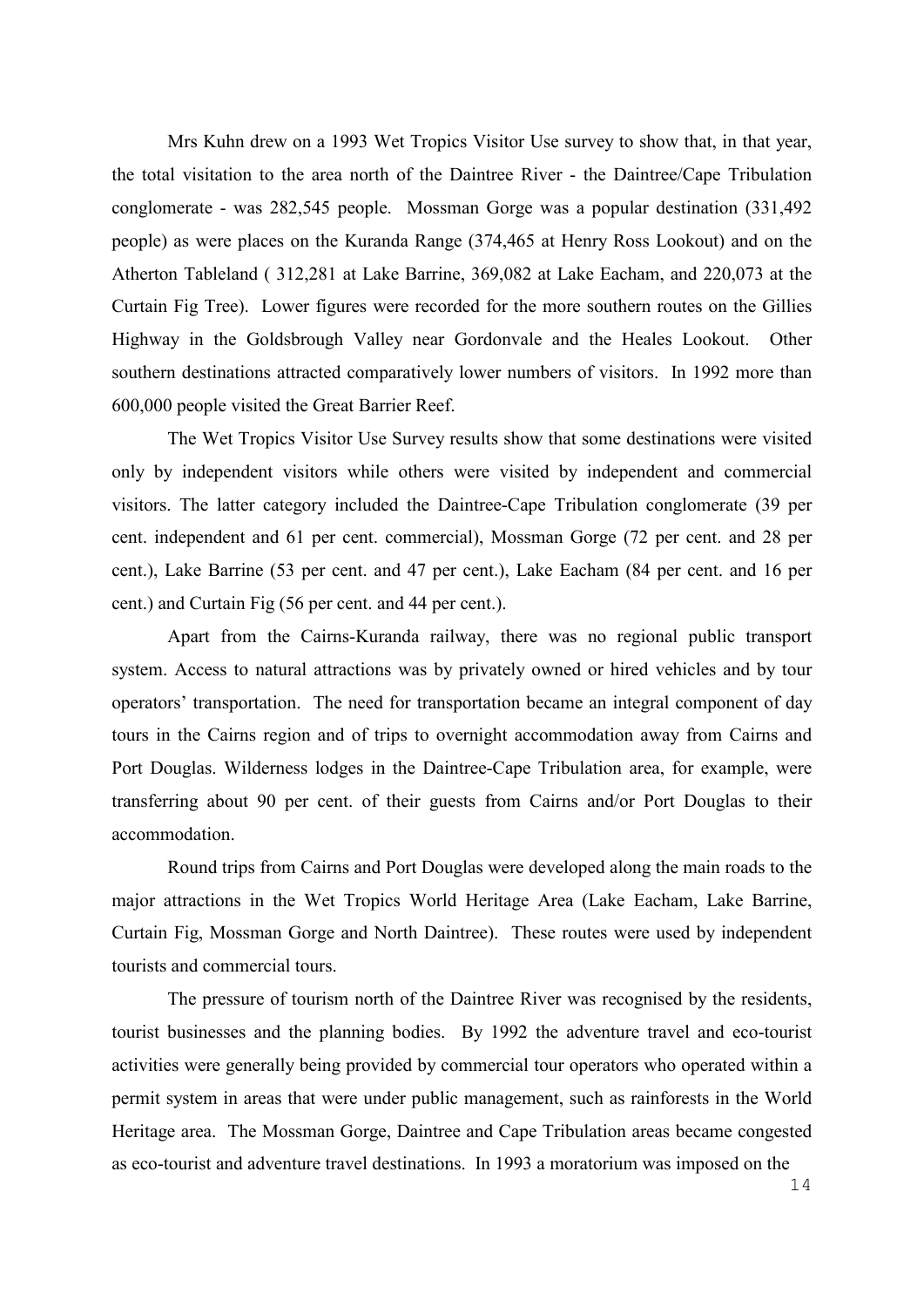number of permits for commercial tours operating north of the Daintree River. As a consequence, tour operators were looking elsewhere for tourism venture opportunities.

The WTMA anticipated that tourist expansion at Port Douglas would aggravate pressures on areas to the north. It was proposed in 1992 that alternative day trip destinations be provided to help divert use away from the existing management problem areas such as the Daintree-Cape Tribulation. The WTMA Tourism Strategy in that year recommended that the ferry crossing at the Daintree River should remain with its current capacity as a desirable management mechanism to limit growth of tourism north of the Daintree River and as an integral part of the tourism experience. Douglas Shire Council drafted a Development Control Plan for the Daintree area in 1992. A maximum number of beds in the existing hotels, motels and private cabins as well as hostels and caravan and camping amenities was set at the already approved total in 1992 of 1720 beds north of the Daintree River.

Coach tours increasingly operated south of the Daintree, including on Black Mountain Road and the Rex Range. There was a scenic nature-based route from Cairns and Kuranda to Mossman and the Daintree. Other tours to the Atherton Tableland included circular routes from Cairns to Kuranda by rail then on to Curtain Fig Tree, Lake Eacham and Lake Barrine, returning via the Kuranda Range or the Gillies Highway. The more southern Gillies and Palmerston highways were not used as frequently in the circulate routes.

Tourist ventures were operating in the Mowbray Gorge area, and the district provided a range of attractive natural features and nature-based activities as an alternative to those in the more congested area to the north.

**Features of the subject land that suit it for eco-tourism use:** The topographic and other natural features of the subject land have already been described and their significance to an eco-tourism venture are readily appreciated.

Mr Weigh listed the following positive features of the land:

- a large and relatively scarce parcel of freehold land
- extent and variety of forest types
- diversity of bird life estimated at 169 species
- views of the Mowbray Valley
- access to Mowbray Falls
- relatively accessible from major centres in the region.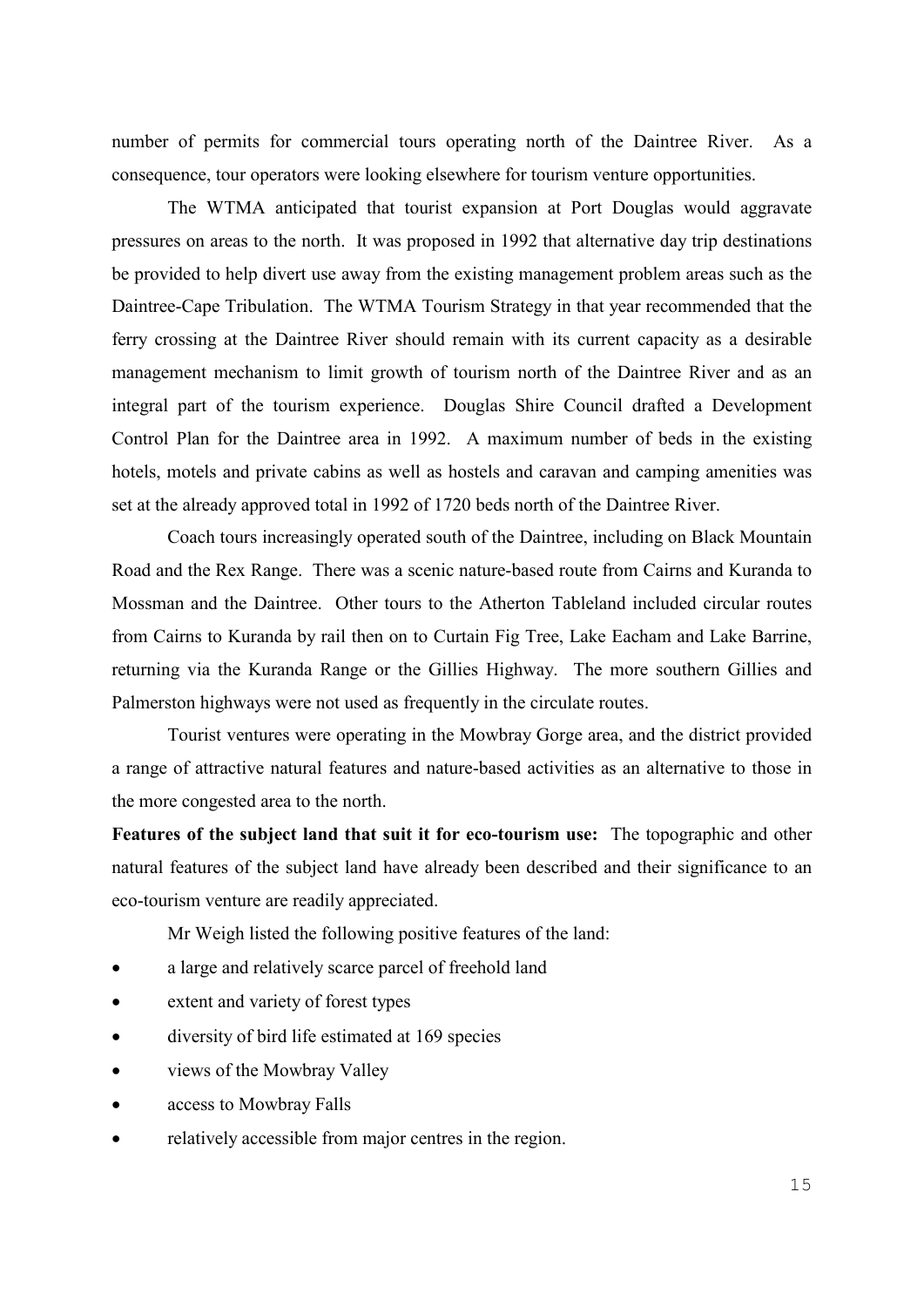There was no dispute about the positive features. Mr Weigh also listed the following negative site features:

- access to Mowbray Falls is a steep descent and would restrict many visitors from the journey
- no running water on site
- limited on-site activities
- access to national park would be vital to any eco-tourism development
- the national park has no infrastructure of tracks or interpretation.

I am satisfied that some of these negative features are not as significant as Mr Weigh's summary suggests. The importance of access to Mowbray Falls will be dealt with later. The other features should be considered first.

Contrary to Mr Weigh's statement, based on a relatively brief visit to the subject land, there was running water on the subject land. As noted earlier, Kauri Creek is a permanent spring fed watercourse that flows (though not always continuously) across the land. The relatively low volume of water in Kauri Creek means that it is not as significant a feature as, say, the Mowbray River. Although it would be possible to dam part of the Creek to create an attractive water feature, Mrs Kuhn suggested that it is probably too beautiful a rainforest stream to dam. There were concept plans to locate accommodation and resort facilities near the Creek, apparently in the area which had been cleared for growing corn, where the regrowth could be selectively cleared.

The range of activities which could have been enjoyed on or near the subject land include flora and fauna study, nature photography, bush walking, climbing, abseiling, swimming, horse riding, mountain bike riding and more passive activities, such as book reading, letter writing or just relaxing uninterrupted in the tranquillity of a forest environment.

Bird watchers could observe birds there and at other sites in the district, such as Mount Lewis where the blue-faced finch is found. Mrs Kuhn highlighted the "morning chorus" which she described as "a symphony of the hundreds of species of birds in the rainforest" (including honey eaters, warblers, wrens, catbirds, riflebirds, kookaburras and bower birds) and which is all the more impressive when the listener is accompanied by an ornithologist. Different species live in different environments, so the morning chorus on and around the subject land is different from, say, that in other types of rainforests or in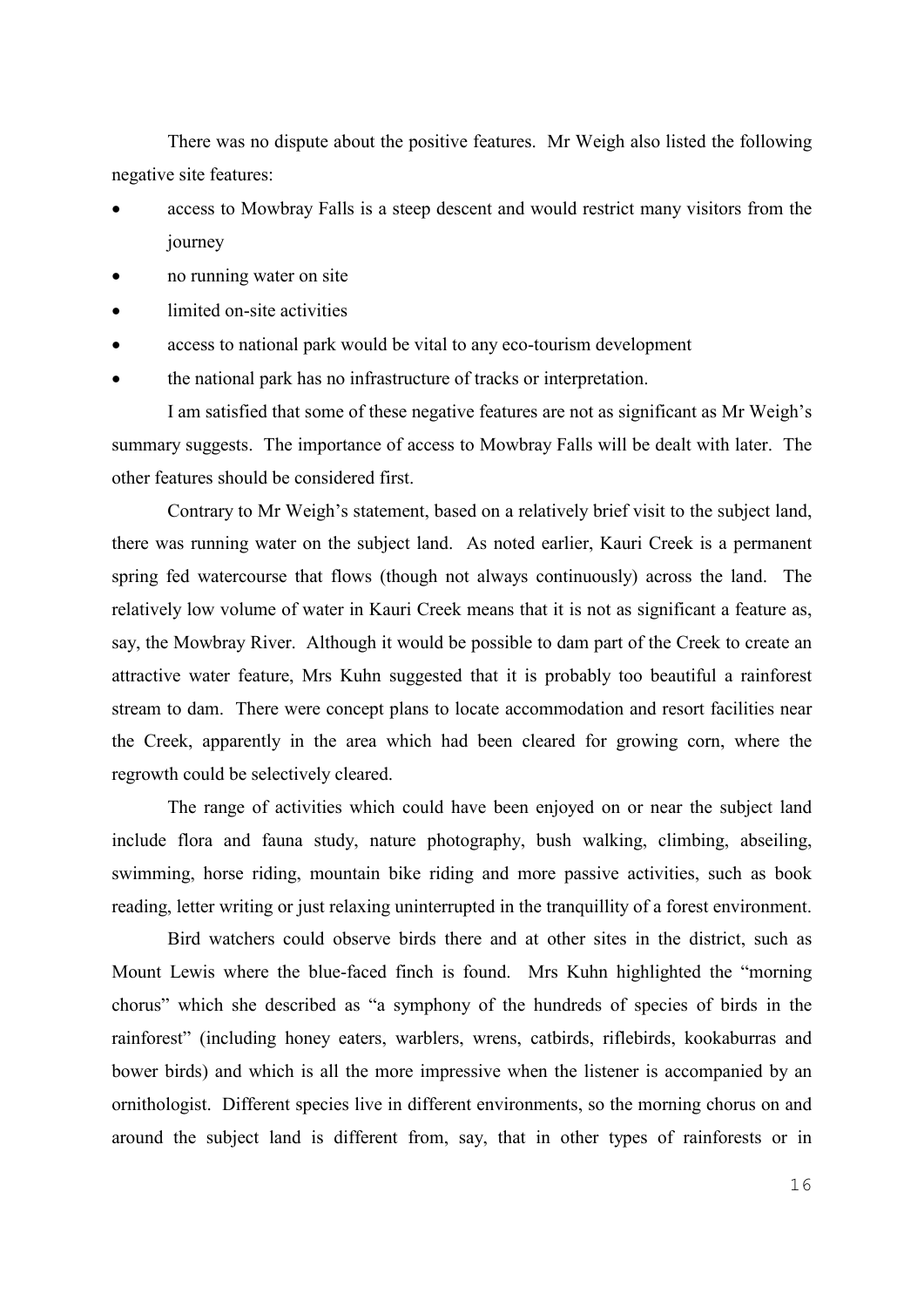mangroves. Listening to and being instructed about the bird calls can help new bird watchers to locate shy birds in a closed environment and is an educational tool which most birdwatching eco-lodges offer to birdwatchers. Mr Rector said that there is a "very significant" birdwatching market in the north of Australia, with many people coming from overseas to see the bird life of Australia. Their main point of entry is Cairns. Mr Weigh also acknowledged that there is a market in relation to bird-watchers but, in his experience, a resort operator would not rely on bird-watchers to fill lodges. Other bird watching enterprises in the district, however, have demonstrated both that there is a market for this sort of activity and that the activity is enhanced with the involvement of a specialist guide.

The fact that the final part of road access to the subject land was along an earth and gravel road was characterised as a positive feature of the site. According to Mr Rector, the gradual deterioration of the road surface as one travelled from the main road to the subject land contributes to the presentation of the experience and heightens the sense of anticipation when approaching an eco-tourism destination. Since 1995, however, there has been a requirement that Pinnacle Road be upgraded and sealed to provide access to the retained land and some of that work has been undertaken in recent years. The Council may have imposed similar requirements for the development of the subject land.

Mr Weigh seemed to suggest that the appeal of a resort on the subject land would be limited if the activities were only nature-based, and that it would be necessary to expand significantly the range of options that guests could enjoy to include such things as an interpretive centre, canopy walk, library, and tennis. In fact, claimants had such options in mind. Indicative plans for the development of an enviro-park on the subject land show, among other things, an interpretive centre, a research facility, a gallery, restaurants, a canopy walkway and various types of accommodation (Exhibits 16, 20, 44).

Both Mrs Kuhn and Mr Rector stressed the importance of the educational side of ecotourism. Mrs Kuhn said that, although the quality of the environment is critical to such a venture, the quality of the interpretation of the environment "is probably one of the biggest attractions". According to Mr Rector the degree to which the interpretation of the environment is expanded is "a very critical factor in the success of the development itself". Plans for the construction of interpretive centres on the subject land, and the types of educational programs that could be provided, were described.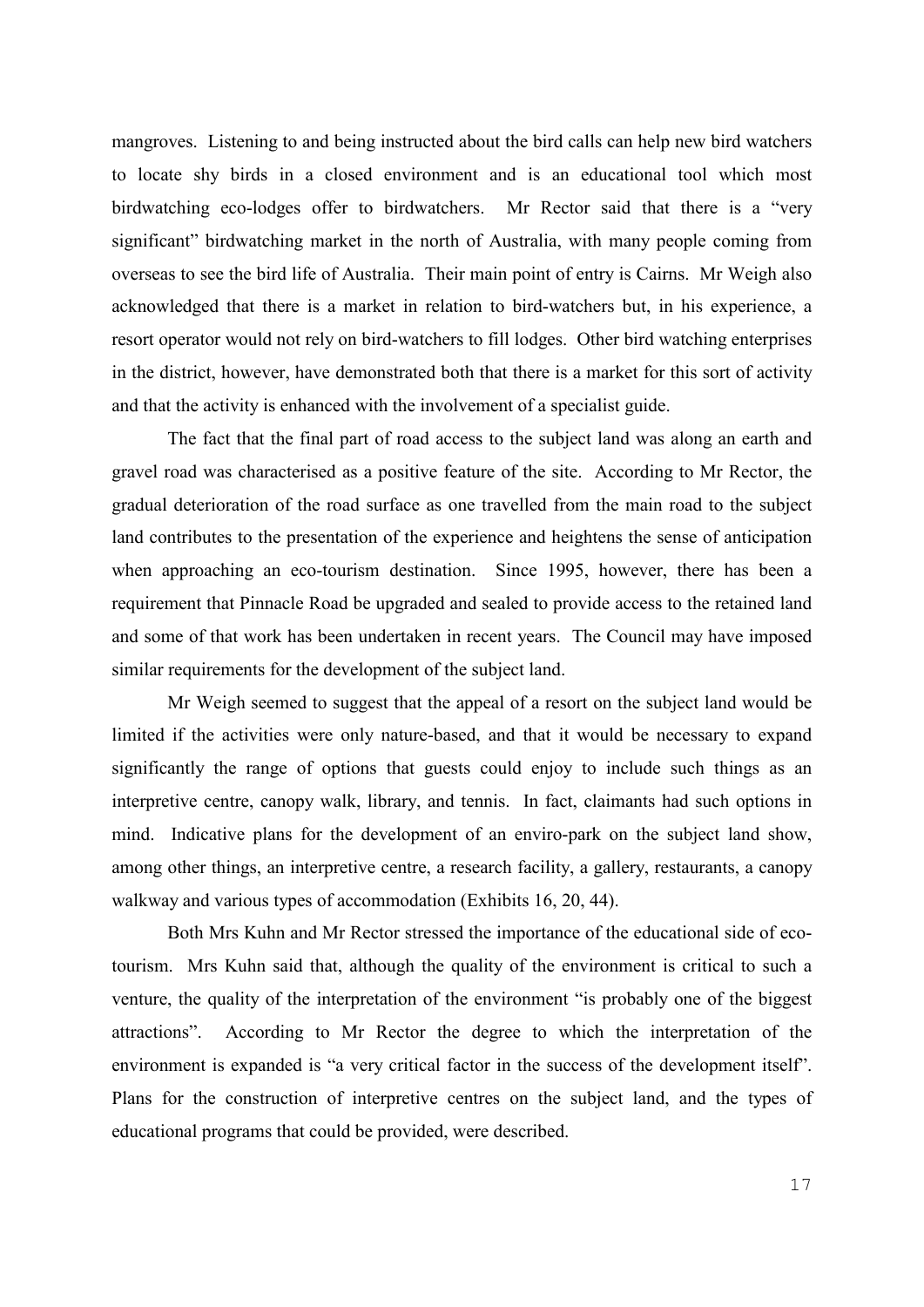The final two negative site features seem to refer to the State Forest rather than National Park land. Mr Weigh gave one comparison, stating that the infrastructure of walking tracks in the Daintree National Park is superior to Mowbray State Forest. The main feature within the State Forest that is relevant to this case is Mowbray Falls, discussed a little later in these reasons. The plans for appropriate tracks on the subject land and a possible boardwalk or other suitable construction on the track to Mowbray Falls would overcome those negative site features.

The subject land and the immediately adjoining land clearly have natural features which make the subject land suitable for development involving both soft and hard forms of eco-tourism. It is clear, however, that the nature, extent, and potential success of any such development would have been influenced greatly by the enthusiasm, energy, experience and expertise of the claimants. They had developed a vision to use the land by retaining the integrity of the natural environment and drew on a growing body of knowledge and experience in Australia and elsewhere.

It was proposed not to connect up with Council infrastructure beyond the boundary of the land. Rather there would be solar and wind power generators. Those and other ecologically sensitive facilities could be an attraction to eco-tourists who are curious about how to create an hospitable living environment without some of the services of a city or town. Mr Weigh seemed to suggest that such features may be attractive to the small market of "hard edge" eco-tourists, but that the mainstream tourists want nature-based activities together with comfortable accommodation. He considered that to be "too rustic in your presentation ... would be very risky". I did not understand the proposal to have involved facilities of a low standard but rather to have used alternative means of achieving a high standard.

**Access to Mowbray Falls:** Mowbray Falls are located about 350 metres to the south-east of the south-eastern corner of the original Lot 109 (and Lot 999). They are an attractive natural feature which visitors to a resort on the subject land would have wanted to inspect. To gain the most direct access to the Falls people would have had to enter the adjoining State Forest along a steep path from the subject land. Visitors could cross the Mowbray River at or above the Falls and follow the existing Robbins Track, which meanders through rainforest gullies and eucalyptus forest, to the historic Bump Track, a hiking and horse riding track along which people could travel to Connolly Road or Black Mountain Road. The Robbins Track was constructed in 1985 by Mr Kuhn at the claimants' expense. The tracks are marked on a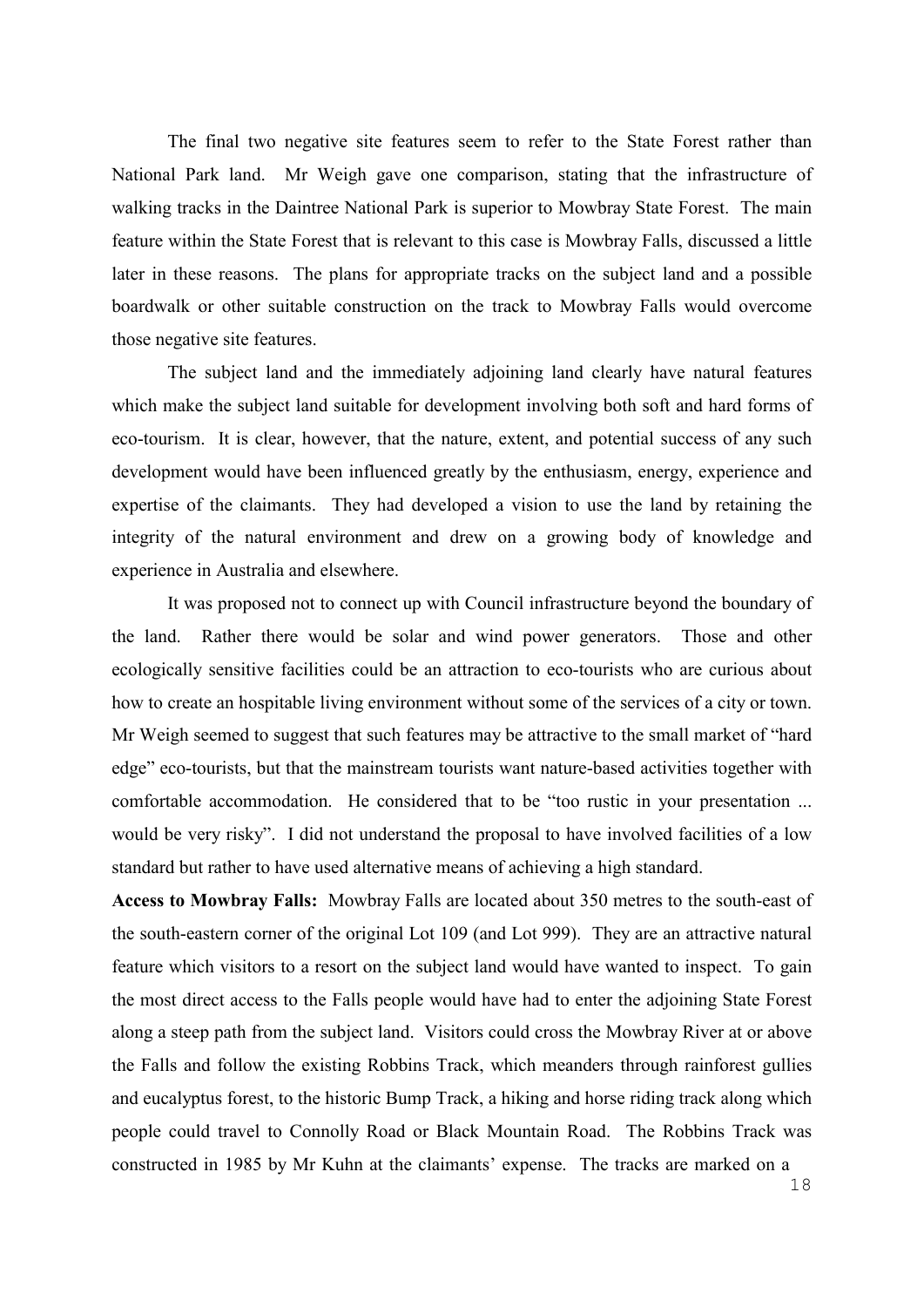Visitor Information sheet on "The 'Bump' Walking Track" published by the Queensland Department of Forestry (Exhibit 18).

If the enviro-tourism project on the subject land had gone ahead, and if commercial access to the Falls had been permitted, it is likely that the track would have followed another route which has a gentler gradient and would be more environmentally sensitive. Constructed platforms or elevated boardwalks would have made the approach easier and would have allowed for natural drainage to occur under the walkway.

Three related matters were in issue in these proceedings:

- (a) How important would access to Mowbray Falls have been to an eco-tourism venture on the subject land?
- (b) Would commercial access from the subject land to Mowbray Falls have been officially permitted?
- (c) To what extent would the value of the subject land have been influenced by the availability (or unavailability) of access to Mowbray Falls by patrons of the ecotourism venture?

**How important would access to Mowbray Falls have been to an eco-tourism venture on the subject land?** The significance of the Falls to the proposed development of the subject land is apparent from the evidence and was confirmed at an inspection by the parties and the Court.

In her written statement describing the eco-tourism potential of the subject land at the time of the taking, Mrs Kuhn noted that the land "offered a range of access to the Mowbray River and Gorge. It is only a ten minute walk on established tracks through rainforest to the Mowbray River and Big Mowbray Falls." From one of the sites "a choice of routes to the Big Mowbray Falls can be followed through the riverine gallery forest or along the established tracks" (Exhibit 5).

The significance of the Falls as a marketable feature of an eco-tourism enterprise can be implied from planning material prepared for the claimants. A plan of the proposed development named it the Big Mowbray Falls Eco-tourism Project and the document showing an artist's impression of the possible structures on the land described the proposed development as Mowbray Falls Enviro-park (Exhibit 44). A letter from one of the bodies who expressed support for the proposed development referred to "a breathtaking 600 ft waterfall on the back property" (Exhibit 43).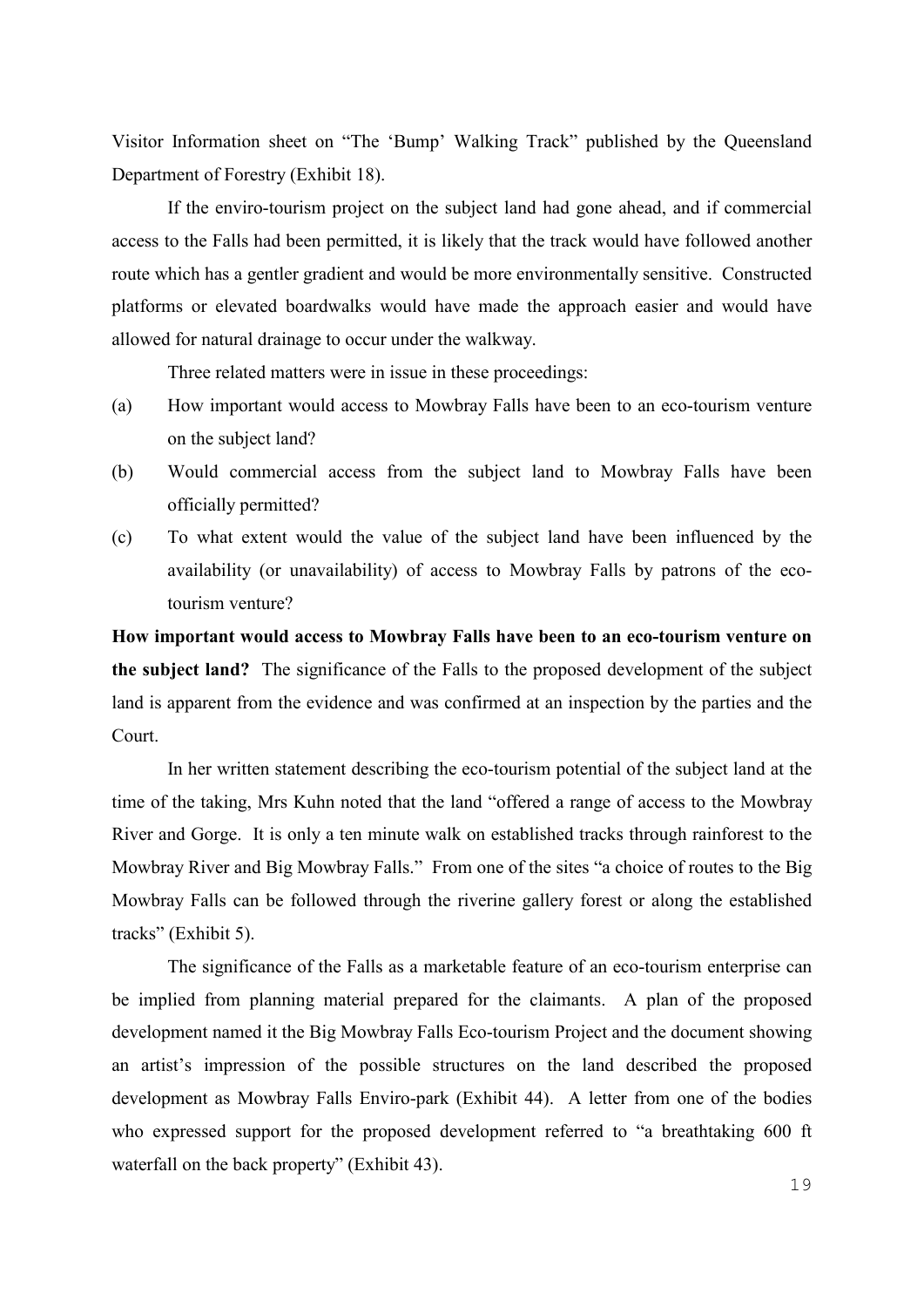In his report acclaiming the eco-tourism potential of the subject land, Mr Rector referred to the property as having "constantly flowing water through the Mowbray River and spectacular falls at Mowbray Falls within walking distance through lush rainforest." (Exhibit 6 Annexure D). Of course, the Mowbray River does not flow through the subject land, but Mr Rector clearly considered the Falls to be a significant attraction. He thought it would be possible to construct an appropriate track with a more gentle slope than exists at present to the top, and even to the bottom, of the Falls.

Mr Allan considered that access to the Falls is one feature that would have contributed to the viability of a resort on the subject land. Mr Weigh listed access to Mowbray River Falls as one of the positive site features of the subject land. He described the Falls as "a very dramatic and continuous year round waterfall system feeding down to the Mowbray Valley which is a vary attractive delta to the ocean". He also considered that, because there would be limited on site activities on the subject land, access to the neighbouring land "would be vital to any eco-tourism development". The attraction of that neighbouring land was not confined to the Falls.

Mr Weigh also listed as one of the negative site features of the subject land the fact that access to the Falls is a steep descent which is "quite demanding for a visit on foot" and which "would restrict many visitors from the journey" (Exhibit 15). Mrs Kuhn, in evidence to the same effect, described the walk to the Mowbray River and Falls as "getting towards the hard end of eco-tourism. You have to work hard to get there." By comparison, she described a short, enjoyable walk around Red Hill to the pendas as "soft eco-tourism" which is "probably the most that a lot of people want". In any case, there would not be time for most day visitors who are taking tours to do more than walk to the penda site and experience the canopy walkway and the interpretive centre.

I am satisfied that, although not every visitor to an eco-tourism resort on the subject land would have required access to Mowbray Falls, the Falls would have constituted a very important (though not essential) feature of the eco-tourism experience offered by such a resort.

**Would commercial access from the subject land to Mowbray Falls have been officially permitted?** The most direct evidence was given by Mr Shane MacLeod, the Tablelands Recreation Officer in the Department of Natural Resources based at Atherton. He had previously been the Visitor Management Officer in that Department, based at Atherton. In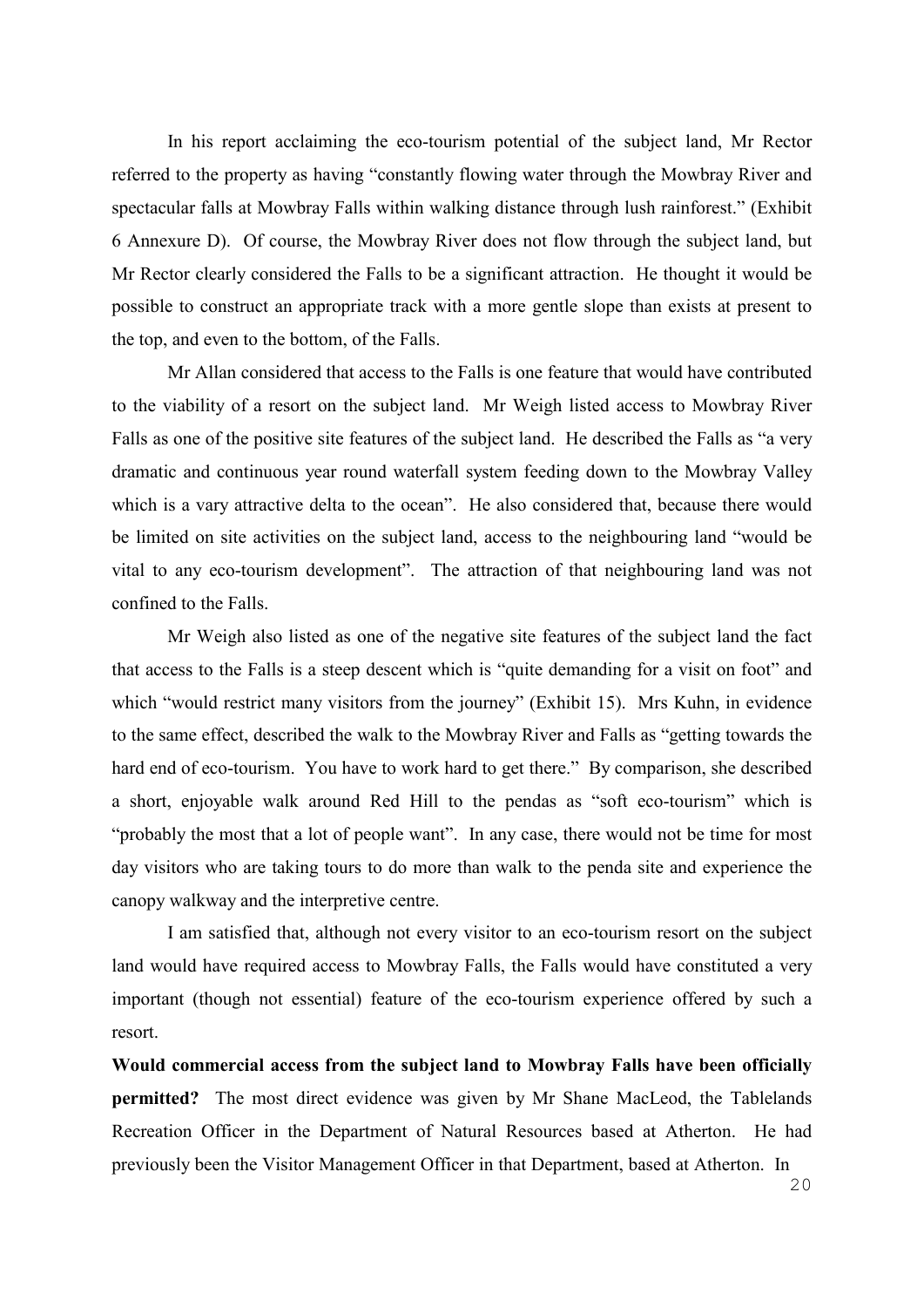the 18 months before the hearing Mr MacLeod was responsible for assessing applications for and issuing all Commercial Activity Permits for all of Queensland north of Townsville. That work involved the assessment and issue of permits to use parts of State Forests for various activities including recreation, club, competitive event and commercial activity permits.

Commercial tourist operators have been given Commercial Activity Permits for conditional access to Mowbray Creek and Falls from the eastern State Forest 42 by way of a road known as the Bump Track. The claimants have had authorised access to the Falls in the past as part of their commercial tour enterprises. That access has been through a valley to the bottom of the Falls. In 1985 they obtained their first permit for commercial tourism operations in the State Forest area of the Mowbray Gorge. Their horses took tourists up the Bump track to the Mowbray Falls on "Saddleback Safaris". The claimants also started "Tropical Treks", rainforest treks into the Mowbray Gorge and onto the Mowbray Falls. (Exhibit 5 at 1.4) Among the permits which they have been granted was one for overnight camping in the State Forest as part of a horse riding trip.

The claimants have not sought permits for commercial purposes to gain access from the subject land to the top of the Falls.

Mr MacLeod's oral and written (Exhibit 13) evidence was that if an application had been made in 1992 for a Commercial Activity Permit to access Mowbray Creek and Mowbray Falls from a non-gazetted access - in particular from part of the subject land which was resumed - "it would almost certainly be refused". His assessment was based on his understanding of "wider Departmental policy and the Recreation Subprogram at this time". In December 1992 no provisions were in place relating to private infrastructure (such as walking tracks) being constructed by adjoining land holders or others on State Forest for the purpose of a Commercial Activity Permit. According to Mr MacLeod, a "lot of this policy was unwritten in 1992" and was, in effect, in the heads of public servants. Mr MacLeod identified the two "major contributors" to the decision" to refuse a permit as:

- the exclusive use in an area which would have had no gazetted public access to the trail head of the track; and
- the existence of suitable access to the site from the Bump Track.

When expanding on those factors, Mr MacLeod said there was no formed track or road from the subject land to the top of the Falls. It was unlikely that a new recreation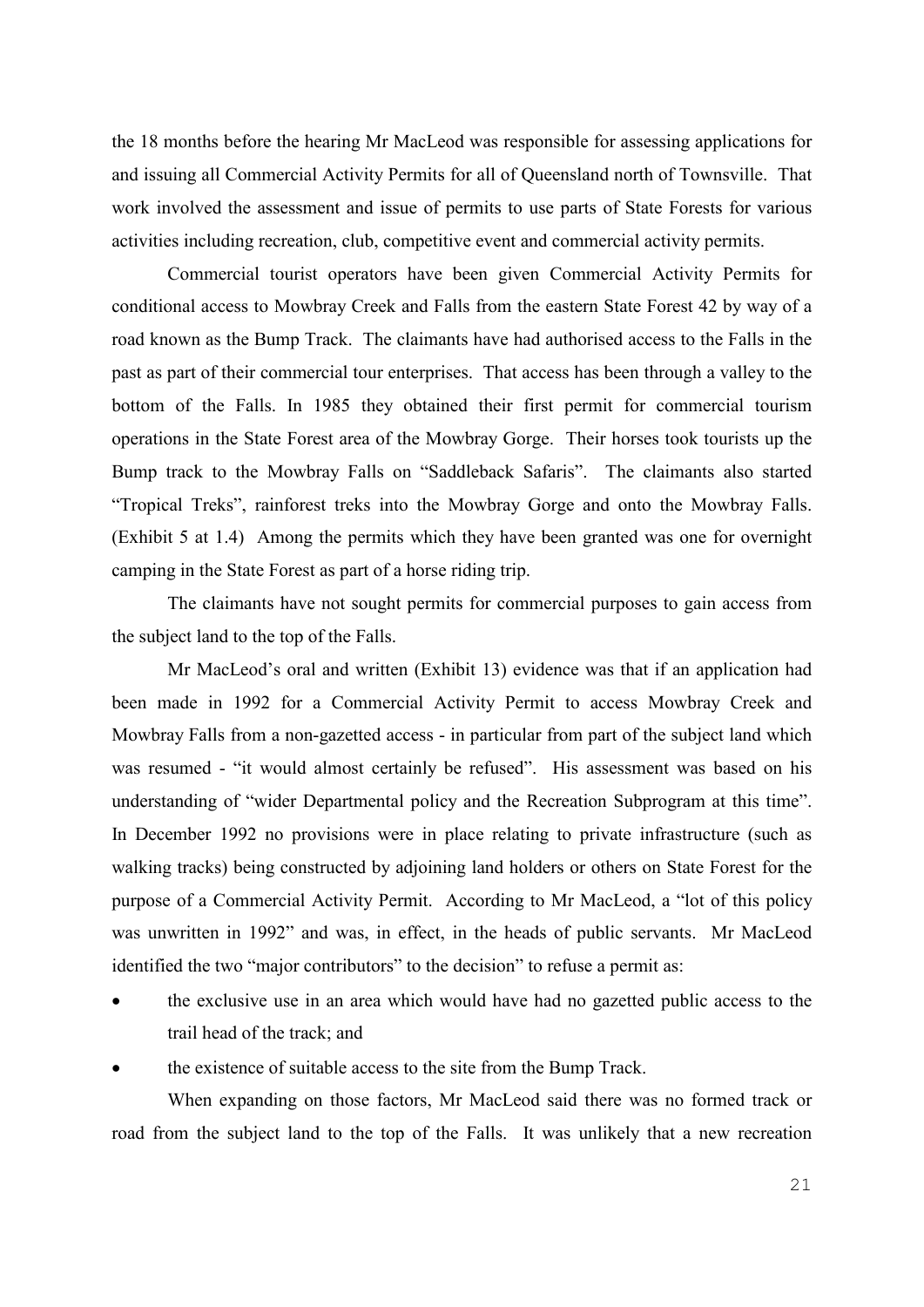construction would have been formed because there was gazetted access to the boundary of the State Forest and then public access to the Falls through the Bump Track. (As noted earlier in these reasons, however, access is not obtained by way of the Bump Track alone. It is necessary to follow the Robbins Track to the Falls.) Mr MacLeod stated that the Bump Track has been in use since about 1877, is part of the national heritage trail and has been maintained because of historical value. Although the Department is concerned that erosion and the steepness of the Track poses a management risk, some of that risk has been shifted to private operators using the Track who must carry public liability insurance.

Although access to the Falls can be obtained by way of the Bump Track and then the Robbins Track, such access is over a much longer distance and is physically more difficult than the route (existing or proposed) from the subject land. According to Mr Wake, it would take about 30 minutes to drive from the subject land down the Rex Range to Spring Creek to the start of the Bump Track. It is more difficult to gain access to the Bump Track from the subject land than from the coast road. The tracks to the Falls then come up on the side opposite to the subject land. Alternatively, one could travel approximately 9 or 10 kilometres from the property to access the track from Black Mountain Road. By contrast, visitors from the subject land could visit the top of the Falls in a few minutes and over a distance measured in hundreds of metres rather than kilometres. Mrs Kuhn acknowledged that people may visit the Falls from the tracks below, but she suggested that visitors prefer a forward journey rather than retracing their steps. There may have been some advantage for people coming to the Falls along those tracks to have continued onto the subject land and the interpretive centre before joining transport to their next destination.

In a practical sense, authorised access along a track between the Falls and the subject land would have been an important factor in the operation of a commercial resort, whether tourists went to the Falls from the subject land or went along the Bump Track and Robbins Track and then from the Falls to the subject land.

In addition to the "major contributors" cited earlier Mr MacLeod nominated safety or the steepness of the proposed track (rather than its length) as a factor which would have been taken into account. Use of the track for the purpose of group or commercial activities would have had the potential for increased risk, and possible State liability for injury to persons using the track. He said that if, in 1992, the Department had become aware of any regular use of the track for such activities, action would have been taken under the *Forestry Act* 1959.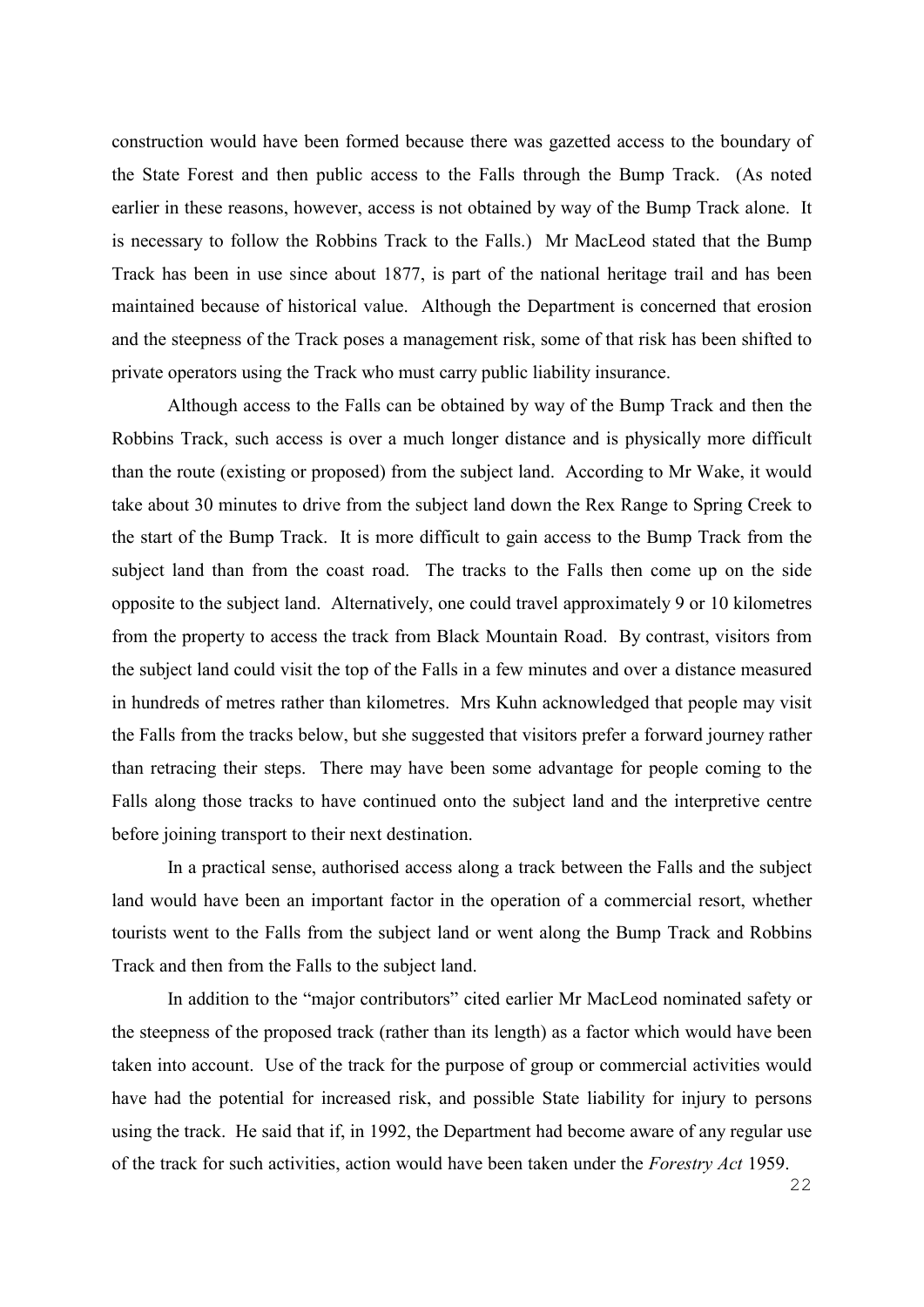Apparently the Department has taken action under that Act against people conducting commercial operations on State Forest without permission.

I note that parts of the Robbins Track, which was constructed in 1985 and lacks the historical significance of the Bump Track, were said to be steeper than the Bump Track. The Robbins Track is not sustainable and, in places, may not be safe. In key respects it would not seem to comply with the purpose and goal of the strategic plan adopted a decade or so after its construction.

Assuming that the factors mentioned by Mr MacLeod would have been relevant considerations, how would an application in 1992 for a Commercial Activity Permit for access from the subject land to the Falls have been processed? Apparently it would have been referred to the Recreation Advisory Service Branch of the Department in Brisbane. In concluding that such an application would have been refused by the relevant officer, Mr MacLeod relied on a decision made in 1994 by the same officer against approval of an application for the construction of a walking track from a freehold property in south-east Queensland to an adjoining State Forest, and on the recreation policy of 1993.

A critical matter to be borne in mind is that the restrictions about which Mr MacLeod spoke apply to commercial activities but would not apply to a private individual, or individuals, wishing to walk from the subject land to the Mowbray River and along to the Falls. A distinction was drawn between private individuals who were not connected with a commercial tour and those who were. The line became blurred, however, when deciding whether the restriction applied to all people who were accommodated on the subject land. Mr MacLeod understood that if people were not actively directed to the Falls (say by the provision of a map) that would not be a commercial operation. People would be exercising their individual right to walk in the State Forest. If, however, the operators of the accommodation were directing people along a constructed path, that would form a commercial operation.

There was no absolute prohibition on commercial permits of the type which would have been required. Mr MacLeod seemed concerned that a track across the State Forest from the boundary of the subject land to the Falls might have been considered to be for the exclusive use of the land owners and their customers. He thought, however, that if such a track had met a gazetted road the proposal "would be looked on very favourably". He also agreed that, if such a track were to be approved, the approval could be subject to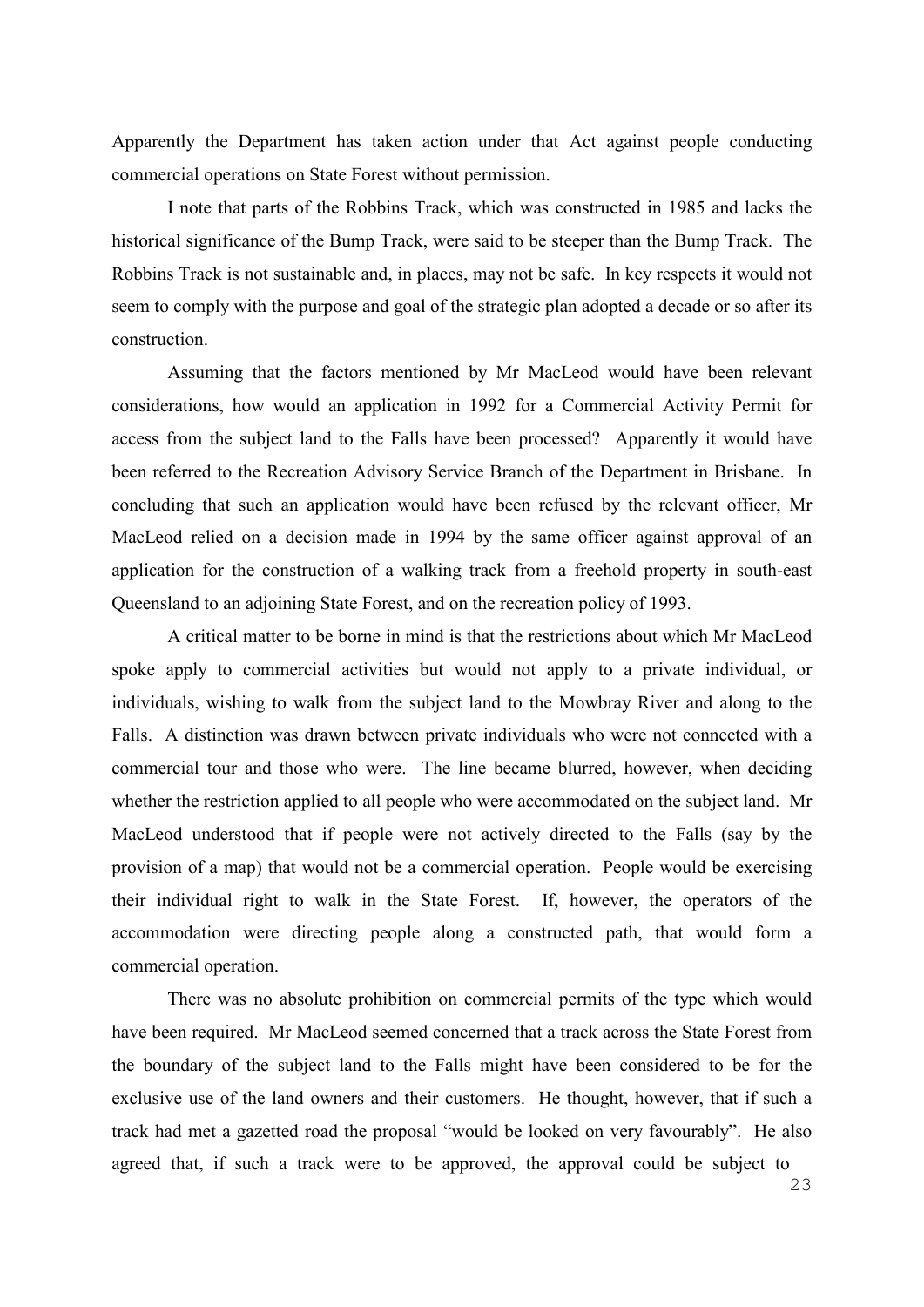conditions that it could be constructed from wood in parts to avoid erosion. The claimants would not have contested the construction of an appropriate boardwalk along a gentler gradient than the present track.

Mr MacLeod conceded that a decision maker would have sought input from the Wet Tropics Management Authority, but it was unclear what the Authority's policy was in 1992 or what its attitude would have been to such an application.

It is apparent from Mr MacLeod's evidence that, at the date of resumption, there was no written Departmental policy which might have guided the relevant officer or prospective purchaser. It is also highly likely that the Department would have initially refused to grant a Commercial Activity Permit for the purpose contemplated. It cannot be said with certainty that further applications and discussions (and possibly applications under s 20 of the *Judicial Review Act* 1991) would have led to the grant of a permit or that the Department would have permitted, or been involved in, the re-routing, upgrading and even construction of a suitable pathway from the subject land to the Falls.

A policy has since been developed which requires all infrastructure constructed on State Forests for the purpose of a Commercial Activity to be built or constructed to departmental standards. The applicant would be required to fund the project either directly or indirectly through advance payment of passenger fees. At all times the Department would own the infrastructure, which would be managed so at to give an equal opportunity to all visitors to the State Forest. Any private infrastructure arrangements would need to consider the cost of maintenance, the remoteness of the area from the closest work centre, and the likelihood of injury (with possible State liability) for persons using the proposed facility. Mr MacLeod outlined the policy and documents dated December 1993, June 1994, August 1995, and June 1996, giving more details of policy development, were tendered (Exhibits 13, 42). The broadly stated Purpose of the Strategic Plan 1995-2000 is "To provide the community with sustainable, safe and environmentally responsible recreational opportunities, attuned to community needs" and the Goal is "To provide nature based opportunities within State Forests and water storages which are safe, sustainable and attuned to community needs".

Despite the development of such policies, Mr MacLeod said that even if an application had been made in late 1996 it almost certainly would have been refused.

The claimants were "astounded" at Mr MacLeod's statement that a permit would almost certainly have been refused. They have been granted permits in the past for other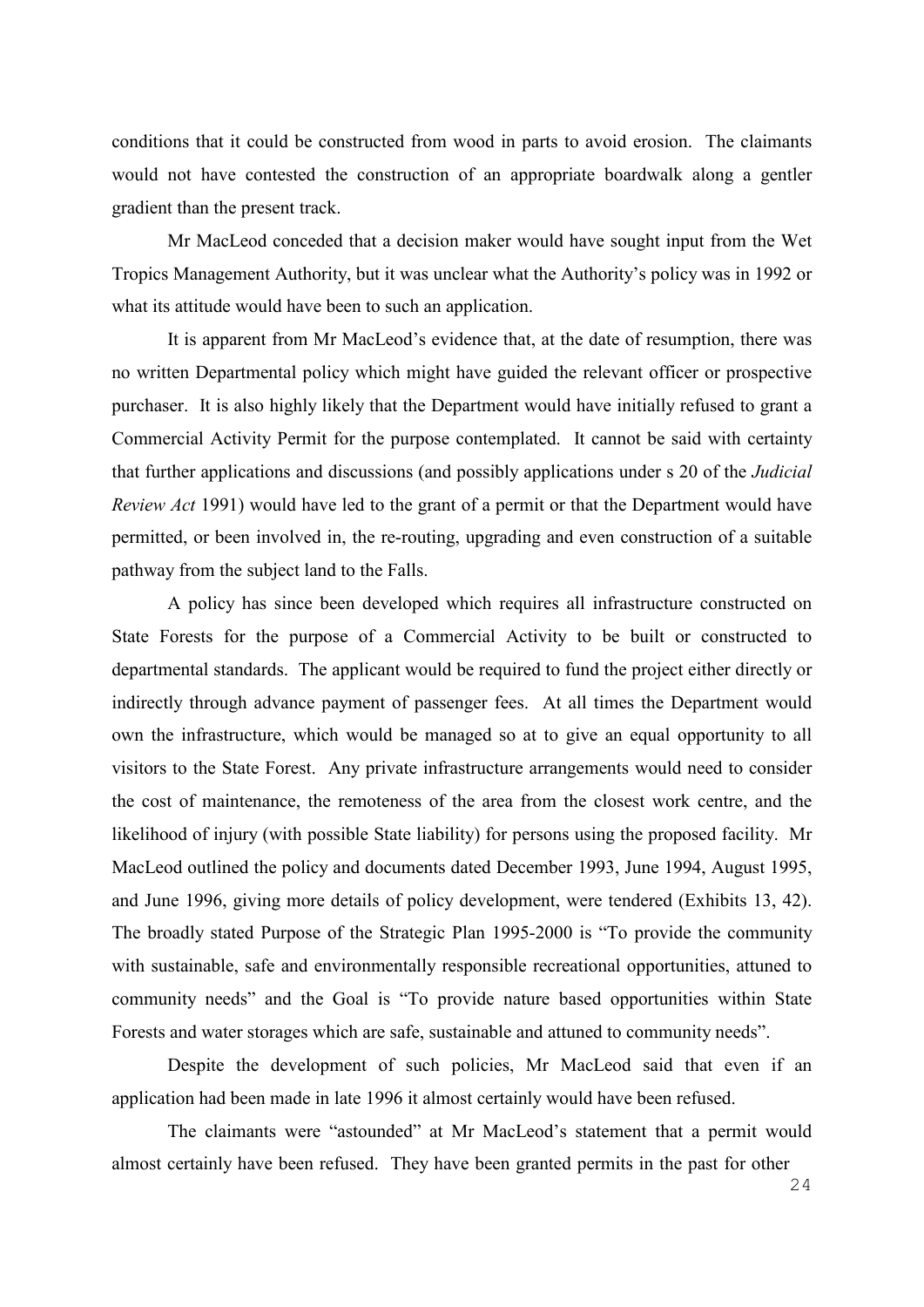activities in the State Forest. Mrs Kuhn said that in none of the claimants' discussions with relevant Ministers or departmental officers had anyone mentioned the need for gazetted access, nor had the various publications issued by the Forestry Department mentioned the need for a gazetted access to protected areas. Indeed Mrs Kuhn said she had never seen a policy which would have precluded access along non-gazetted routes. In light of Mr MacLeod's evidence that is not surprising.

It was accepted that similar access arrangements have been made on National Parks elsewhere in the State and that different factors will influence decisions in different places. One cannot conclude that such access would necessarily have been granted in the subject case.

It is clear that the valuers assumed the authorised access would be obtained. Mr Wake noted that, before and since resumption, access to the Falls was controlled by the Department of Forestry. He stated that an "annual permit is all that would have been needed for guests to access the Falls" (Exhibit 6). In his opinion, the claimants had "virtually unimpeded access" to the Falls before the resumption, and the fact that for some years permits had been issued to tour operators (including the claimants) in the immediate district of the subject land suggested that any permits necessary for access to the Falls would have been granted. A properly constructed zigzag track along a gentler slope than the present trail would have been more environmentally appropriate and Mr Wake thought that such a zigzag track would not be a problem so far as the Department was concerned. Consequently a prudent purchaser of the subject land at the date of resumption would not have considered as a detriment the risk that a permit would be refused.

Mr Allan made his valuation on the basis that the purchaser of the land would gain approval for guests at the resort to have legal access to the Falls.

Mr Needham argued that if experienced experts in their fields (particularly those called by the Crown) had failed to consider the possibility that direct legal access from the subject land to the Falls would have been difficult or even impossible to obtain, it could not have been a relevant factor to the valuation of the subject land. I am satisfied, however, that Mr MacLeod's evidence was relevant and persuasive. The oversight by Mr Allan and Mr Weigh does not rule out the prospect that a prudent purchaser of the subject land would have made suitable inquiries.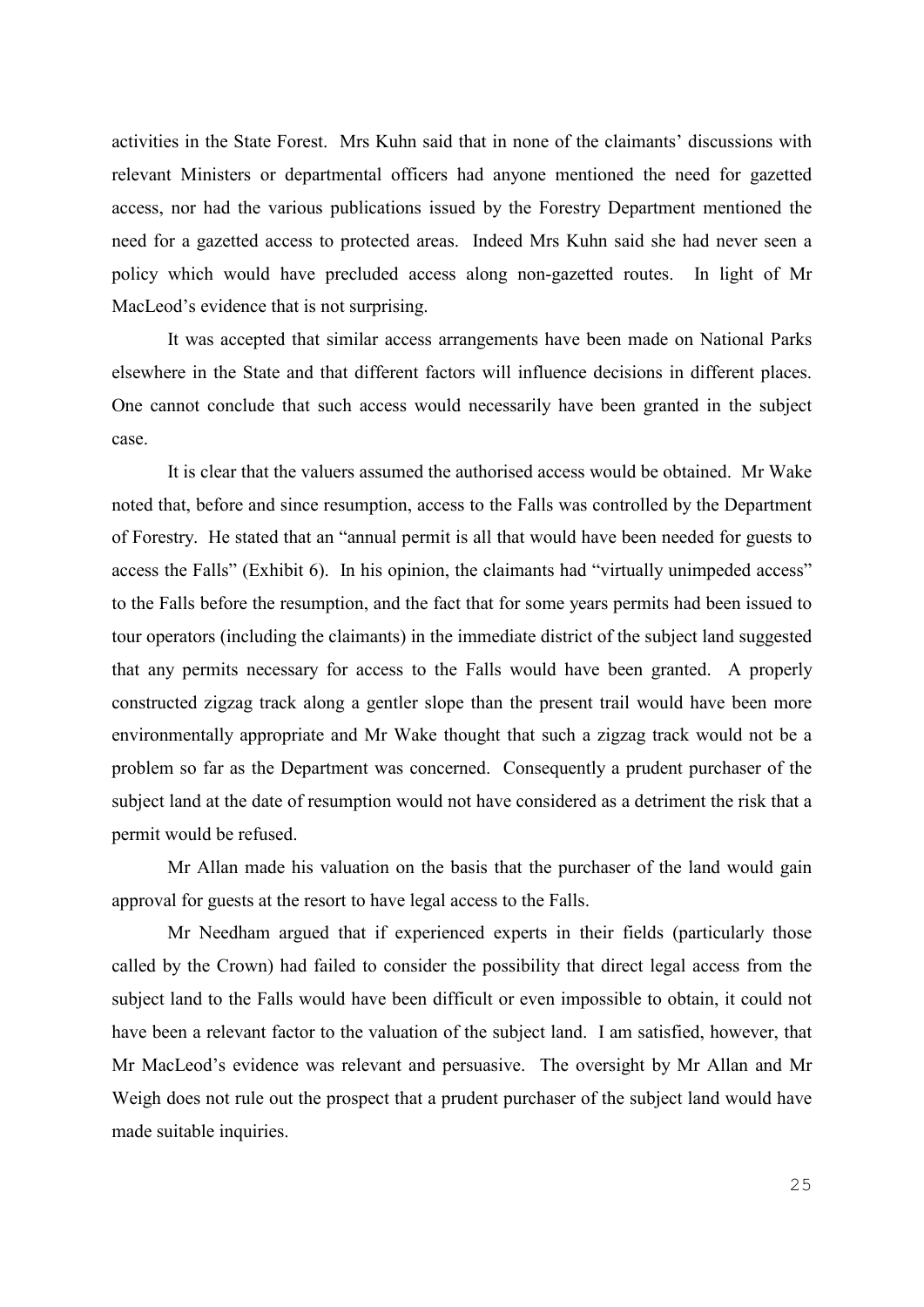The evidence about the existing track shows that, for environmental and safety reasons, a person who wanted to develop the subject land for eco-tourism purposes would have sought to have the track re-routed and upgraded. That work may have involved the construction of platforms or an elevated boardwalk in places. Such work could not have been done on the State Forest without the involvement or consent of the relevant Department. Inquiries in relation to that work could have been made at the same time as, or may have given rise to, inquiries about the need for Commercial Activity Permits.

I am satisfied that a properly informed prudent purchaser of the subject land at the date of resumption would not have assumed that a Commercial Activity Permit would have been granted along the existing route, or some other route, between the Falls and the subject land. Given the importance of the Falls to an eco-tourism development on the subject land, however, such a purchaser would have probably pursued all reasonable avenues to obtain permission and an appropriate proposal may eventually have attracted the Department's support.

**To what extent would the value of the subject land have been influenced by the availability (or unavailability) of access to Mowbray Falls by patrons of the eco-tourism venture?** As noted earlier, the valuer called by each party assumed that access to the Falls would have been permitted and valued the subject land accordingly.

Mr Allan considered that the Falls are one feature that would have contributed to the viability of a resort on the subject land. If access was not available, or would have been difficult to obtain, then the subject land would have been worth less.

I am satisfied that, because permitted access to the Falls was a very important (though not essential) feature of the eco-tourism experience which would have been offered by an eco-tourism venture on the subject land, the risk that access would not be permitted or that permission would have been difficult and possibly expensive to obtain would have influenced the price which an informed prudent purchaser would have paid for the subject land.

**Conclusion:** The subject land is to be valued having regard to its agreed, but unrealised, potential for eco-tourism purposes:

The claimants, and others assessing the potential of the subject land for eco-tourism purposes, considered that access to Mowbray Falls was an important feature in the development of the land. Although not all visitors to the eco-tourism resort (whether day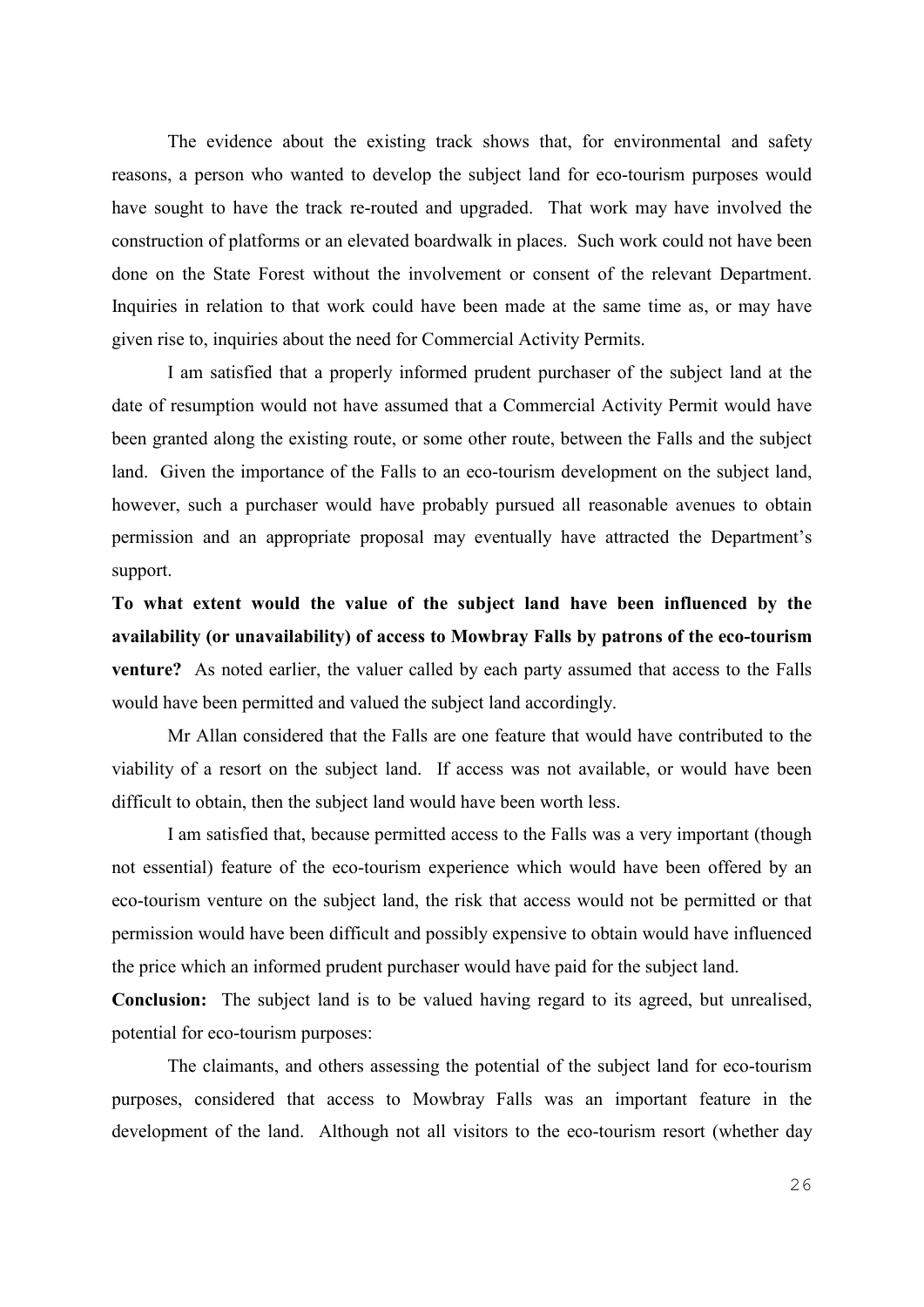trippers or overnight guests) would have taken the opportunity to visit the Falls, the availability of legally permitted access by way of an appropriately constructed trail from the subject land was a significant element in the overall planning for a venture on the subject land. Given the attraction of the Falls, their proximity to the subject land and the absence of a comparable river and falls on the subject land, the need for legal access to the Falls by a direct route from the subject land would have been a factor that a prudent person would have taken into account when deciding whether to purchase the land for eco-tourism purposes and the price which such a purchaser would pay. The eco-tourism potential of the land would not have been enhanced if the resort operator could only provide guests with access to the Falls by vehicle to the Bump Track and then a walk for at least part of the distance along the Bump Track and the Robbins Track. A purchaser would have wanted to be assured that the relevant permit would be granted (and that successive permits would be issued) and, less significantly, would have wanted to know the fee payable for the permit.

## **Highest and best use of retained land**

The two retained areas comprise gentle to moderately sloping land, major areas of which have been cleared in the past. Some parts are subject to wattle regrowth. As Mr Wake pointed out, the retained areas do not have the same diversity of natural features as the subject land, nor do they have the same proximity to the Mowbray Valley, River and Falls. Once the resumed land becomes National Park land, it may be necessary to pay (on a per capita, user pays basis) for access across that land to the Mowbray Falls, as is the case for people entering Undara National Park from Undara Resort. Any such payment will be in addition to the restrictions (if any) on access which the Department of Forestry might have imposed in relation to access to Mowbray Falls. In a similar vein, the claimants have lost free access to walking trails through the resumed land to attractive vegetation including the giant pendas. There is also severance from Kauri Creek, which was a permanent source of natural water for both blocks. Consequently it has been necessary to construct two bores and more energy will be required to pump water from about 60 metres in depth than from a surface supply. That additional requirement is particularly significant as the claimants intend to rely on renewable energy sources (Exhibit 6).

Lot 109: The remainder of Lot 109 has an area of 25.8 hectares (later increased to 26.15 hectares by the addition of land from the State Forest to follow the existing track). It is a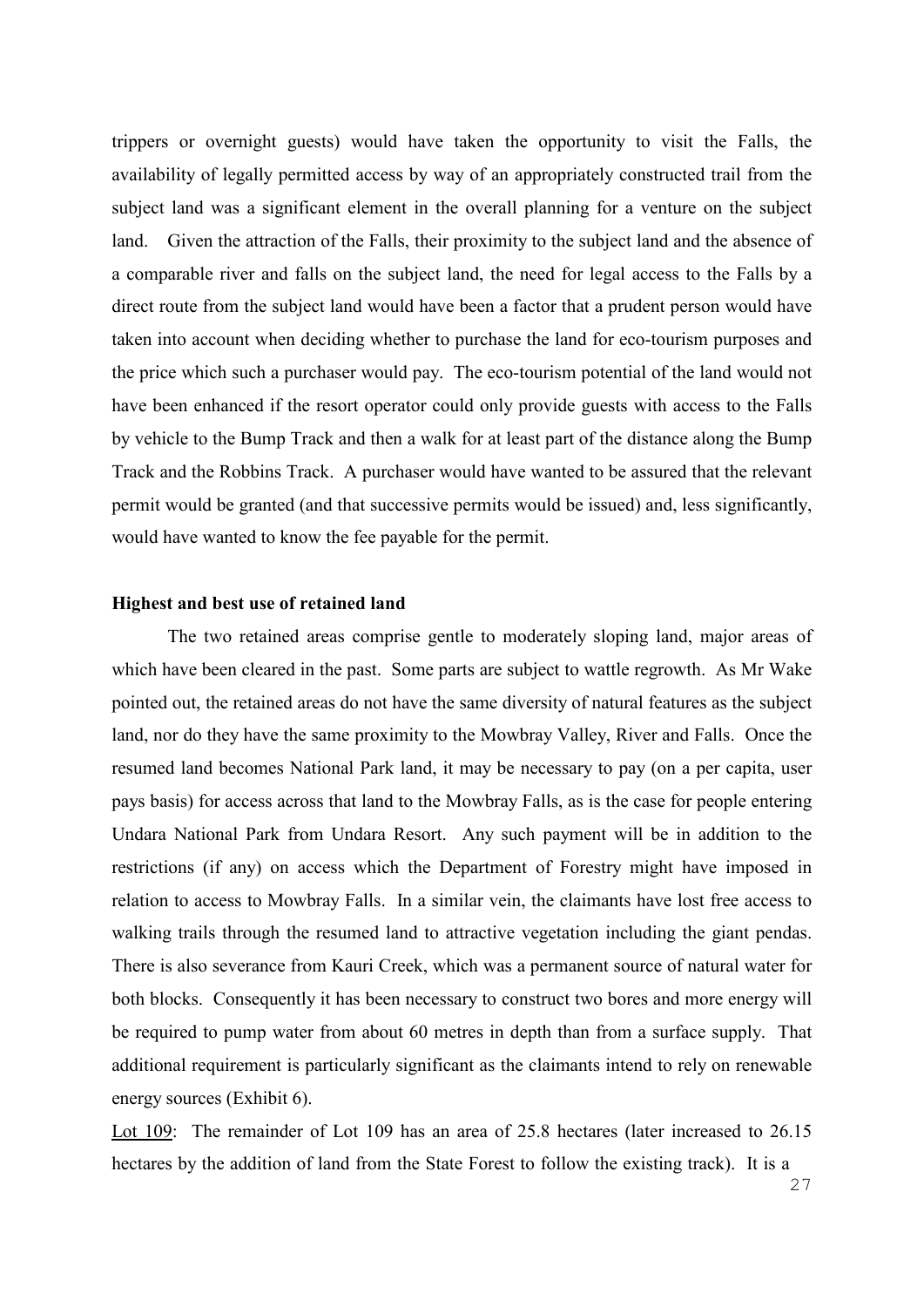hatchet shaped block with a 21 metres wide access strip running from Pinnacle Road along a ridge line along the north-eastern alignment to an irregularly shaped, but roughly triangular, balance area wedged between the two parts of the resumed Lot 999. Although a tributary of Kauri Creek intersects the area, the Creek is on Lot 998. Lot 109 is undulating vine forest and open to medium woodlands with acacia regrowth adjacent to the cleared areas where the homestead and associated infrastructure are situated. About 5 hectares of the land are cleared. All the improvements on Lot 109 before resumption are located on the balance area after resumption (Exhibit 11).

Because of its shape and the probable cost of development, Mr Allan considered that the highest and best use of the land would be as an improved rural residential site. Accordingly, he valued the land as a rural residential site. In Mr Wake's opinion also, the highest and best use of the remaining part of Lot 109 was as a "secluded, rural residential site with hatchet shape" (Exhibit 6 page 9).

I am satisfied that the highest and best use of Lot 109 was as a rural residential site. Lot 108: The remainder of Lot 108, with an area of 25.89 hectares, comprises the elevated section of Red Hill, on the western section, falling gently to moderately towards the northeast, east and south-east. The vegetation is predominantly open to medium woodlands, timbered with eucalypt with vine forest in the eastern sections. Distant sea views are available from Red Hill. About 7 hectares of the land are cleared. All the improvements (including rough horse yards and fencing) on Lot 108 before resumption are located on the balance land after resumption (Exhibit 11).

In his written report (Exhibit 6 Annexure D), Mr Rector expressed support for the development of the remaining land for eco-tourism purposes. He confirmed in his oral evidence that the north-east corner had potential for development as an eco-tourism resort, but his assessment was "predicated on the basis that the Kuhns can gain access to the national park to deliver the experience from this location." He recognised that, if access were to be obtained, there would be less flexibility in using the resumed land than was possible before the acquisition. Some upgrading of tracks on the National Park land would be necessary. He thought, however, that if charges were imposed on access to the National Park those charges would not affect the viability of the resort.

Mr Allan stated that the remaining land on Lot 108 "will still have potential for tourism related usage" due to the proximity of bitumen access and sufficient attributes to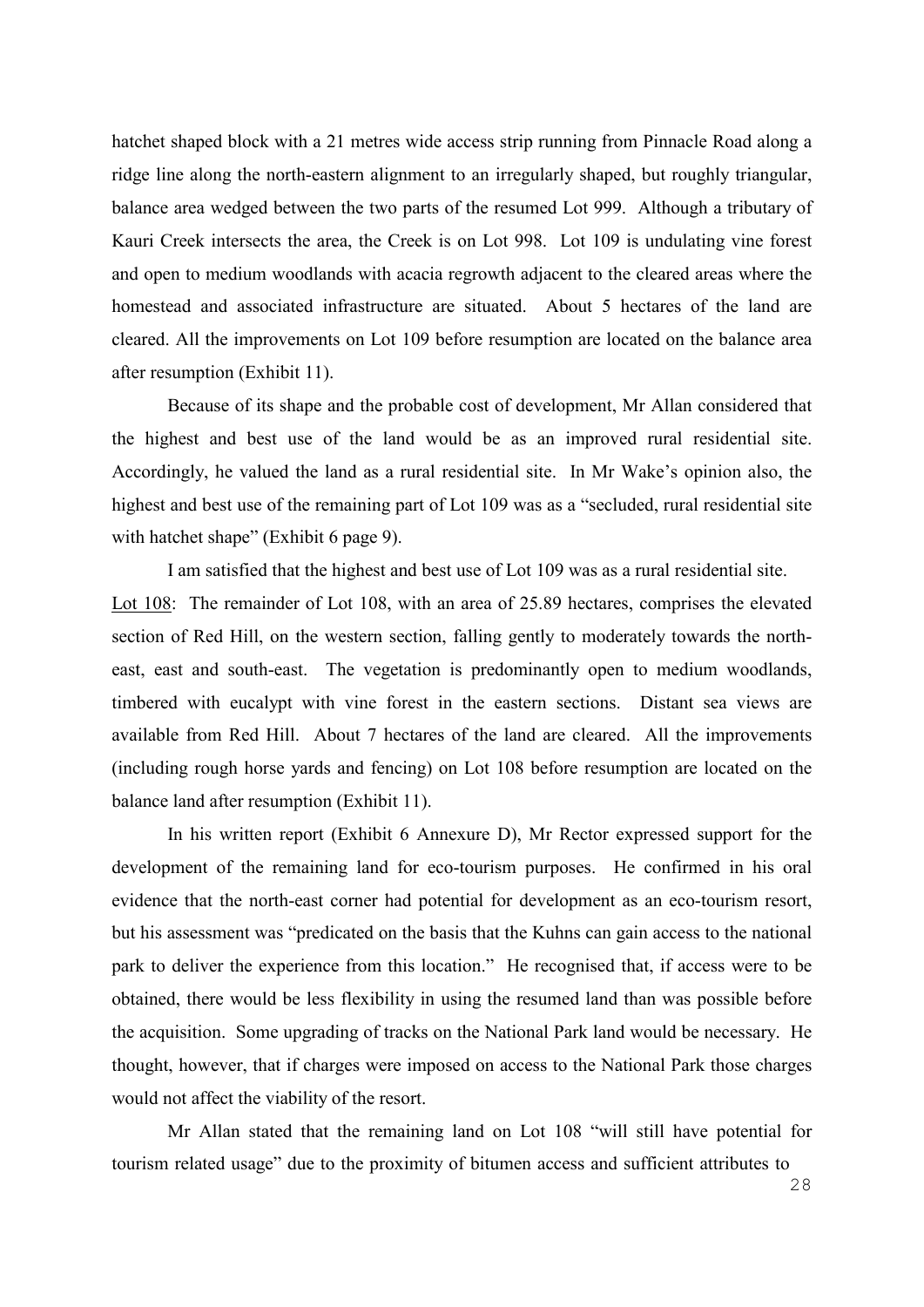enable such ventures to succeed (Exhibit 11). He cited in support of his conclusion the claimants' application and Council's support in February 1993 for Consideration in Principle to use Lot 108 on RP852234 for the establishment of a tourist facility, and the application in April 1995 and Council's approval in June 1995 for rezoning of the land to Special Use (Tourist Resort and Accommodation) Zoning. Mrs Kuhn confirmed that the claimants still hope to construct an enviro-park on the land. Mr Weigh expressed the view that a site of 25.89 hectares which is adjacent to a National Park would have sufficient area to establish an eco-tourism project (Exhibit 15).

Mr Wake considered that after resumption the balance of Lot 108 retained some extra value for tourism purposes. The potential of that land was much less than as part of the subject land. The retained land is a very constricted site. Although it encompasses the major hill it does not include any major rainforest areas or the pendas, and lacks access to Kauri Creek. Direct access is not available from the land to the State Forest and to the Mowbray Falls area. Consequently it would not be possible to have extensive rainforest walks and hiking trails. Any resort development on Lot 108 would be of a lower standard. In particular, it would be necessary to mix day visitors and overnight visitors who desirably could have been catered for on separate areas of the subject land. It would not be able to have a resort (other than a low key type of home stay or something similar) on Lot 108 without access to the National Park to be created on the resumed land. Indeed access to the National Park would be vital to eco-tourism development on the land. Mrs Kuhn also described the restrictions on potential development (as compared with what might have been possible on the subject land) and noted that any agreements about commercial rights of access to the National Park land still seemed to be a long way off.

Mr Wake noted that, even with access to the National Park, the development on Lot 108 would be disadvantaged when compared with the development that was possible on the subject land before resumption. After resumption the resort developer would have to negotiate with two State Government departments to obtain access across the National Park and State Forest to Mowbray Falls. He considered that the charging of entry fees to the neighbouring National Park would influence the price which a prudent purchaser would be willing to pay for the retained land, particularly if there was a risk that costs would continue to rise.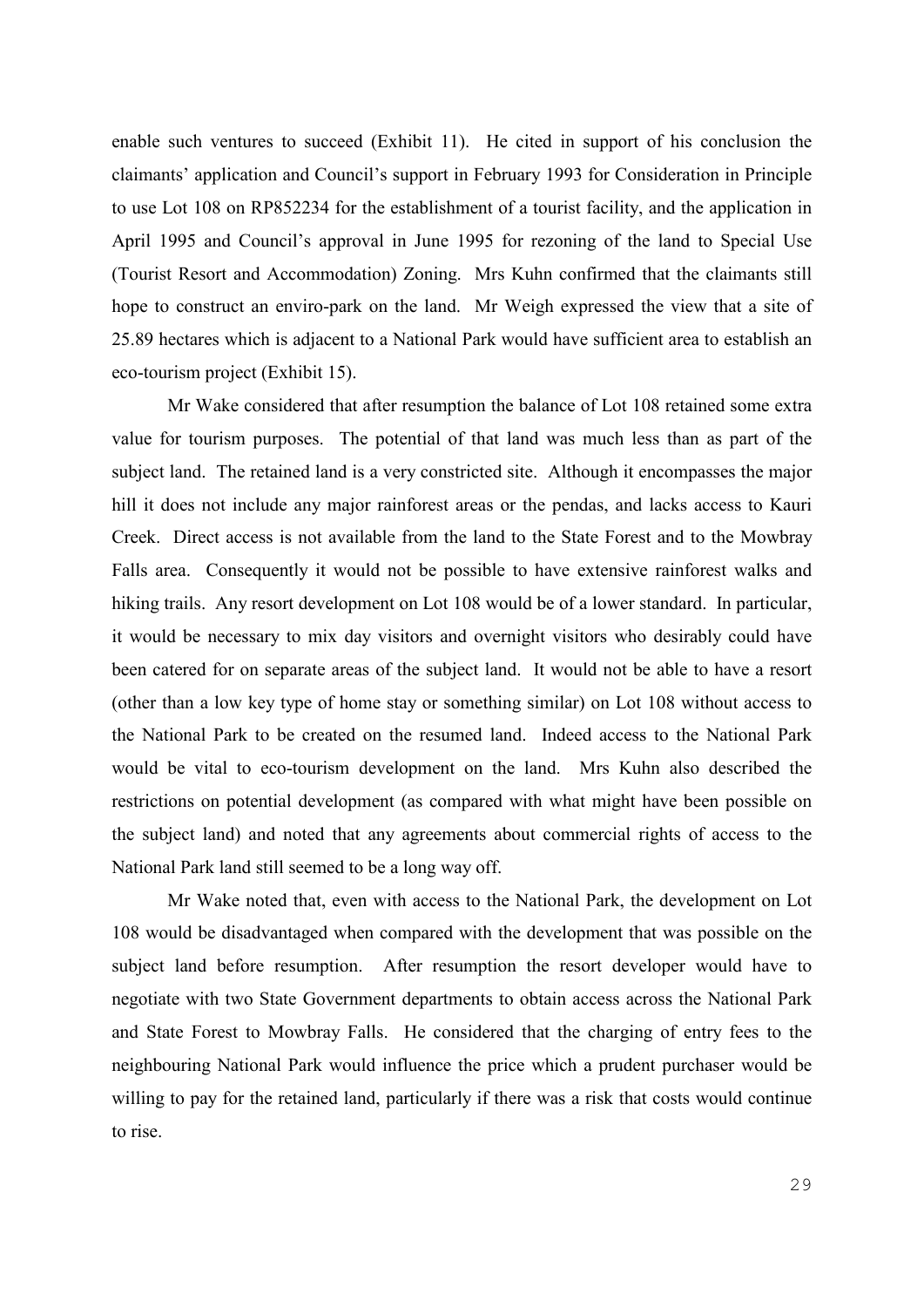Mr Wake attempted to estimate the extent of the loss to the resort business due to extra overheads. If a per capita charge of \$4.50 were to be imposed (as at Undara National Park), and if there were 60 visitors per day (based on the first year's projections) then the burden on the business would be in the order of \$98,550.00 (Exhibit 6). As noted earlier, Mr Rector considered that if charges were imposed on access to the National Park they would not affect the viability of the resort. I am satisfied that costs of that type would have been a factor in the structuring of the resort business rather than having a significant influence on the value of the land.

Mr Wake noted that, in order to increase the size of the residual resort site to what they consider a minimum level and in order to ensure an adequate water supply, the claimants had contracted to purchase 19 hectares of nearby land including a 10 hectares irrigation licence at a cost of \$250,000.00. There is permanent surface water on that lot. Part of the motivation to purchase the land arose out of the severance of the existing surface water, that is, the loss of the land over which Kauri Creek flows. In Mr Wake's opinion, the purchase of the additional land demonstrates the limited capabilities of the retained Lot 108 (Exhibit 6).

At the time of the hearing there was no resolution of the issue whether commercial access would be granted to the adjoining National Park. Indeed the resumed land had not been declared to be a National Park, apparently pending the finalisation of the compensation matter. Mrs Kuhn said that discussions over the previous year indicated that the claimants were a long way from obtaining commercial rights of access. The delay may have been linked to the development of general guidelines on the development of infrastructure in National Parks but, in this case, was probably as much linked to the delay in the establishment of the neighbouring National Park. Those delays may have influenced the statement in Mr Wake's valuation report that he considered that the highest and best use of the remaining part of Lot 108 was as a rural residential site because, all negotiations for access having been rejected, it would not be an "environmental resort site" (Exhibit 6).

I am satisfied that the highest and best use of Lot 108 is for eco-tourism purposes but that, bearing in mind such factors as the size of the Lot, the restrictions on development of that site, the absence of extensive rainforest areas, the lack of guaranteed access to neighbouring National Park and State Forest land for commercial purposes, the potential cost of obtaining that access, and the apparent desirability (if not need) for additional land to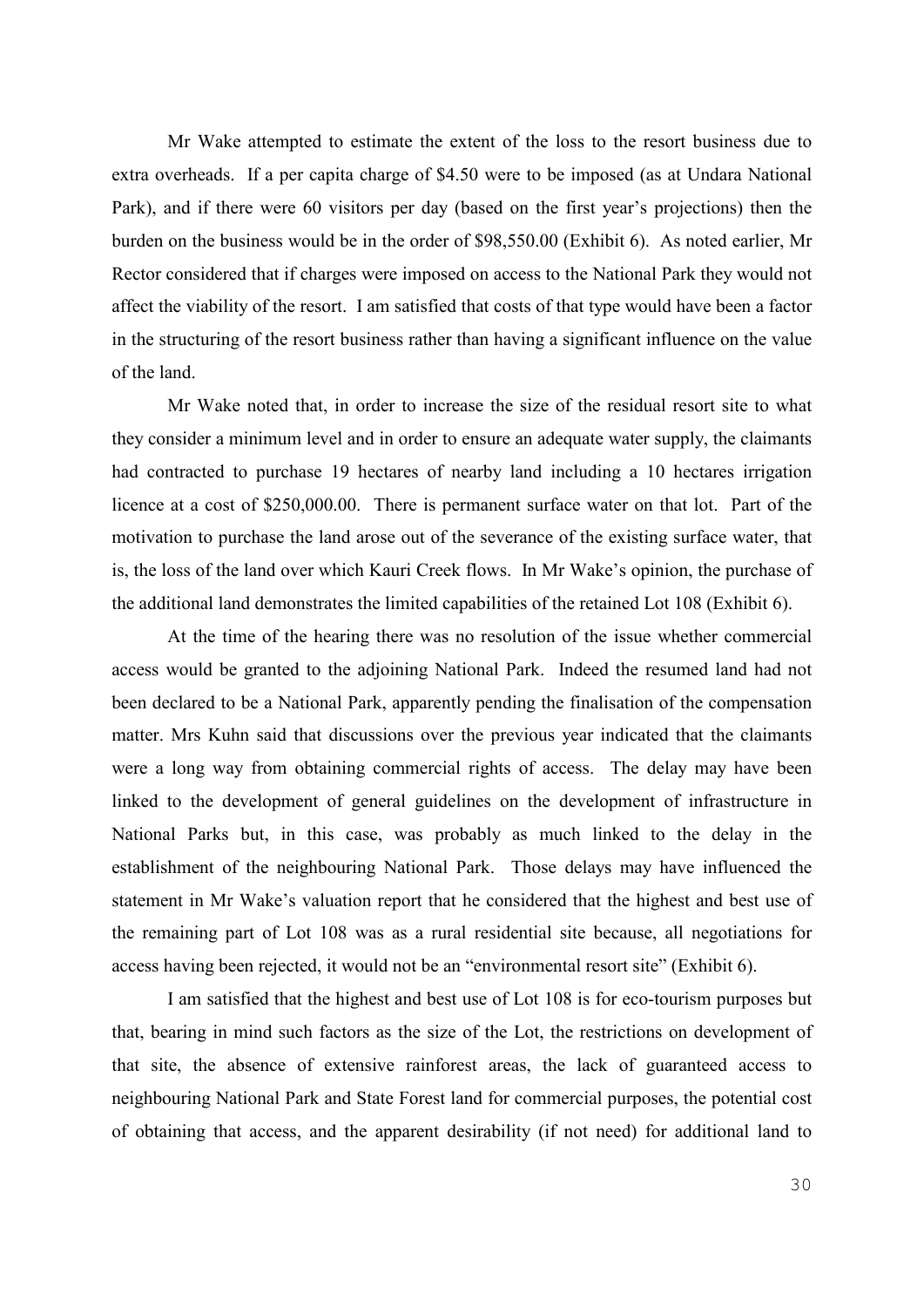enhance the viability on Lot 108, the land would not be as commercially attractive as the subject land.

## **Valuing the land before and after resumption**

**Before and after method:** The valuer for each party assessed the amount of compensation payable by using the before and after method. The contrast in the parties' positions is evident from the following calculations.

Mr Wake stated that the before and after approach to the valuation need not include the added value of the improvements on the retained areas as they are constant, there being no claim for any aspect of damages in respect of them. In his opinion, the value of the 197 hectares of the subject land immediately prior to resumption was \$2,200,000.00. After resumption each of the remaining parcels had a value of \$150,000.00 as a rural residential site. Consequently, he calculated the loss in value of the asset to be \$1,900,000.00 (Exhibit 6).

Mr Allan considered that the value of the lost land was \$1,100.000.00. His calculations were as follows:

## Before valuation

| Lots 108 and 109       | 197.1788 ha @ \$7,500.00/ha<br>Improvements<br>Total         | \$1,480,000.00<br>62,500.00<br>\$<br>\$1,542,000.00 |
|------------------------|--------------------------------------------------------------|-----------------------------------------------------|
| After valuation        |                                                              |                                                     |
| Lot $108$<br>Lot $109$ | 25.89 ha @ \$10,000.00/ha<br>26.15 ha improved site<br>Total | \$260,000.00<br>\$185,000.00<br>\$445,000.00        |
| Land value             |                                                              |                                                     |
| $$1,542,000.00$ less   | \$445,000.00                                                 | \$1,097,000.00                                      |
| Adopt                  | \$1,100,000.00 (Exhibit 11)                                  |                                                     |

The improvements are on the original Lot 109 and the retained Lot 109. Mr Allan stated in oral evidence that he had allowed \$62,500.00 for improvements in both the before and after valuations.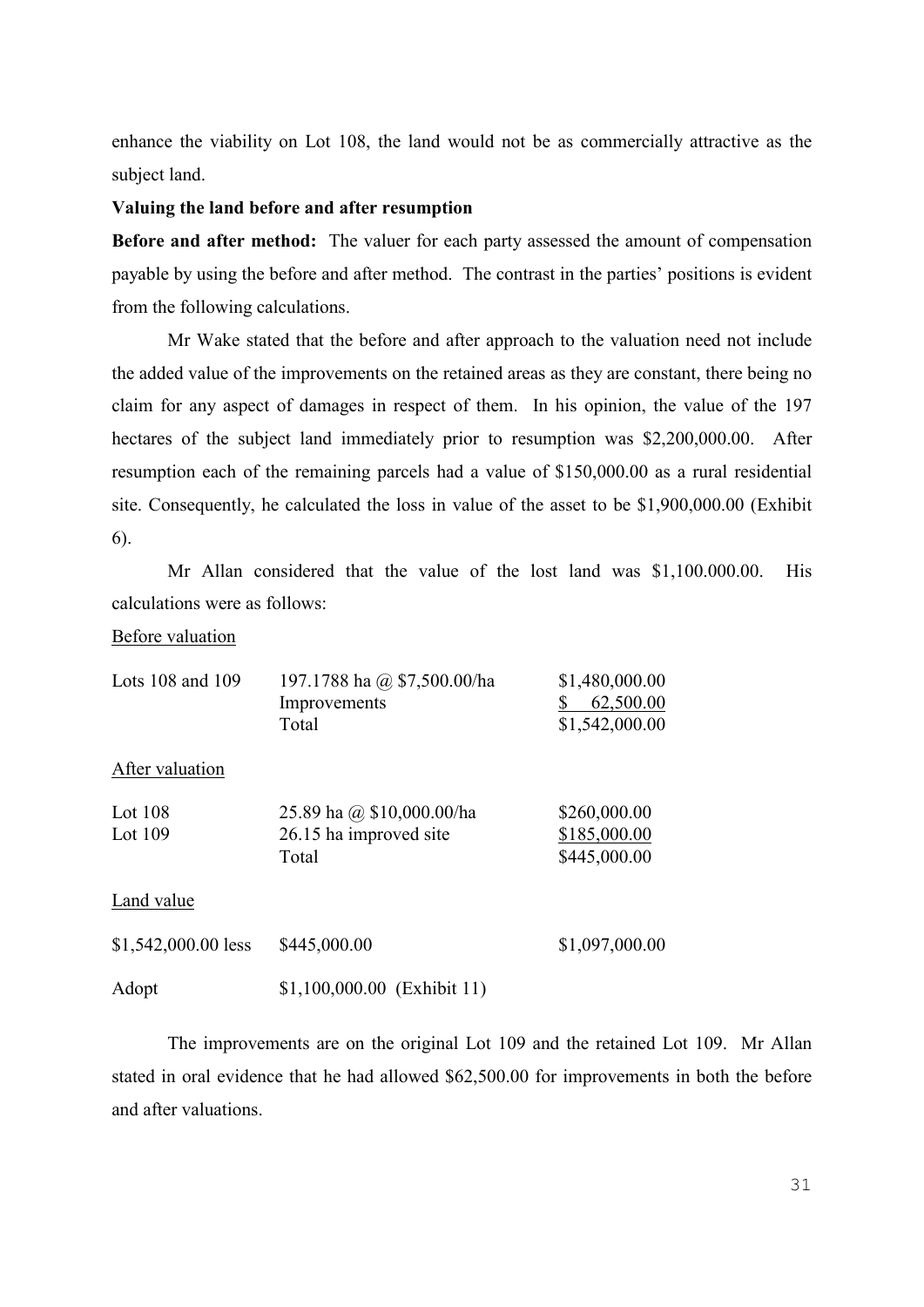**Evidence of market value:** One of the difficulties faced by the parties was the limited amount of relevant sales evidence. In the absence of directly comparable sales, other sales were mentioned to give context to the valuers' estimates. Reference was also made to various valuations of the land, including two which the claimants had commissioned in 1989 and 1990, and to bids at an auction at which the subject land was not sold but was passed in.

To assess the sales and other valuation evidence it is necessary to have an understanding of the market conditions in late 1992.

**State of the market:** The negative factors influencing the market for tourism properties were the ongoing (but very much reduced) impact of the pilots' strike in 1989 and the signs of the emerging recession.

There was no dispute that the 1989 pilots' strike had a profound and detrimental effect on the tourist industry of the Cairns region. In her written statement, Mrs Kuhn traced the growth of the claimants' tourist enterprises (including tour operations and booking agency business) from 1984, and noted the boost which followed the opening of the Sheraton Mirage at Port Douglas in 1987, to the point where they were "very successful". The pilots' strike "created chaos for the tourism industry in Far North Queensland". The claimants' tours and the nation-wide accommodation program that they had established earlier in 1989 lost a main supply of clients. They had to put off staff, and operated on "very limited budgets with very little turnover" (Exhibit 5).

The pilots' strike, which ended in early 1990, was described by Mr Weigh as the "greatest dislocation to the market place in recent history for the Far North Queensland region". The impact of the dispute was "exacerbated by a sharp escalation in interest rates" which resulted in some property related projects experiencing rises from 12 per cent. to 24 per cent. in under a year. The combined impact was "catastrophic for the tourism industry in Far North Queensland, a largely property based industry with very solid growth projections being touted at the time" (Exhibit 15).

Despite the impact of the strike there was evidence, that by the date of resumption, the tourism market, including the market for tourist accommodation, had recovered or was strengthening to pre-pilots' strike levels. Mr Weigh provided figures to show that, by December 1992, room occupancy rates and the number of rooms occupied had surpassed previous highs. Airlines, both domestic and international, had expanded their services into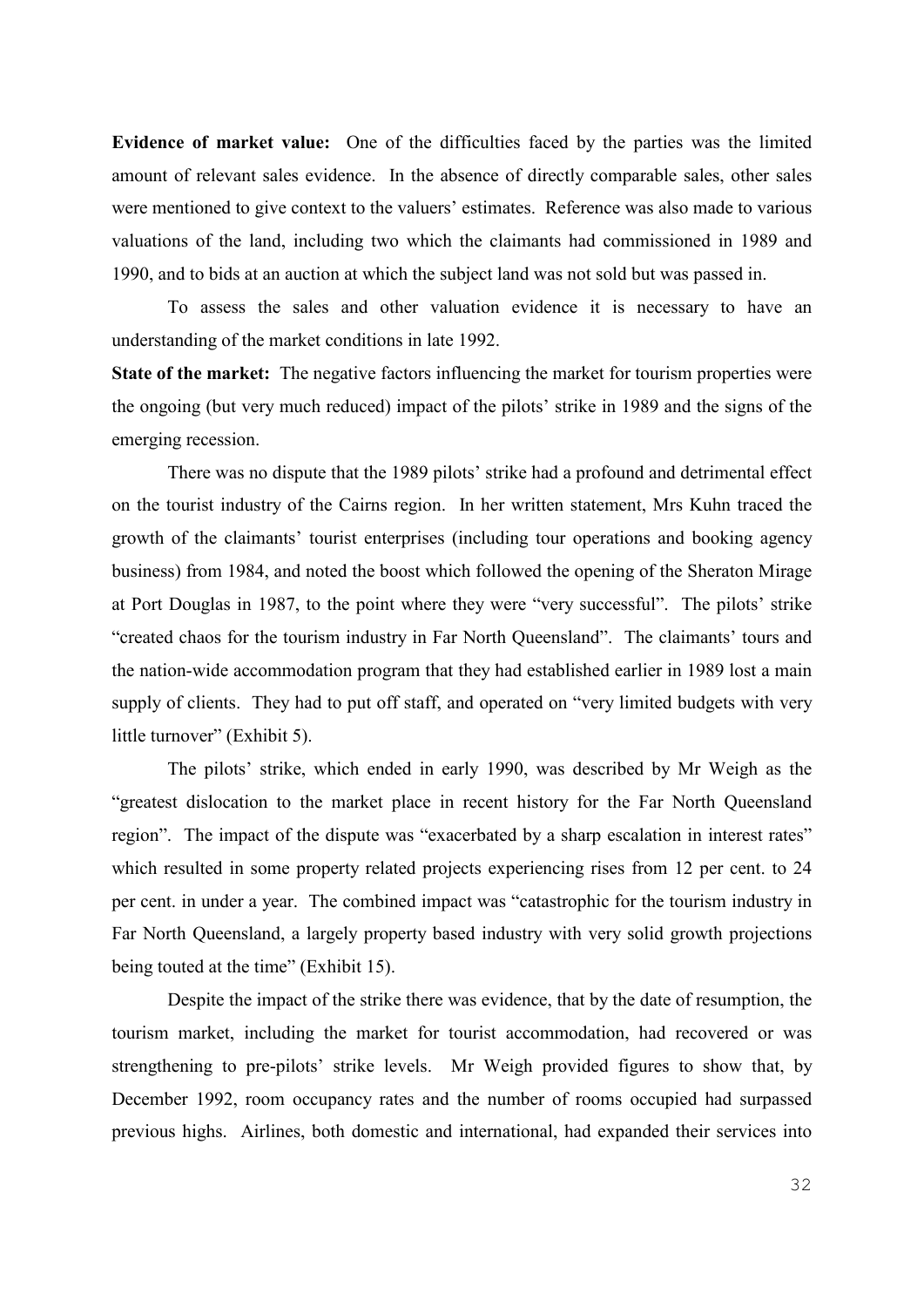Cairns. International arrivals (excluding transit passengers) into Cairns in the 1992 calendar year were 37 per cent. higher than for the previous calendar year (Exhibit 15).

Mr Weigh concluded, on the basis of available information about tourist numbers, available rooms, occupancy rates, that by the date of resumption:

"it is reasonable to regard the overall state of the tourism market in Cairns and Far North Queensland as buoyant and the mood one of expansion and renewed opportunity. The effects of the Pilots Dispute had clearly been overcome and this return to growth in visitor numbers had been achieved while domestically, Australia was still in recession. " (Exhibit 15)

Mr Weigh cautioned that, despite the growth in numbers of visitors, the levels of room tariffs and hence profitability were not sufficient to have caused a proliferation of new development activity. In other words, the sharply rising visitor numbers and the demand for hotels had not driven the net room rates high enough to economically justify new investment in room capacity, at least in hotels in Cairns. Some large developments that were mooted at the time failed to come to fruition.

Mr Rector suggested that the improvement in tourism figures in 1991-92 would have encouraged a developer who, in any case, would be wanting to be in a strategic position in the tourist resort market well in advance of demand. As it happens, the growth continued after 1992, although it took different forms. From the early 1990s there was a trend away from the Cairns central business district towards the northern beaches of Port Douglas and on up the Daintree. The Silky Oaks resort near Mossman Gorge was extended. The Daintree Eco-Lodge was built and completed. In Port Douglas the planning program for the Tree Tops Resort was in the conceptual stage. That 300 rooms resort has since been built. Other plans were in place for the expansion of existing resorts or the construction of new ones in the Port Douglas-Daintree region.

Mr Weigh also noted that, at that time, the Cairns Region Tourism Strategy was being mooted and may have commenced. The Wet Tropics Management Authority had been established and was openly discussing the increasing pressure on existing resources such as Daintree, Cape Tribulation and Mossman Gorge. Eco-tourism, while poorly understood, was "receiving increasing exposure as an important way of the future". Around the date of resumption there was "considerable talk of the growth potential of the region and the pressures and impacts on established natural attractions." As noted earlier, Mr Weigh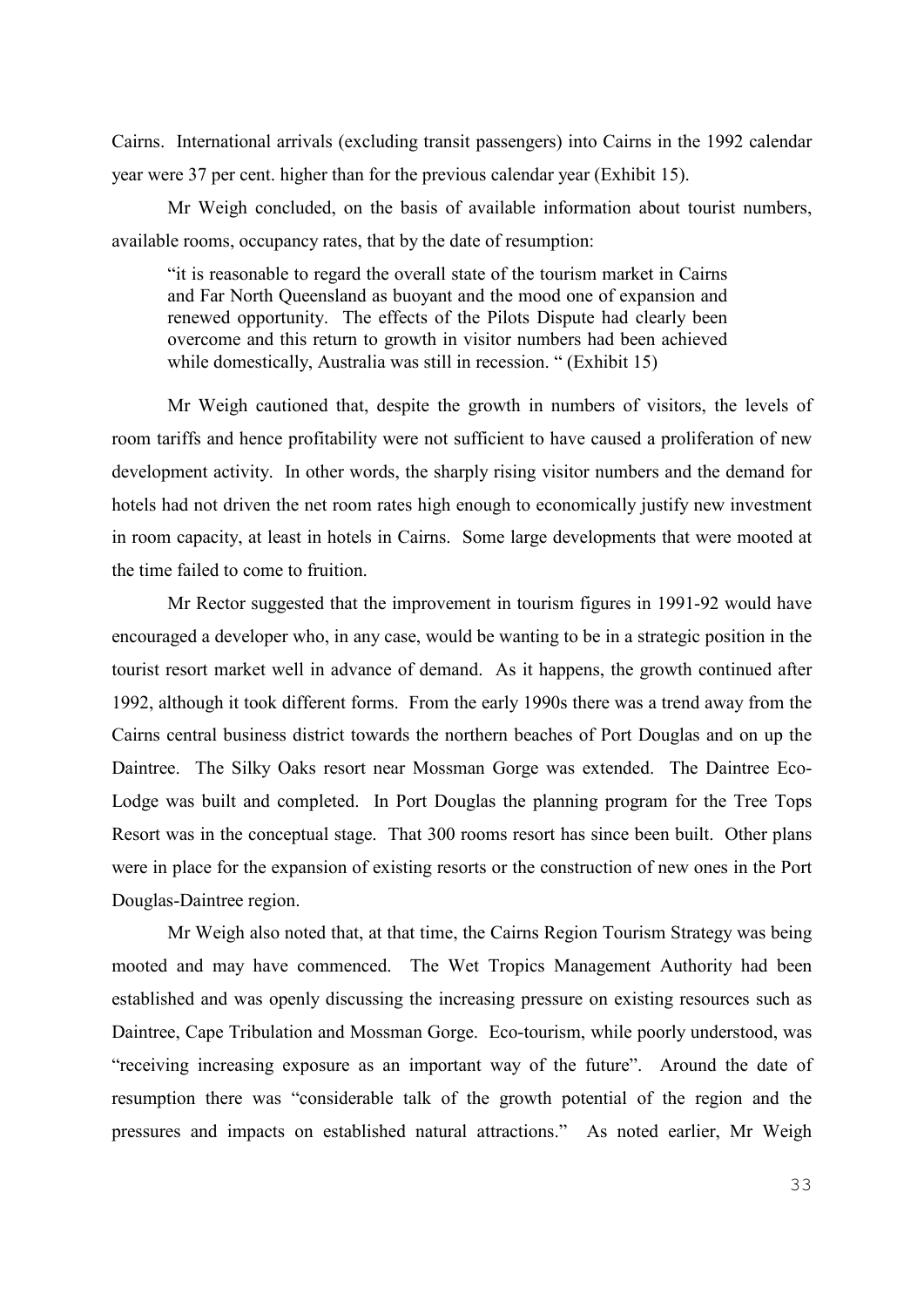thought it reasonable to suggest that eco-tourism as a niche market would develop behind, and might survive because of, the development of mainstream tourism to the region.

By the early 1990s the numbers of people visiting the Daintree/Cape Tribulation area were such that mass tourism was established and it was apparent that the sensitive areas were going to be over-populated and would lose their essential character.

In Mr Weigh's opinion, the major pressure of tourism had been focussed mainly on the Mossman, Daintree and Port Douglas region. He thought that any value premium attributable to tourism would "be much higher in this area than for the subject site", both at the date of resumption and subsequently. In particular, the "quality of the subject site from the perspective of the visitor is also not as attractive as is the Daintree, Mossman and Port Douglas region" (Exhibit 15). In his analysis of the sales evidence, Mr Allan expressed the opinion that the lands north of the Daintree River are substantially superior to the subject having regard to tourism potential and the existing infrastructure for tourism, especially ecotourism based activities. The sale prices for land north of the Daintree River reflect that superiority (Exhibit 11).

There was, however, a public debate about whether there should be limits on such things as accommodation levels north of the Daintree River. As noted earlier, by 1992 the pressure of tourism north of the Daintree River was such that various planning instruments were being developed and limits were being placed on the number of tour operators working in the area and on the number of tourist accommodation beds. There was no dispute about that. The issue was what implications the changes north of the Daintree may have had on the market value of the subject land at the date of resumption. The claimants submitted that the Mowbray River and Gorge area offered a range of eco-tourism and related activities without the congestion of nearby destinations. Although, in 1992 and later, the pressure of tourism remained focussed primarily on the northern destinations, the claimants submitted that a prudent buyer would have recognised the impact of restrictions north of the Daintree area and may have looked to purchase a suitable site in the Mowbray Falls area.

I am satisfied that, although comparable Daintree properties would have been more valuable than the subject at the date of resumption, the value of the subject land would have been influenced by the scarcity of Daintree properties and the growing demand for rainforest eco-tourism destinations in and around the Daintree region.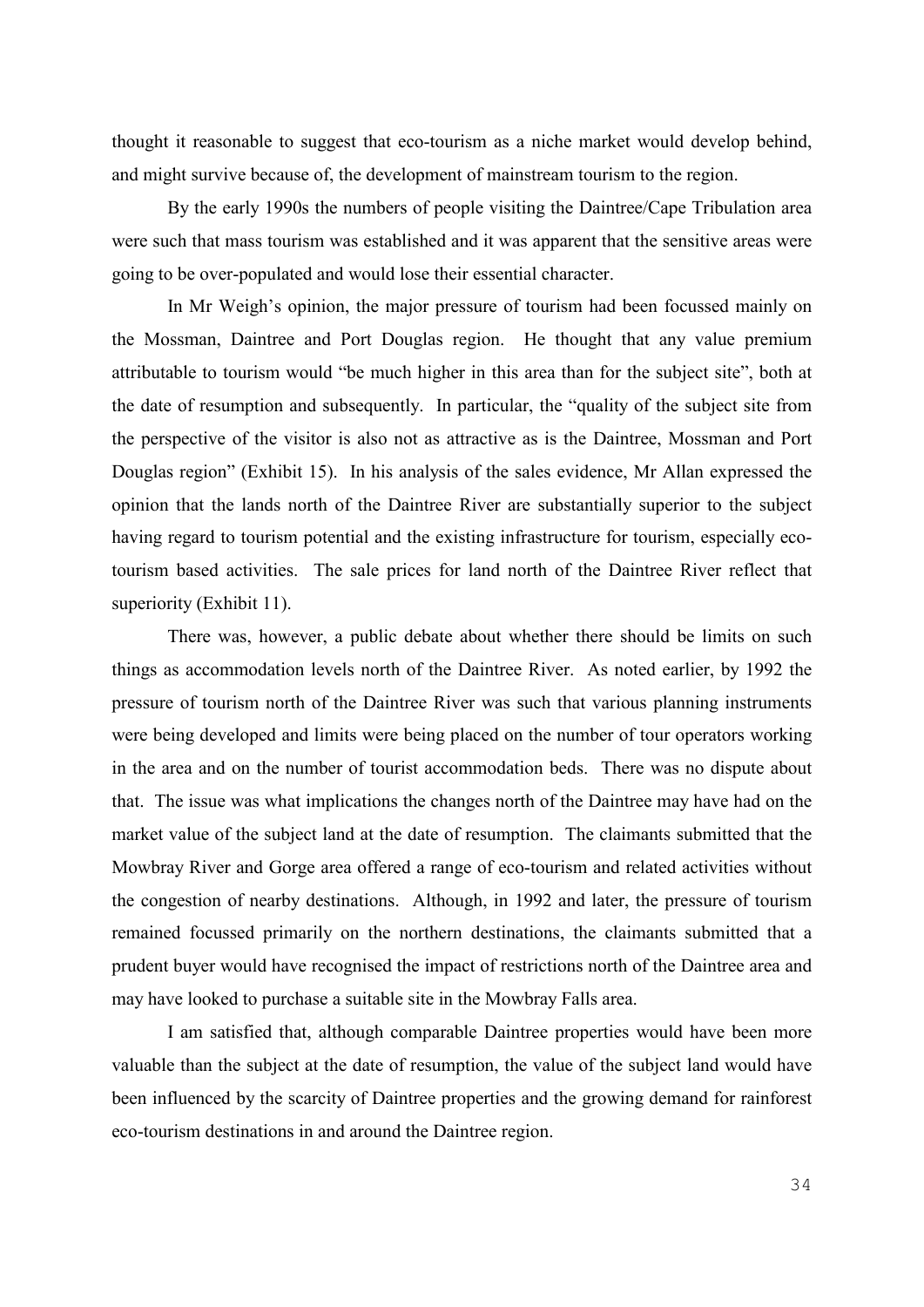It is appropriate to consider the valuations and failed attempted sale before turning to the sales evidence.

**Previous valuations:** No reliance was placed on the Commercial Forest Valuation prepared by Alarc Consultants Pty Ltd in August 1992 for the Queensland Forest Service (Exhibit 6 Annexure C). It is not relevant to the valuation of the subject land as land with eco-tourism potential and no further mention of that valuation is necessary.

In August 1989, more than three years before the date of resumption, Ballieu Knight Frank valued the subject land at \$2.46 million. The claimants did not rely on the valuation and there are compelling reasons not to place any weight on it. The valuation was not in evidence and there was no evidence about the assumptions and sales (if any) which underpinned the figure. If the valuation had regard to the tourism potential of the subject land, the valuation was made before the pilots' strike when there was considerable investment in tourism sites.

In February 1990, DJ Jones  $&$  Co valued the land for mortgage security purposes at \$1.9 million. Again the valuation report was not in evidence. It was not possible to assess the assumptions made or the sales evidence (if any) which supported the figure. The valuation was prepared during the pilots' strike when a recognised slump in demand for tourism sites had occurred.

Mr Allan also referred to a 1990 valuation by Herron Todd White for mortgage security purposes (\$1 million) and a subsequent Department of Lands valuation of the subject land at \$900,000.00 based on rural residential in globo values with subdivisional potential. Neither valuation was in evidence.

No party put any great weight on the past valuations. They were not tendered. There was either no evidence of the basis on which they were prepared or the little information that is available (for example, in relation to the Department of Lands valuation) shows that it was prepared on the basis that the highest and best use of the land was for other than eco-tourism purposes. At least some of them were prepared significantly before the date of resumption and in quite different market conditions. None of the valuations is relevant to the resolution of the issues in this case.

**Auction:** The subject land was listed with Ballieu Knight Frank (Cairns) Pty Ltd for auction on 28 September 1990, more than two years before the date of resumption. Bids were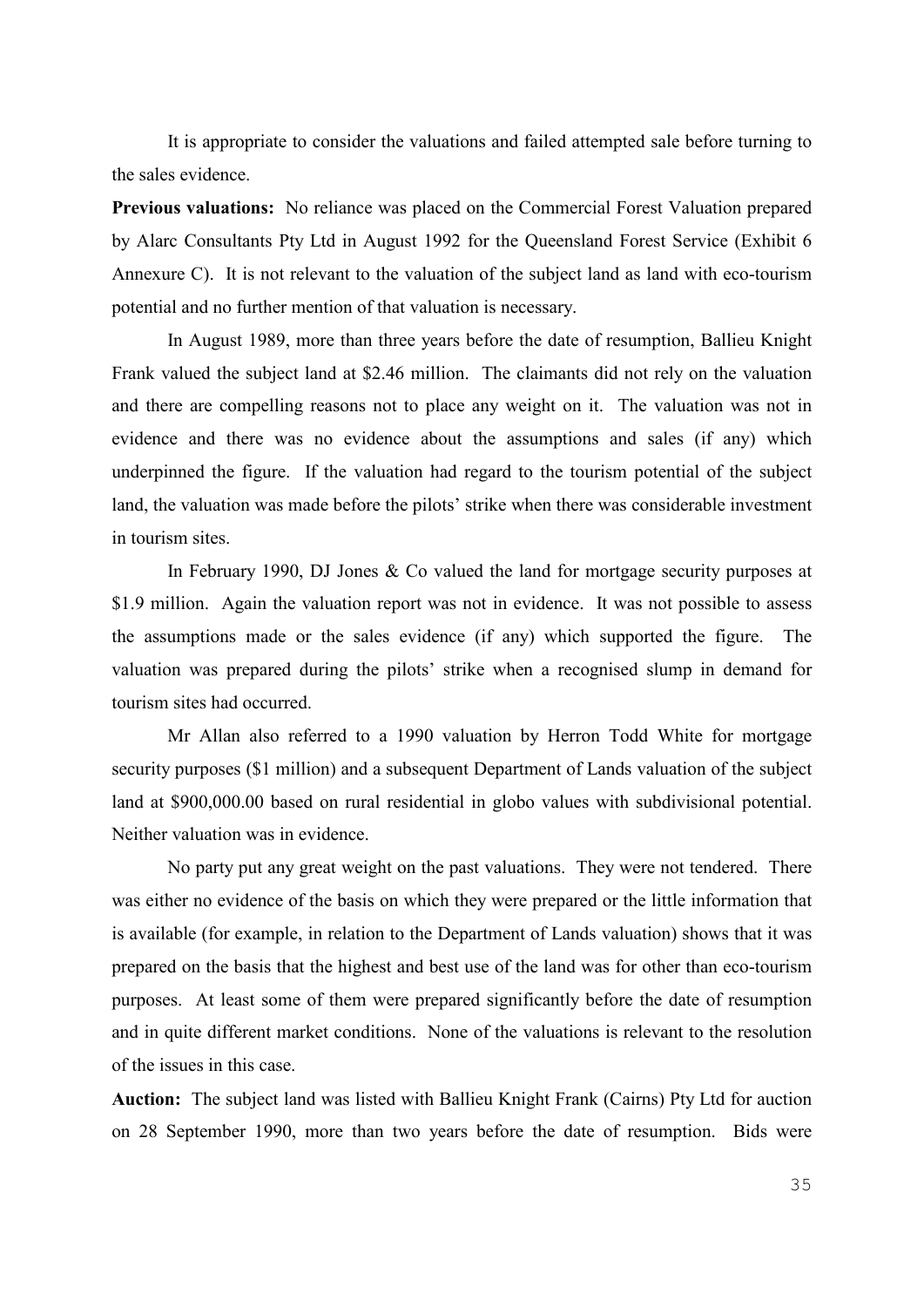received up to \$2 million, but the property was passed in. The claimants submitted that it was a bona fide auction and, even though there was no concluded sale, the auction reflects most of the elements of a sale and provides market evidence. Mr Wake referred to the following factors: exposure to the market, advertising, promotion, inspections by several prospective purchasers (some of whom hired helicopters to better view the land), bidding at auction and a genuine offer to purchase which was refused by the vendor (Exhibit 6).

During the period when the land was marketed and listed for auction, Mr Rector was engaged on a commission basis by Ballieu Knight Frank as the Manager, Hospitality, Tourism & Leisure Division. He prepared the background formal tender promotional sale material that was distributed to interested parties during the marketing period before the auction. The property was marketed in Australia and overseas in a way which described its suitability for a tourist resort facility geared to eco-tourism. Mr Rector was present at the auction which, he recalled, "was very well attended by a number of interested parties who had interests in tourism infrastructure and who were familiar with the property. ... [T]he auction proceeded well with spirited bidding moving the price along with genuine bids reaching \$2.0 million." (Exhibit 6 Annexure D) Apparently the highest bid was rejected because the claimants' reserve price was \$2.4 million, the figure nominated in the Ballieu Knight Frank valuation. After the auction, Mr Rector spoke to the highest bidder in an unsuccessful attempt to raise the offer. No evidence was called from the bidder and Mr Rector was satisfied that the bid was genuine. Mr Wake had no direct knowledge of the auction but was satisfied, as a result of his inquiries of Mr Kuhn and Mr Rector, that the auction was conducted properly. Mr Allan also had no direct knowledge of the auction. He said that he had made inquiries of two other people who attended the auction, apparently on behalf of an employer or client, and he was satisfied that the auction was "very questionable". None of the other named persons was called to give evidence and no written statements were produced. There was no direct evidence about whether the FNQEB was interested in purchasing the land at that time or made a bid. The hearsay evidence and counter assertions from the bar table clouded rather than clarified the issue.

Two questions arise. First, can an offer to purchase at auction be considered as evidence of the value of land? Second, was the highest bid, at least, a genuine indication of the state of the market at the date of the auction?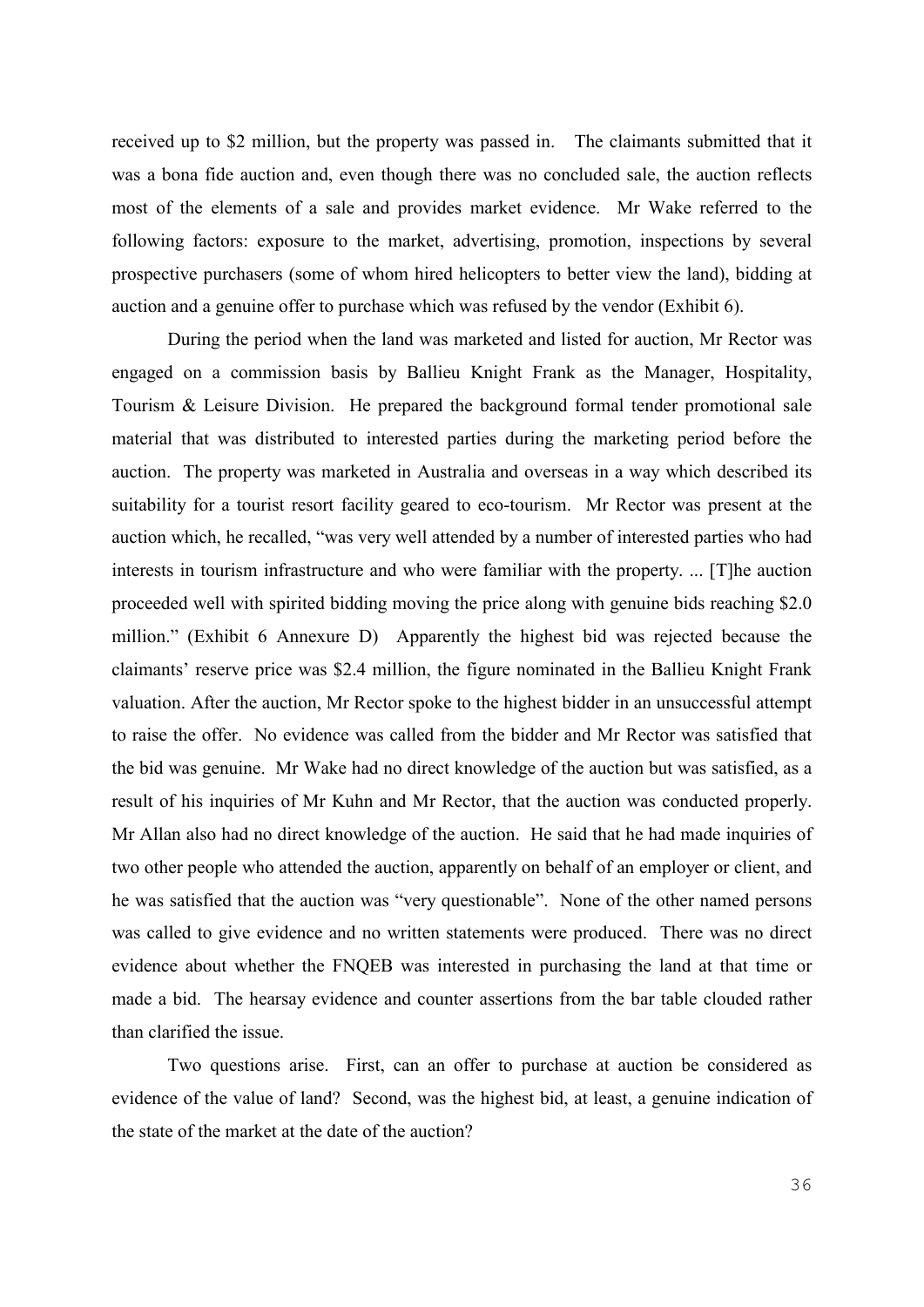On the first issue, Mr Griffin submitted that offers to purchase (as contrasted with completed sales) have no probative value. They are relevant to establish that some demand existed for the land but are no evidence of the value of the land. Mr Needham submitted that the bid at auction was not like a mere offer to purchase. Had the offer been accepted the bidder would have been forced to complete the purchase or risk a claim for damages.

The general principle which emerges from leading decisions is that offers to buy and sell land, as distinct from concluded sales, are not evidence which can be applied in determining the value of the same or similar land sold or compulsorily acquired: see decision of the Land Court in *Stanfield v Commissioner of Main Roads* (1968) 35 CLLR 192 at 200-1, 21 The Valuer 624 at 627-8, citing the decision of the High Court in *McDonald v Deputy Federal Commissioner of Land Tax* (1915) 20 CLR 231 at 239-40; also *Nardone v South Australian Land Commission* (1978) 40 LGRA 164 at 165 per Jacobs J and cases cited in AA Hyam, *The Law Affecting Valuation of Land in Australia,* 2nd edn, 1995, at pages 70-5. In *Marcus Clark & Co Ltd v Commissioner for Railways* (1949) 29 LVR 98 at 107, Sugerman J stated that the principle in *McDonald's* case is applicable to offers made to the dispossessed owner of the subject land by a third person in relation to the subject land.

The reasons for the principle were explained by Isaacs J in *McDonald's* case. In essence, courts have been concerned that, if there is no concluded bargain, the field is left open to a multitude of considerations and inquiries, including whether the offer was a sham on either side or both sides.

In some cases the issue is whether evidence of an offer to purchase is admissible. It is clear that the general principle does not operate as an absolute bar to such evidence being admitted for limited purposes. The question of admissibility did not arise in these proceedings. There was no objection to evidence about the auction being received. The argument was about whether any weight should be given to it.

In the 4th edition of his textbook *Land Acquisition,* Brown argues strongly that an unequivocal offer in writing made by a genuine and prudent person desirous of purchasing the land is some evidence of the value of the land, even if not conclusive, strong or highly persuasive. He makes particular mention of a bid made at auction which fell below the reserve price set by the owner (at page 179). Mr Needham cited *Frizell v Valuer-General (NSW)* (1979) 26 The Valuer 497 for the proposition that, although offers of purchase and reserve prices set by vendors for the purposes of an auction sale are not regarded as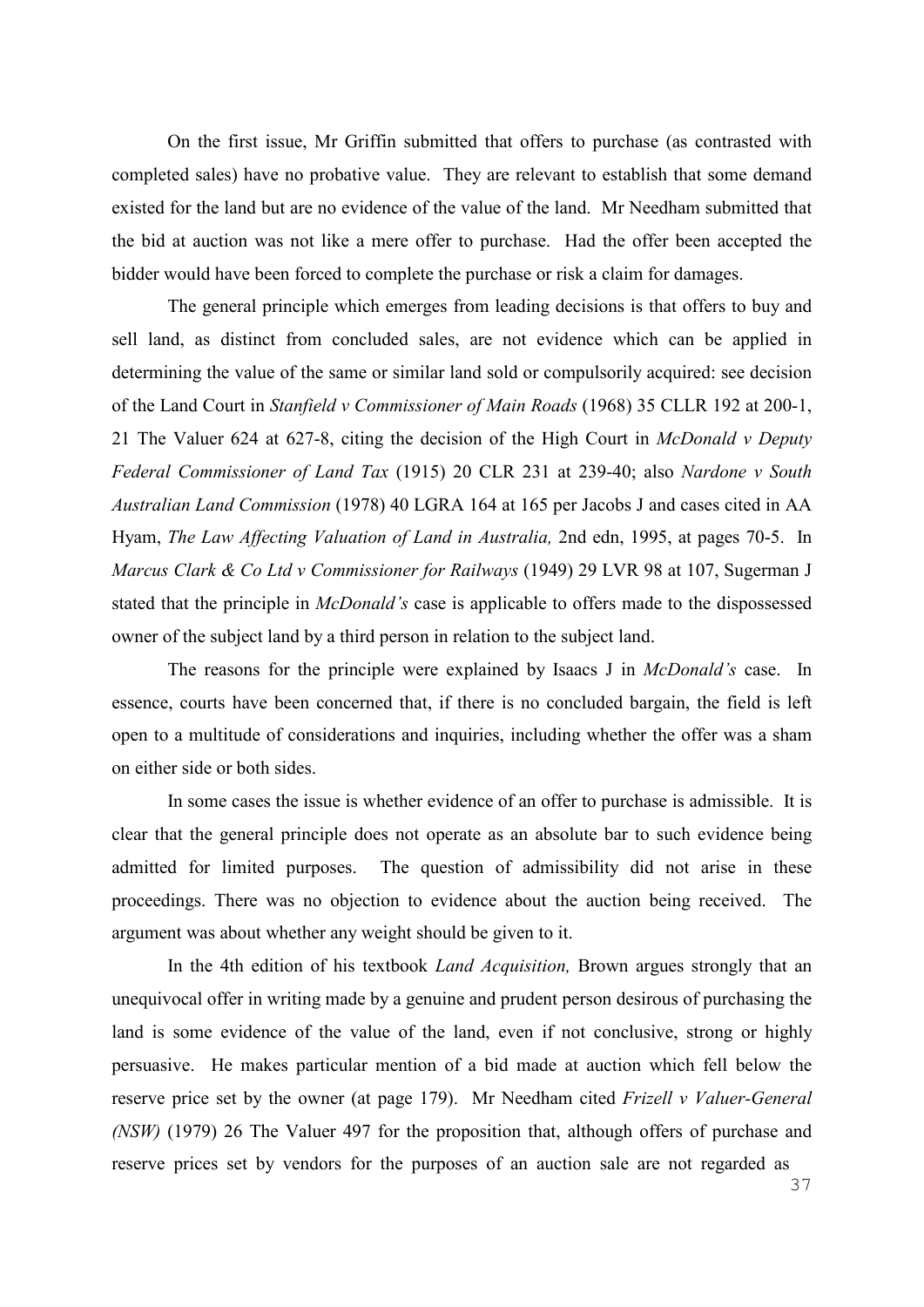comparable sales evidence, "evidence of what occurred at a properly advertised auction sale could be a matter not to be overlooked in appropriate circumstances" (at 501. See also AA Hyam, *The Law Affecting Valuation of Land in Australia*, 2nd edn, page 108).

Mr Needham also relied on a passage from the judgment of Wilcox J in *Goold v Commonwealth of Australia* (1993) 79 LGERA 407. That case concerned the compulsory acquisition of land. Objection was made to the admission of evidence about an offer to purchase each of the resumed properties. Wilcox J carefully reviewed the results and the reasoning in previous authorities, including *McDonald's* case. His Honour stated:

"Of course, before placing reliance upon a mere offer, a court must consider carefully the question of its genuineness. The offer might be a sham, designed to prop up an inflated compensation claim or to reduce rates and taxes; in either case without any cost to the offerer. It might be an attempt to manipulate the market for some other ulterior purpose, perhaps a purpose extraneous to the litigation. If the offer was genuine when made, it might not have led to a concluded contract, even if the resumption had not intervened. The offer might have been withdrawn. The purchaser might have failed to complete the transaction. Because of matters such as these, *even a genuine offer cannot be regarded as direct evidence of value*. But it seems to me that, once the court is satisfied about genuineness, an offer by an arms-length party to purchase the land under valuation is something that the judicial valuer ought to take into account in considering the possibility of a sale price different from that indicated by conventional evidence, such as an analysis of comparable sales, or of a hypothetical development, or a calculation of the capitalised value of the rental return. How much weight should be given to such an offer is a question to be determined by reference to the facts of the particular case. In some cases, the appropriate weight may be minimal; in others considerable." (at 417, emphasis added)

In light of the judicial decisions just cited, it is appropriate to reject the auction evidence. First, some doubt has been cast on the bona fides of the auction. In the absence of more comprehensive evidence about the auction, no firm finding can be made. I do not doubt that Mr Rector used his best endeavours to market the land as a property suitable for ecotourism. I also accept that he believed that the auction was properly conducted with genuine bids. Even if the final bid was genuine (and, without making a finding, there is evidence to suggest that it was genuine even if other bids may not have been), there are two other reasons for not relying on it. First, the auction took place more than two years before the date of resumption in the period of recovery immediately after the end of the pilots' strike. As the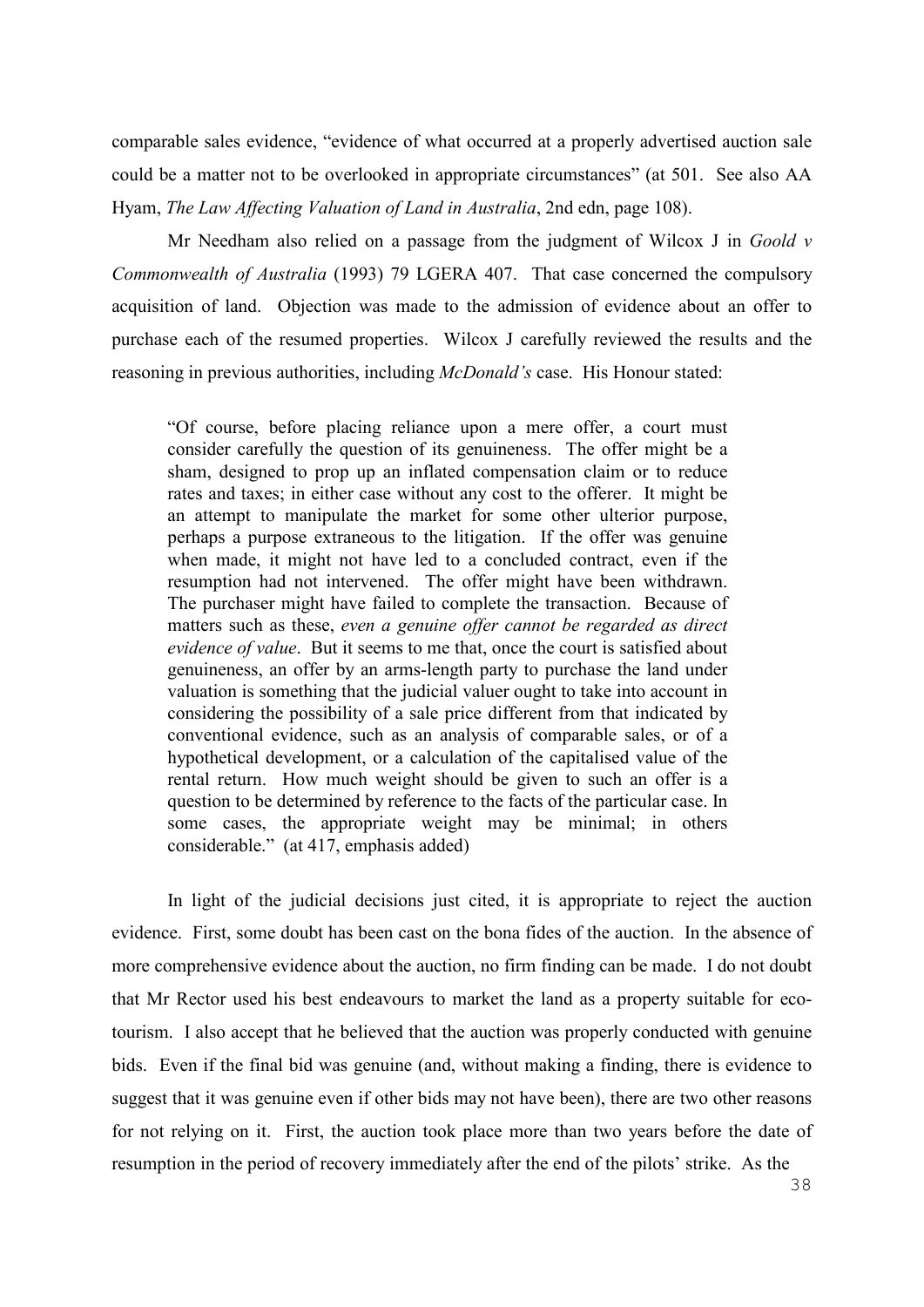evidence summarised earlier shows, the market then was quite different from that at the date of resumption. The claimants submit that, if anything, the market would have improved and, as the resumed area is smaller than that of the subject land, there is support for a \$1.9 million valuation of the subject land. But that is not sufficient to give the evidence the weight they suggest. Second, the bid was rejected by the claimants. It does not matter why they did so (whether, for example, they relied on a valuation made before the pilot's strike). The fact remains that there was no sale. The market price in relation to the subject land was not established by the bid at auction.

**Sales evidence - before resumption:** Mr Wake stated that there were no directly comparable sales of land although there had been some sales of improved eco-tourism type resorts. He acknowledged that there had been early failures in respect of some eco-tourism resorts and that there are a number of establishments which claim to be eco-tourism resorts but which are not. In his opinion, however, eco-tourism, outback tourism and experiential tourism "is emerging as a major growth segment of the Australian tourism industry", and interest in this segment of the industry had commenced before the date of resumption (Exhibit 6).

In his valuation report, Mr Wake referred to the sales of various parcels of land which, for ease of identification, are referred to using the descriptions applied during the hearing and in the order listed in his report as:

- 1. Theiss sale
- 2. Van der Kwast sale
- 3. Coconut Beach resort
- 4. Elgar sale
- 5. Daintree Heritage Lodge.

He also referred to two sites which are proximate to waterfalls, namely:

(a) Mungalli Falls site

(b) Springbrook.

Mr Allan also noted that there were no sales of large tourism related sites in the immediate locality of the subject land around the relevant date (Exhibit 11). In making his valuation, Mr Allan referred to the sale of various parcels of land from Innisfail to Cape Tribulation, namely:

1. Mungalli Falls site

2. Cape Kimberley site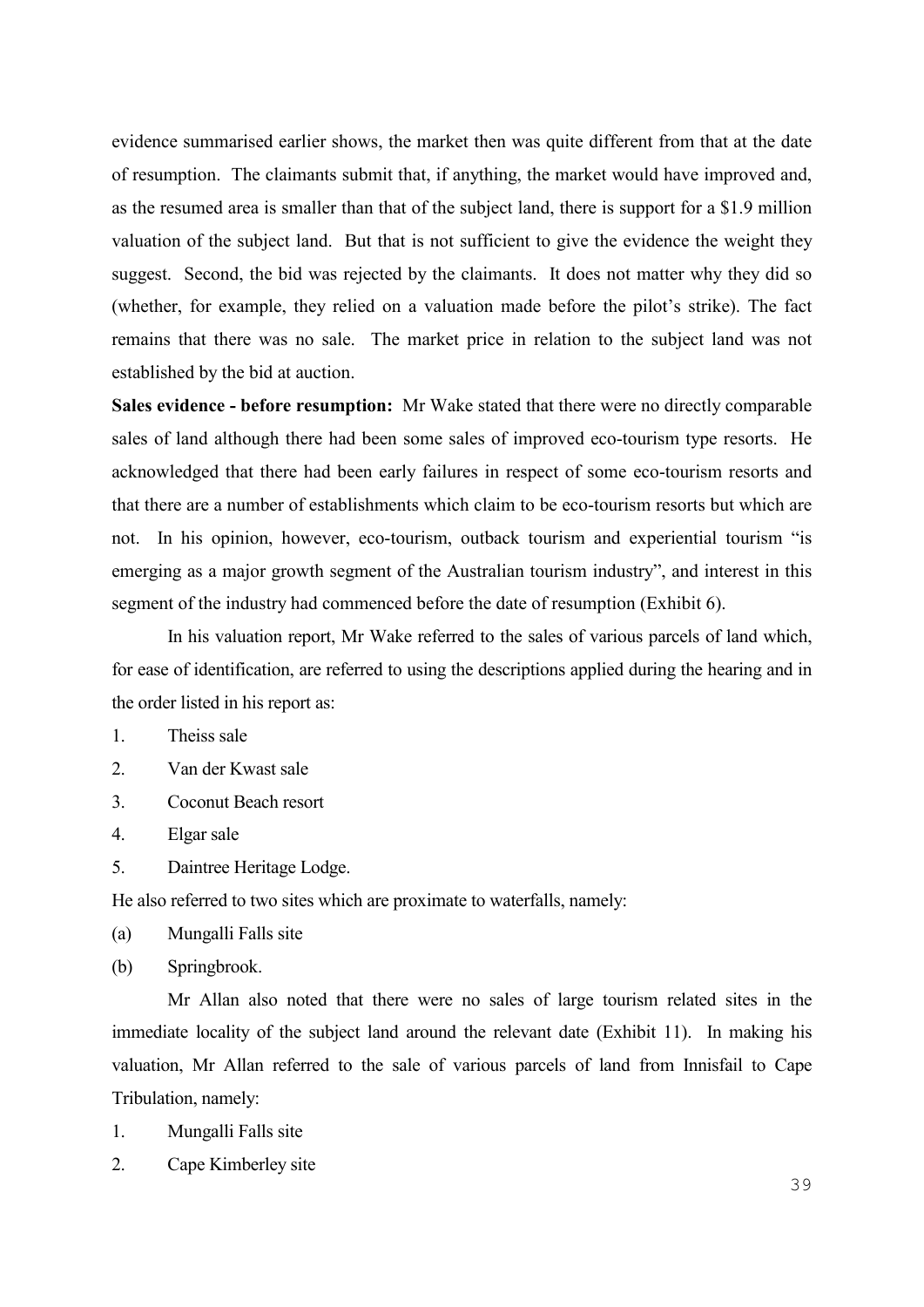- 3. Concrete Constructions site
- 4. Theiss sale
- 5. Camelot
- 6. Coconut Beach resort

Five of those properties have (or had) tourism or commercial potential and were purchased for that potential. One is a rural residential site. Mr Allan also referred to sales of three sites in the immediate locality of the subject land which were sold to the one purchaser in late 1988 and early 1989 (before the pilots' strike) for tourism related purposes.

Only three of those sales were mentioned by both parties: Mungalli Falls site, Theiss sale and Coconut Beach resort. Although each sale will be discussed in these reasons for decision, it is clear that the sale of the Mungalli Falls site provides the most assistance in resolving the issues in this case. That sale merits detailed consideration before the others are discussed.

Mungalli Falls site (claimants' waterfall sale (a), Crown's sale 1): The sales on which each party placed most reliance were the two sales in July 1992 of five parcels of land which together are known as the Mungalli Falls site. The land is located at Junction Road and Brooks Road, about 8 kilometres south of Millaa Millaa. The drive from Cairns airport takes almost two hours. The parcels comprising the site have a total area of almost 153 hectares and an extensive frontage to the Beatrice River along the full length of the southern boundary. The 30 metres high falls intersect the property. There is easy access to the falls and views are available at the top and bottom of them. Access to the Mungalli Falls site is along bitumen road. The land is adjacent to the Palmerston National Park, which is within the Wet Tropics World Heritage area. Guests use these rainforest areas for a variety of scenic and interpretive activities. There is potential for the development and use of the land for an eco-tourism lodge. Because parts of the site were logged many years ago no further clearing would be necessary for the proposed development.

The land was sold for \$1.35 million. At the time of sale, two of the lots - with a total area of about 90.7 hectares - were used as a dairy farm. That land cost \$500,000.00. The remaining 62.2 hectares was the Mungalli Falls tourist attraction. Under the Eacham Shire Strategic Plan gazetted in 1989 the area is indicated as a potential Resort site. That land cost \$850,000.00. The land was purchased for development for eco-tourism purposes with associated infrastructure. Both sales were integral to the overall development plan. The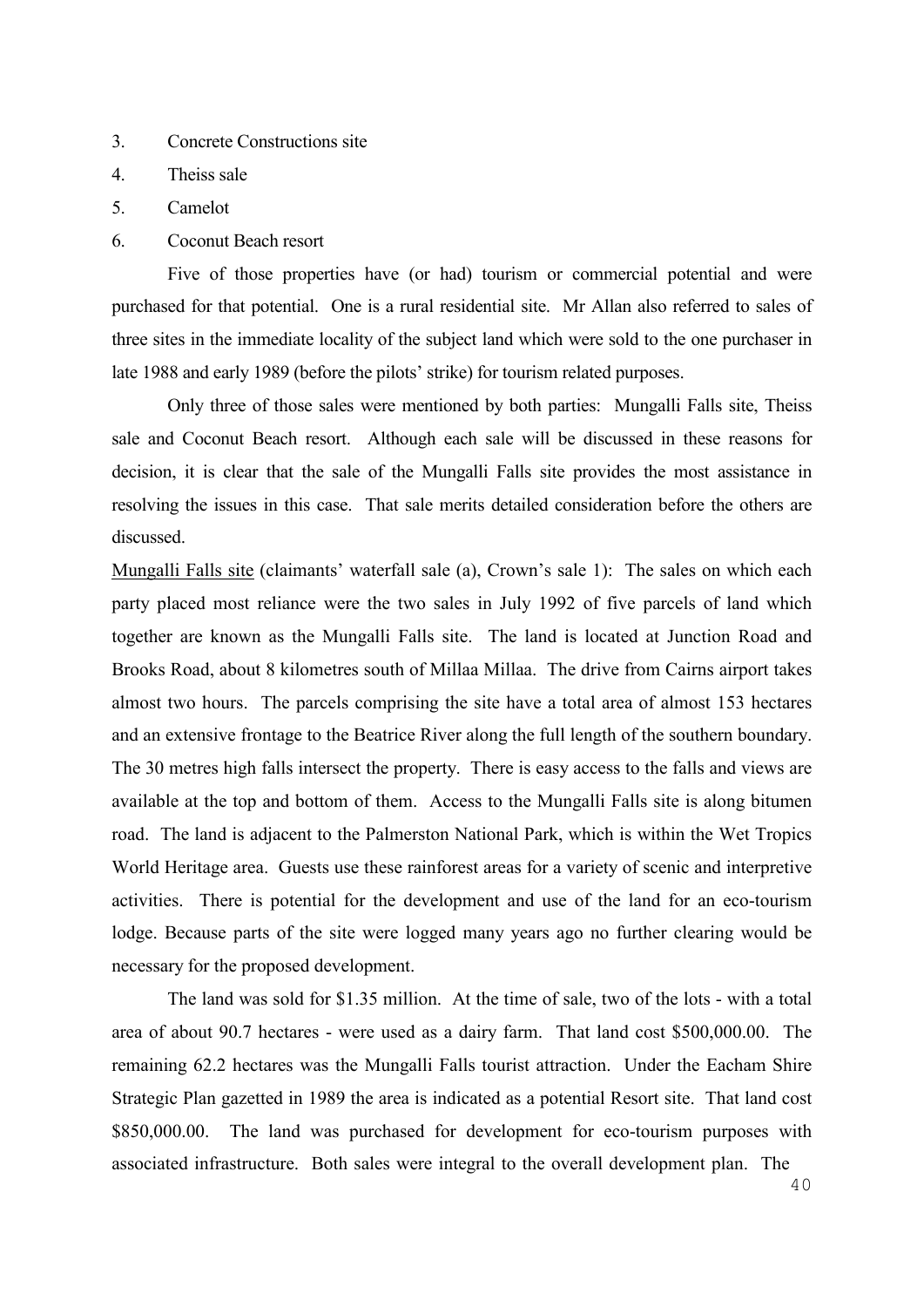dairy farm land was suitable for building (the proposal contemplates 1,200 beds) and the waterfalls are located on the other land. By the time of the hearing the purchaser had spent \$250,000.00 attaining the approvals necessary for the proposed development. It was looking for a joint venture partner.

Mr Peter Trout, a property developer and principal in the company which purchased the Mungalli Falls site in 1992, said that when he was in the market for a property he looked at a number of sites on the Atherton Tableland region. That was the only site which had the features which he was seeking and hence the potential for the proposed development - easy access by bitumen road, magnificent waterfalls, pristine forest within the title, a wilderness river on its boundary, proximity to (and uninterrupted views of) the Palmerston National Park, and existing permits to use the National Park facilities. The boundary with the Beatrice River is also an attribute as whitewater rafting can be conducted from the Mungalli Falls land and it provides a source of water for any future resort development on the land. Mr Trout considered that the purchaser probably paid a "somewhat inflated price" for the dairy farm land. He thought, however, that the total contract price was reasonable given the then state of the market, the site's potential and the lack of approvals then in place (Exhibit 14).

Both Mr Wake and Mr Allan considered the Mungalli Falls site to be the sale property that was most comparable to the subject land in features and in the dates of the sales. They and other witnesses compared the features of the sale property with those of the subject land. The evidence was to the following effect.

- (a) The Millaa Millaa area has a much less desirable climate for resort purposes. The area has high rainfall and has, on average, about 250 rainy days, more than the Daintree region. It is in a higher rainfall region of the Tableland than the subject land. In Mr Rector's opinion, "the killer on the southern area is really rainfall. Tourists like to visit a rainforest but they'd rather do it when it's not raining and that's why the gravitation has been to the north." Mr Weigh nominated the heavy rainfall of the Mungalli Falls area as the "major disadvantage" of the site.
- (b) The Mungalli Falls site has the attractive waterfalls area, which is readily accessible (at the top and bottom of the Falls) and provides a feature which is superior to the subject land. The site does not, however, have the natural features of the subject land. As Mr Peter Hitchcock, Director of the Wet Tropics Management Agency, stated in a letter to Mr Trout in June 1993, the Mungalli property "has the good fortune to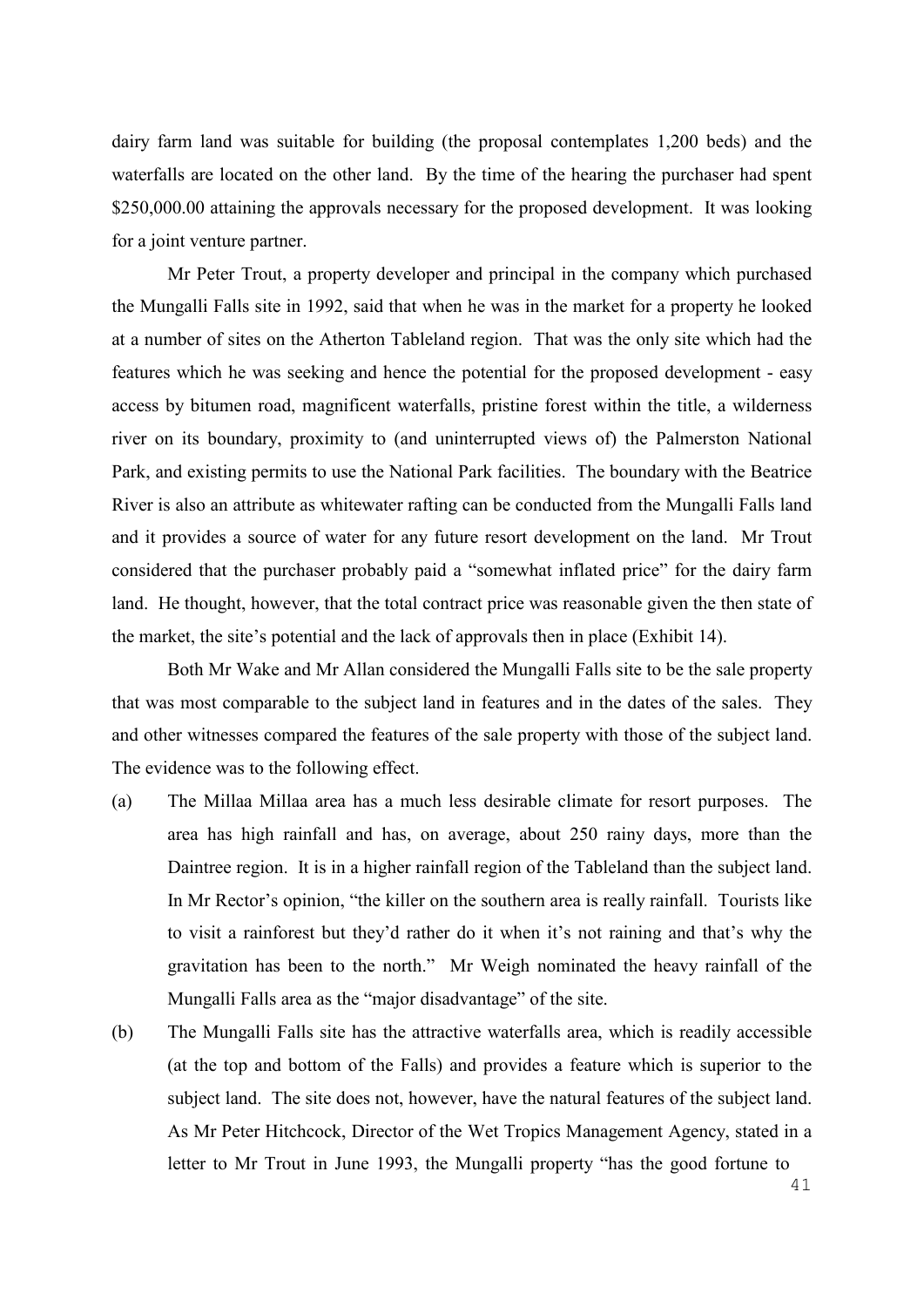include well developed tropical rainforest contiguous with the World Heritage Area" and "from an ecotourism viewpoint is obviously well placed as a neighbour of the Wet Tropics World Heritage Area." Mr Hitchcock noted, however, that the property comprises "a transition from the near pristine rainforests on the Beatrice River through various stages of disturbance to extensive cleared land" (Exhibits 30, 31). Aerial photographs clearly demonstrate that there is a much smaller area and proportion of rainforest on the Mungalli Falls site than on the subject land. Mr Allan considered that the present state of the land would permit a diversity of uses, and that was a positive attribute of the site. Mr Rector noted, however, that a guest at Mungalli Falls is not "integrated into the rain forest" in the way that he thought was a "key ingredient" for such a resort, "so that when you go to bed at night and you wake up in the morning you're in the rain forest". Rather, the accommodation is in an open area, looking across cleared land or the Beatrice River at rainforest. Mrs Kuhn went further and described the land as "a very pretty property" which is "severely degraded", with "feral species there so well entrenched". Because it is a fragmented rainforest there is a reduced habitat for birds and animals, and probably not a morning chorus of the type heard on the subject land.

- (c) The land is not within reasonable proximity of an established resort area to compare with Port Douglas.
- (d) The land is within a lower class of tourism circuit compared with the Kuranda/Port Douglas circuit within which the subject land lies. Although places such as Lake Eacham and Lake Barrine are in the general region, the Mungalli Falls site is not on the tourist circuit route that includes those lakes. In Mr Rector's opinion, the land is in an inferior tourist area because, apart from visiting waterfalls (and perhaps seeing Palmerston National Park and the Beatrice River), there are no other features for daytrippers from Cairns to do or see along the way. Mr Trout did not disagree. He said that the district has potential to attract visitors but needs a major accommodation centre to give focus to Palmerston National Park. Although Mungalli Falls is not on the popular tourist circuit, the resort provides tours to the Crater Lakes.
- (e) The sale land is more suited to a lower echelon style tourism use such as a home stay, caravaners and backpackers. Indeed the history of the existing tourist venture at Mungalli Falls over about a decade shows that it has attracted primarily adventure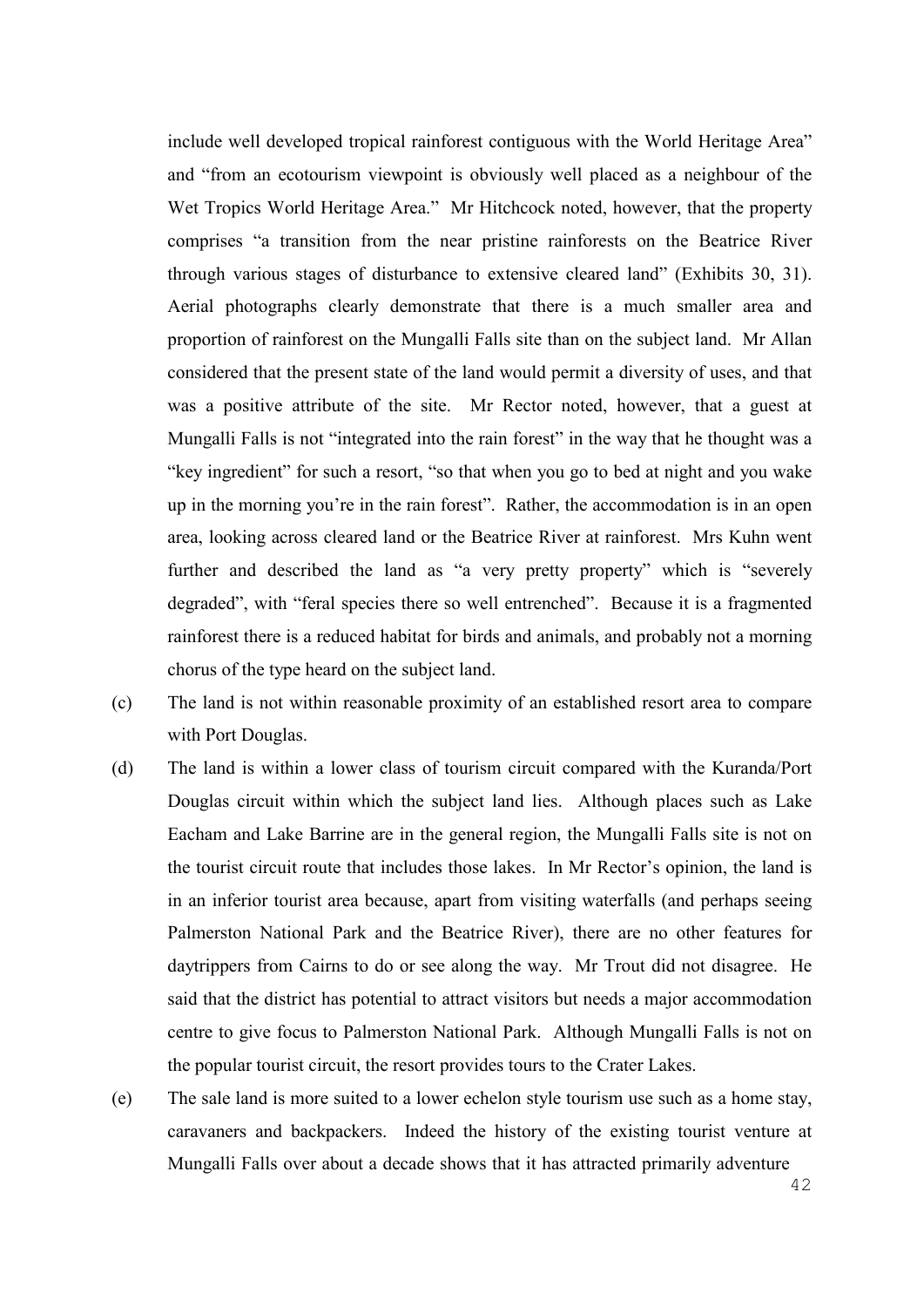tour groups, then school children (mainly from north Queensland and some overseas countries), rather than the more lucrative part of the market. There are plans to expand the development on the site with a shift in emphasis to attracting "the domestic and international visitor seeking a sophisticated experience within a high quality rainforest environment". The proposed resort could include various recreation activities, an accommodation hotel, a rainforest lodge, a student village, day visitor facilities, rural experience and a dairy farm (Exhibit 30). The growth in market demand which was demonstrated in the Daintree region over the same period has not been matched in the Mungalli Falls region. The potential market to support a development on that scale has yet to be demonstrated. Although Mr Wake described the possible development of 1,200 beds on the site as "economic suicide", Mr Trout argued that the site is large enough to accommodate development of that scale. He referred to research showing that small eco-tourism ventures are not viable and that larger projects are better suited to handle problems. Mr Wake tried to demonstrate the difference between the properties by describing the Mungalli Falls site as a 2½ star property compared with four or five stars for the subject land. Mr Trout agreed that it is probably 2½ star development now, but the proposed development is pitched at about 3½ stars. Mr Weigh, who has extensive experience in managing 3½ star properties, would not have rated the Mungalli Falls site more than 3 or 3½ stars. He also did not think that the subject land had the mix of natural attractions that would be warranted for a 5 star development.

(f) The Mungalli Falls site is not unique in the area in terms of the features it offers for tourist development. There are other sites along the Beatrice River and elsewhere in the region which would have very similar features with escarpments, similar views, bitumen road access and other similar services, and some are within easy walking distance of attractive falls. Although Mr Trout said that the Mungalli Falls site was the only one on the market in 1992 with all the features he was seeking, other properties in the district could offer the same or similar facilities and recreational opportunities in active and passive ways that the Mungalli Falls site offers. At any time there are farms on the market and the availability of properties tends to limit the value of those with resort potential. Although others would also have small waterfalls, the "magnificent" Mungalli Falls are a special feature of the sale land.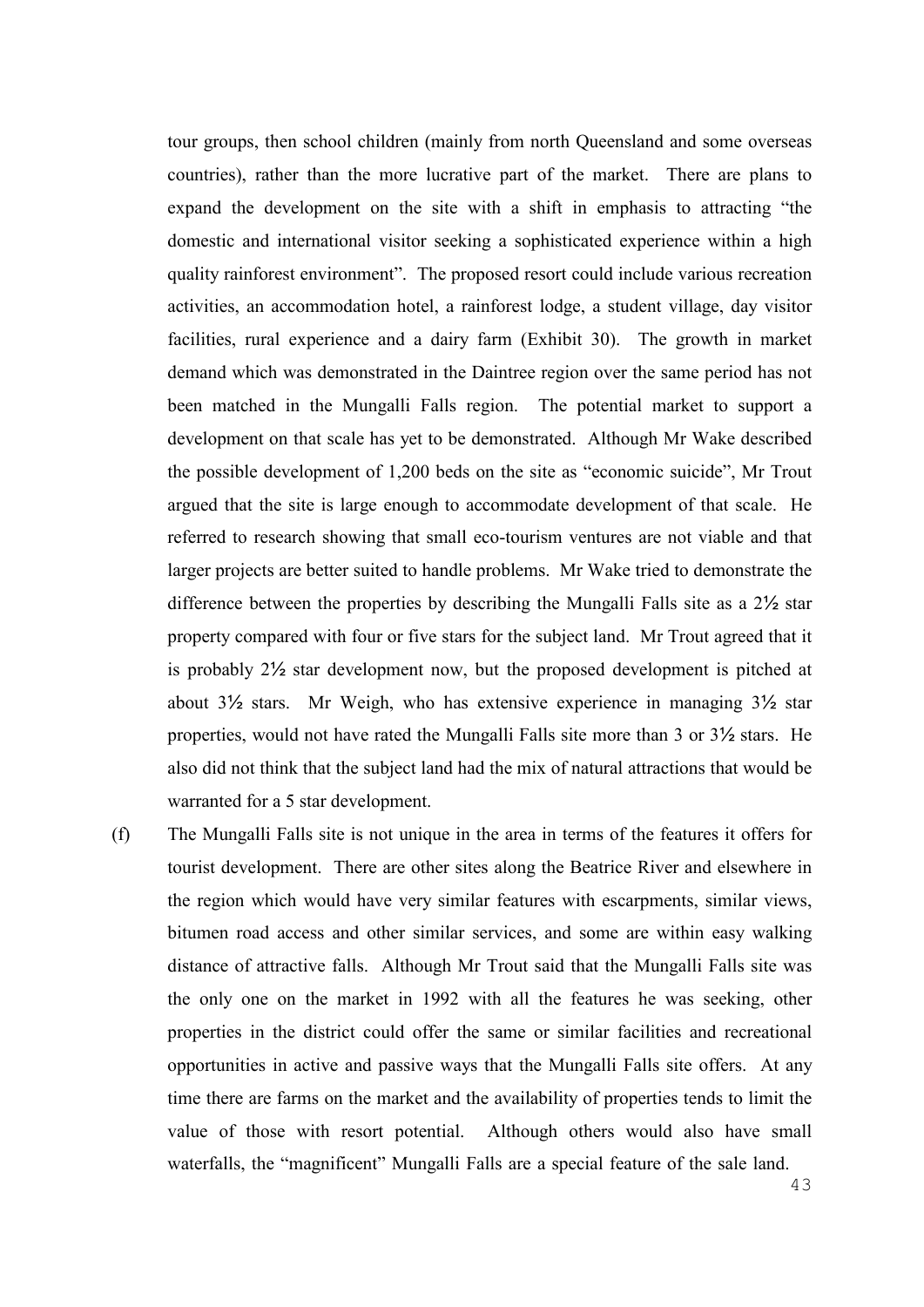By contrast, the subject land is the only site in the Julatten area apart from the Lower Mowbray area where eco-tourism activity could have occurred.

The distinction between what Mungalli Falls offers the visitor and what might be offered by a more precisely or narrowly defined eco-tourism resort was illustrated by Mr Rector's observation that a brochure advertising horse riding on the sale property featured a photograph showing a raspberry bush in the foreground (Exhibit 22). The plant is not indigenous to the rainforest and Mr Rector said he would be surprised that an eco-experience enterprise would have used such a photograph. He suggested that, in the market place on a world basis, such a picture would be noticed and ridiculed because that is not what ecotourists are looking for.

In Mr Allan's opinion the Mungalli Falls site provided the most appropriate evidence of what a prudent tourist developer would pay for a site suitable and available for development for eco-tourism based activities in the non-coastal areas south of the Daintree River. When valuing the subject land by comparison with the Mungalli Falls site, he considered the important factors to be access from existing tourist infrastructure, rainfall and the day visitor potential of the subject land. As the subject land is closer to the major flow of tourists, it would lend itself more readily to the day visitor market. In that sense it is slightly superior to the Mungalli Falls site. Those factors were offset considerably, in Mr Allan's opinion, by the attributes of the Mungalli Falls site. He concluded that "little difference is seen between the two areas after all factors have been compared". Nevertheless he analysed the Mungalli Falls site (without structures) to \$6,700.00 per hectare and applied a rate of \$7,500.00 per hectare to the subject land to reflect its superiority, including the lower rainfall there and its proximity to Port Douglas. In his opinion, the valuation applied was the upper limit which the market would tolerate for a tourism based site in the Julatten locality - an area where the dominant land uses are rural residential/retreat homesites and small grazing or farming enterprises. The rural village background of the Julatten area is different from the established tourist potential of such places as Kuranda, Cape Tribulation and Port Douglas (Exhibit 11). It needs to be remembered, however, that the subject land is between Julatten and Port Douglas, and is well located for access to a range of other nature based activities in the region as well as to Port Douglas and from there activities on the Great Barrier Reef.

Mr Wake thought that although, having regard to the relevant factors, it was difficult to compare the properties, the subject land was certainly more than 10 per cent. superior to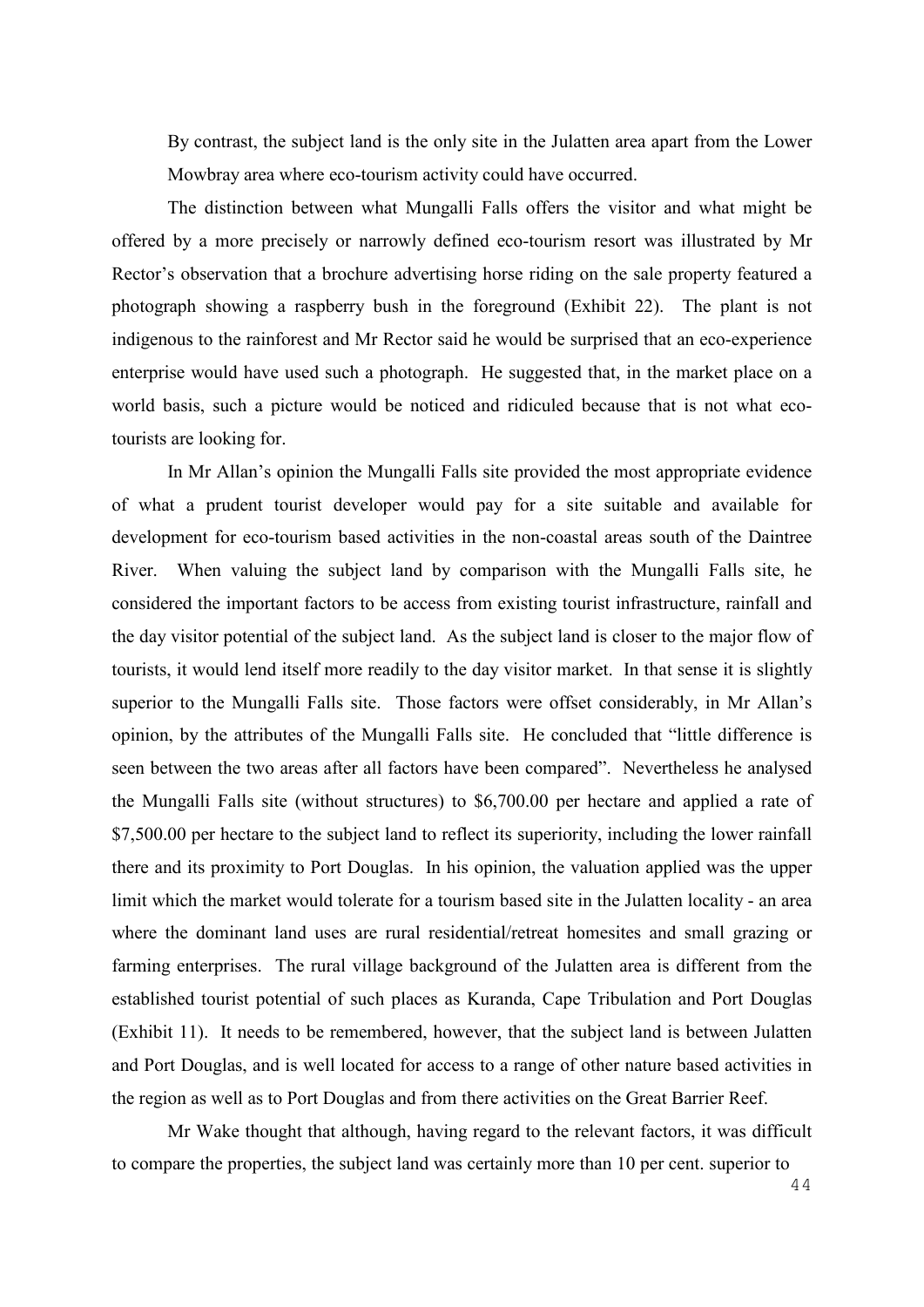the Mungalli Falls site. He analysed the Mungalli Falls site sale overall at \$7,322.00 per hectare, a higher rate than that calculated by Mr Allan. Although Mr Wake was not asked about the difference between his and Mr Allan's analyses, Mr Allan suggested that Mr Wake may not have taken into account stock (cows and horses which Mr Allan valued at \$50,000), shares (which he valued at \$6,000.00) and the value of improvements. Mr Wake considered the Mungalli Falls site to be a "much inferior site" when compared with the subject land. More particularly he analysed separately the sale of 62.2299 hectares of land with approval for tourist uses (Lot 1 on RP738710, Lot 2 on RP743910, Lot 267 NR8023). The approval was a consent use under the rural general farming zoning and was for a caravan park, including eight cabin sites, three cabin sites on Lot 267 and a kiosk. The land was sold for \$850,000.00 and Mr Wake analysed the value at \$11,087.00 per hectare. The neighbouring dairy farm had no such approvals in place and Mr Wake agreed that the \$11,087.00 per hectare figure reflected the value of land with tourist approval. He also suggested, consistently with Mr Trout's opinion, that the purchaser of the Mungalli Falls site may have paid a small premium for the dairy farm component of the land.

It is clear from Mr Trout's evidence that the various parcels comprising the Mungalli Falls site were purchased with a view to developing the site as a whole for tourism purposes. There was no suggestion that, at the time of purchase, the purchaser considered that any part of the land was separately suitable and viable for the purpose. It may be that the part with some approvals in place was more valuable for tourism purposes than the dairy farm land. That land is also more comparable to the subject land than much of the dairy land. I accept that the dairy land was sold at a premium in light of the circumstances of the sale. Any premium paid for the dairy farm land, however, may reflect an element of tourism potential (when amalgamated with the adjoining land) as much as an adjoining owner premium for it as dairy farm land. I am satisfied that the price paid for the total area was a reasonable one when the features and potential of the land as a whole are considered, but accept that, to some extent, the land with more rainforest eco-tourism potential, suggests that such land has a higher value than the average rate per hectare for the entire site.

The greater difficulty in valuing the subject land relative to the Mungalli Falls site is determining the true basis of comparison. Both are put forward as sites with eco-tourism potential, but the nature of the potential is quite different. Indeed, if eco-tourism is narrowly defined, it might be argued that much of the Mungalli Falls site might not be so described.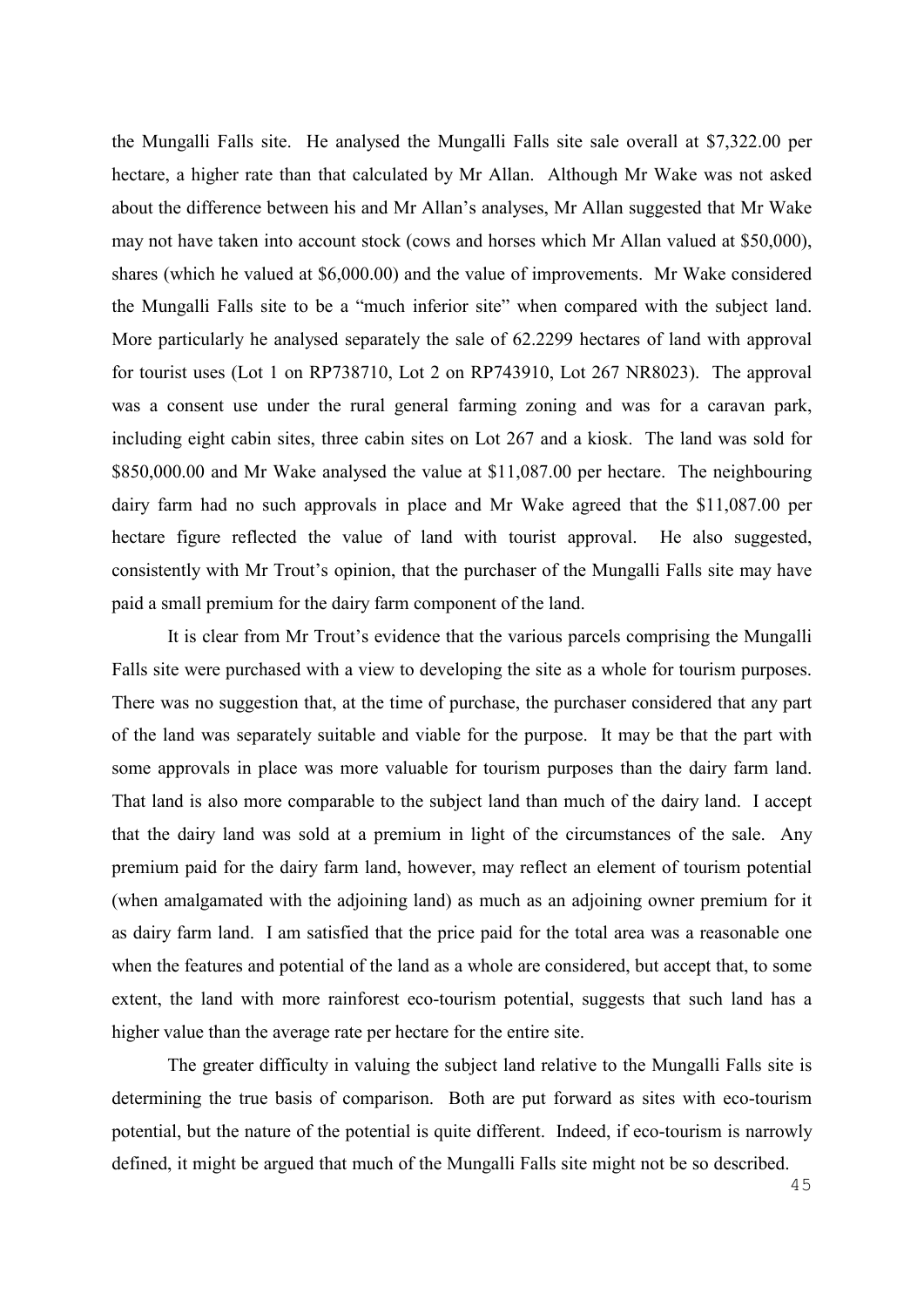It will be apparent from the comparison of natural features that the subject land (or at least the rainforested area that was resumed) offered the potential of an all encompassing rainforest experience of a type which cannot be enjoyed on much of the Mungalli Falls site. Recognition that the subject land, although affected by human intervention, retained more natural features may lead to the conclusion that the subject land was more valuable for ecotourism development. But does that make the land more valuable?

On this matter Mr Weigh's evidence was helpful. He stressed the important distinction between the ecological value of a site and its tourism value. As he put it, there are numerous areas of the world, many of which are in Australia, that are ecologically valuable, but their ecological value does not necessarily translate into tourism value. Other components are required before a site can command a premium value for tourism, namely:

- relative ease of access by "source markets"
- the quality of visitor experience, including the range of available activities
- development and infrastructure costs, which may be prohibitive where sites are in remote locations
- provision of staff and visitor accommodation on site
- long term sustainability both in ecological and commercial terms.

When compared by reference to each of those components, the subject land was either on a par with or superior to the Mungalli Falls site.

The subject land was closer to the "source markets" of people arriving in the Cairns-Port Douglas area and ready access was available by road within a significantly shorter period than it takes to reach the Mungalli Falls site from Cairns and Port Douglas. The subject land could also be included more readily in regional day tours from those areas.

The range of available activities may be greater on or near to the Mungalli Falls site (in the sense that there are farm-based activities and more adventure based activities, such as white water rafting) but higher quality and more extensive eco-tourism experiences would have been available on the subject land. As Mr Weigh put it, the Mungalli Falls site is likely to attract a less specialised market than the subject land.

The limited evidence about costs of development indicates that it would have been cheaper to build at the subject land that at sites north of the Daintree which were commercially viable. There was no direct comparison between the costs of similar types of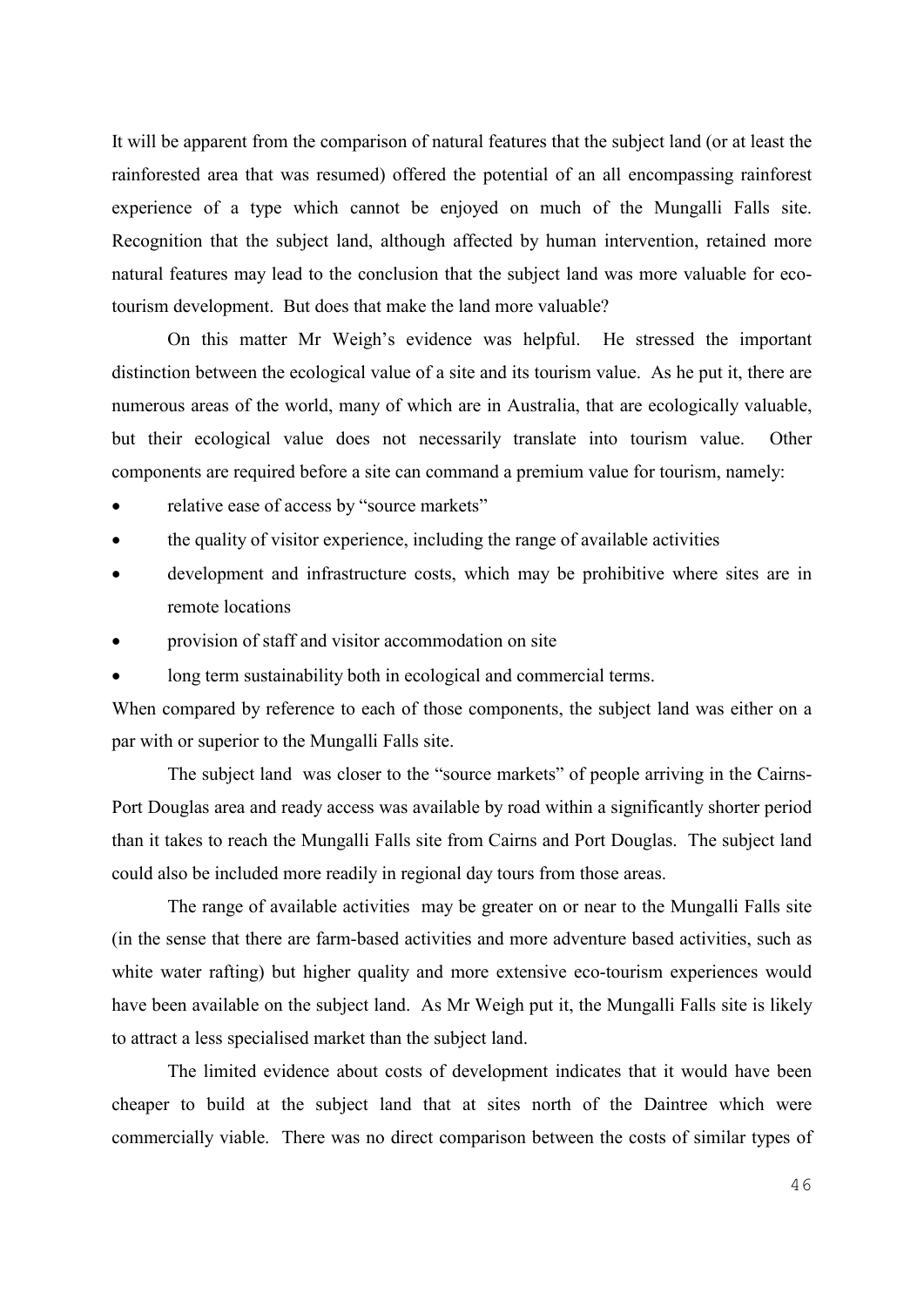development on the subject and Mungalli Falls sites. I am willing to assume, without deciding, that the costs would be similar.

Staff for a resort on the subject land would have been recruited locally, and there was evidence that the Julatten area provides suitable staff for resort developments further afield, such as Port Douglas.

The long term ecological sustainability of a project on the subject land would have been highly likely. Although the land was not in a pristine wilderness state, the ecological values which are there provided the basis for an appropriately sensitive development of the type shown in concept plans.

It seems that properly planned and supervised human activity would have little if any long term consequences for the plant environment. Mr Small observed that in general the forest has been heavily impacted by human activity and, with the exception of further clearing or continued logging, there are few remaining activities which would jeopardise the ability of the forest to continue as a recovering forest system. Small scale activities such as bushwalking utilising existing logging roads and trails would have no impact on the current ecological status of the forest. Mr Small identified "only three areas of concern in relation to the protection of forest values".

- The site of the pendas is the most vulnerable to unacceptable change even if visited by moderate numbers of people. Human activity around the bases of the trees would compromise their existence due to soil compaction. There is no clearly defined trail. The site is within a steep gully in the headwaters of Kauri Creek and any impacts at the site could have repercussions for the ecology of the nearby waterways.
- The general movement of tourists could cause soil erosion, even if people are confined to logging trails. Some trails (such as the one to Mowbray Falls) are steep and prone to erode, even with minimum use. Eroded soil would go into the Mowbray River.
- The problems posed by walkers would be magnified if vehicles are used on existing trails or roads. Particularly vulnerable are tracks on the thin soils of the open woodlands at the top of the eastern escarpment. Soil erosion would result in unacceptable changes to the adjacent ecology of these drier forest systems (Exhibit 33).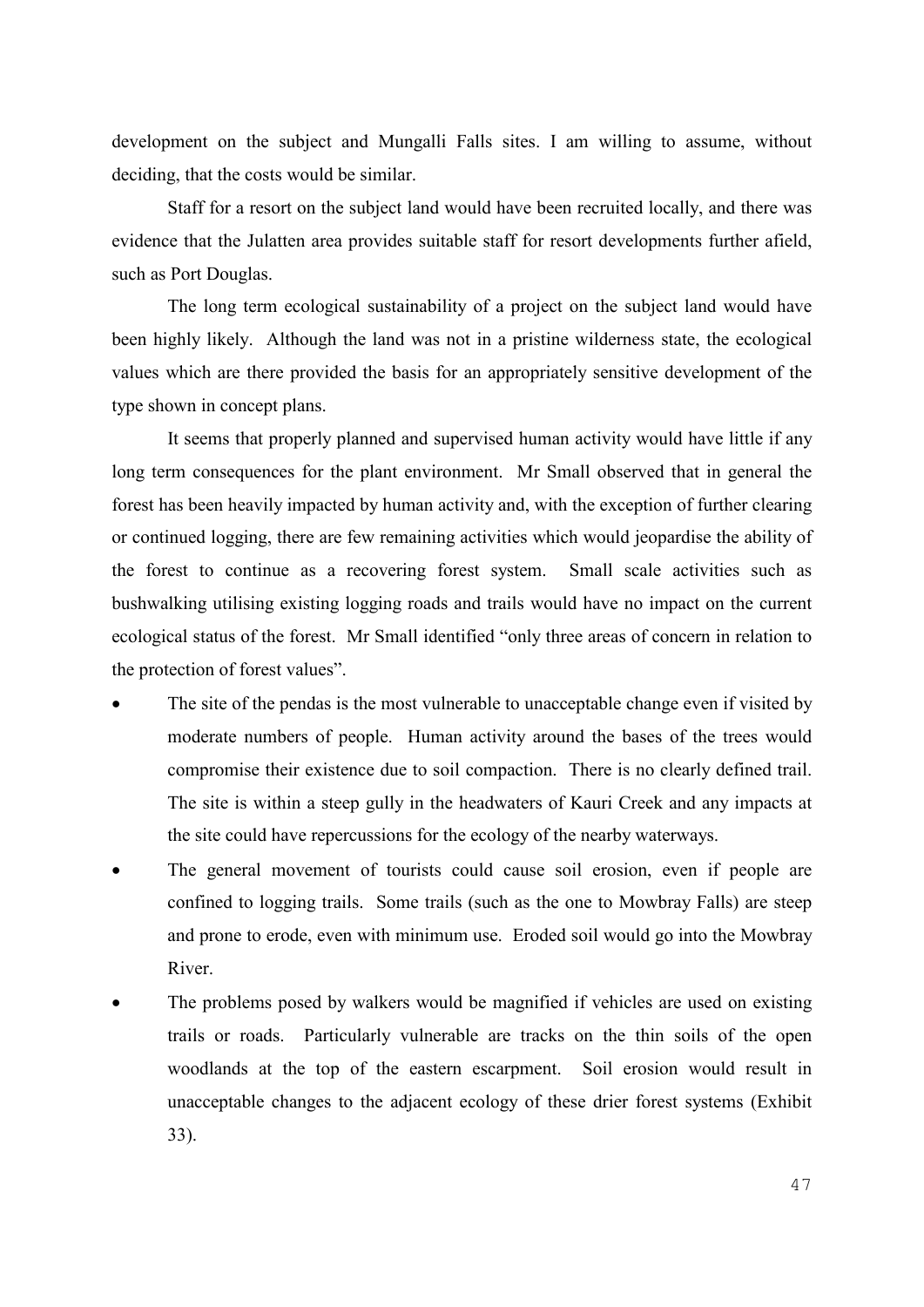Mr Small recommended certain actions to deal with these concerns, including the construction of boardwalks at appropriate locations. Mrs Kuhn shared those concerns. Indeed she said that the design of the infrastructure and the amenities in this eco-tourism development was predicated by environmental considerations. The design had changed in response to a growing understanding of the environment, and the vehicles to be used are tractors with large inflatable tyres to minimise damage. It was important to scientifically monitor the impact of tourism on the environment and limit or stop activities which are shown to have detrimental impacts.

The Mungalli Falls site potentially offers similar (though less extensive) environmental experiences for visitors and, with proper planning, those aspects which are in the rainforest areas would also be considered sustainable in ecological terms.

The long term commercial sustainability of each project remains a matter of speculation. The issue was touched on relatively generally and included such things as the unit cost of construction, the standard of accommodation which might be provided, the cost of sealing roads, and the size and financial potential of the eco-tourism market, and the level of tariffs that might have been levied in 1992 and subsequently. It is clear that the plans and designs in evidence were indicative of the possible development on the subject land. Although the facilities proposed for the site, including on site power generation and some waste disposal, may be similar to developments north of the Daintree River, the costs of construction would be lower on the subject land than on properties north of that River.

There was no evidence of detailed viability research having been undertaken, but it was apparent was that the claimants were willing to develop the land in a way which would appeal to a range of possible guests - from day trippers, who might take a couple of hours to visit the interpretive centre and walk a track, through to long stay visitors who would be able to afford good quality accommodation. Attractive plans were made for the subject land and the Mungalli Falls site (for which joint venture partners or purchasers were sought).

It is not possible to say whether either or both enterprises would have proved to be the commercial success for which the proponents' supporters and local councils would have hoped. The existence of other eco-tourism resorts north of the subject land, and the determination and approach taken by the claimants to the proposed development, lends support to an inference that the project would have succeeded. Similarly, the history of the previous and current Mungalli Falls enterprise shows that it is also commercially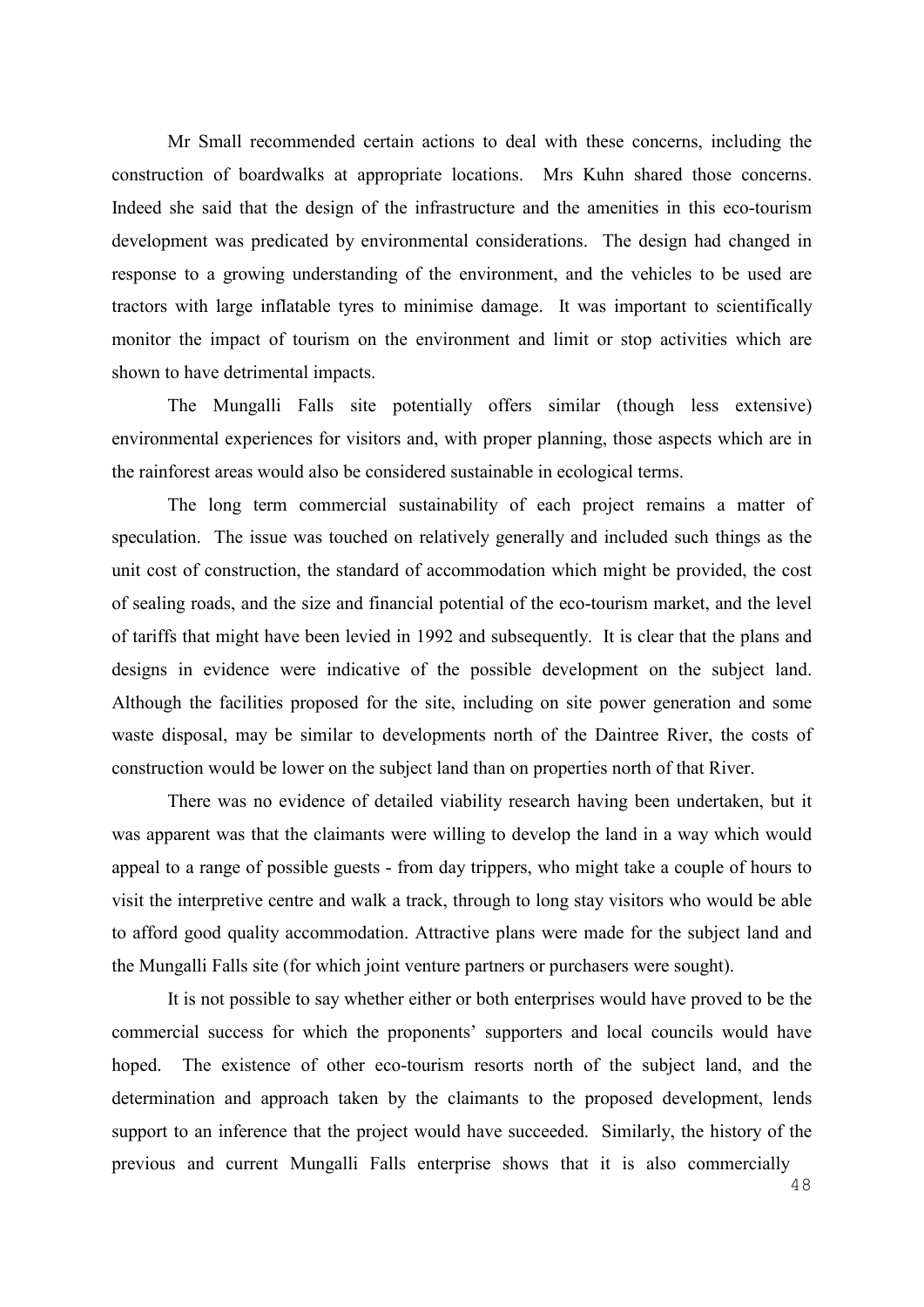sustainable. Witnesses suggested, however, that at least in terms of star ratings, a suitable development on the subject land would be superior to that which is practicable on the Mungalli Falls site.

Mr Weigh also made the assessment that the Mungalli Falls site and the subject land, although comparable, are "quite different types of sites". He described the Mungalli Falls site as "a more mainstream site" which could be developed for use by day visitors, with cabins around the falls. Bearing those differences in mind, however, he considered the subject land to be superior site. He also agreed that a developer who, at the date of resumption, was unable to purchase land north of the Daintree River but wanted a property with the features of the Daintree about it would look for something as near as possible to the Daintree and would not go down to the Mungalli Falls area. In his opinion the important considerations in this comparison were access, rainfall, and the day visitor potential of the subject land. Its specialised nature meant that the subject land may have commanded a premium of no more than 10 per cent. over the Mungalli Falls site (Exhibit 15).

I am satisfied that the subject land is significantly superior to the Mungalli Falls site. Its value must be determined, however, by reference also to other relevant sales evidence.

The other sales to which the claimants or both parties referred are considered in the order in which they were listed in Mr Wake's report. Those sales on which only the Crown relied are considered then in the order in which they were listed in Mr Allan's report.

Thiess sale (claimant's sale 1, Crown's sale 4): Lot 11 BS5 in the Parish of Alexandra has an area of 58.9146 hectares. It is an undulating rainforest site rising steeply from the Cape Kimberly Road to a steep rainforest ridge at the rear. Excellent panoramic views over the Daintree estuary, coastline and Snapper Island are available.

The land was purchased as a rural residential site in February 1991 for \$400,000.00, an average of \$6,791.00 per hectare. There was an established benched home site in an elevated position with gravel road access. Both valuers agreed that it is a rural residential site with no tourist potential. Mr Wake placed little weight on the sale other than as an indication of the value of house sites in the Daintree as compared with other sales in the Daintree. Mr Allan did not rely on the sale as a basis of his valuation, but to show the high values of exclusive sites. He included the sale "only as an indication of the base level of value" and described it as inferior to the subject land (Exhibit 11).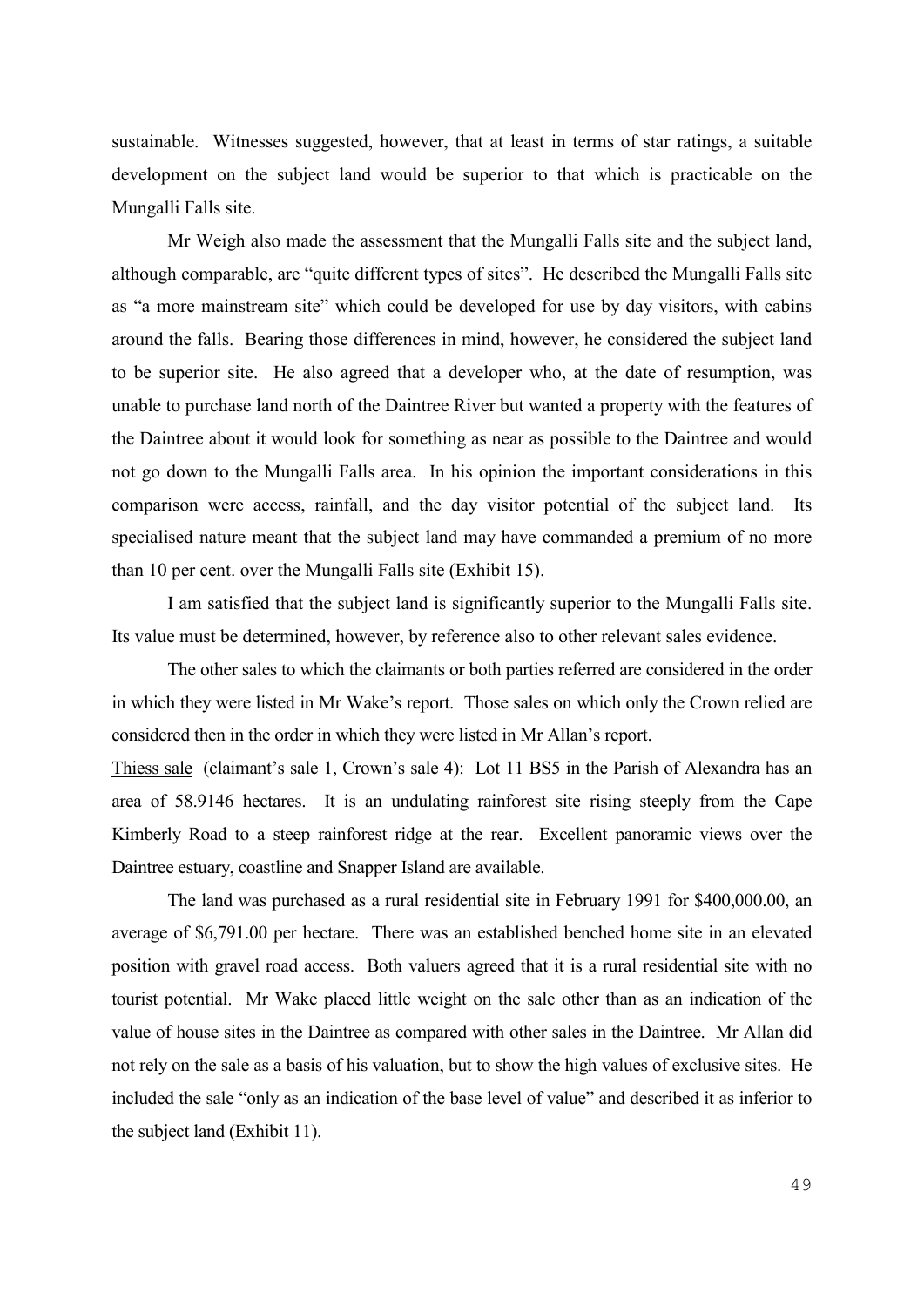The sale is of limited value in the present case, indicating only the base level of value of a rainforest site in the area north of the Daintree River with residential but no tourist potential. Van der Kwast sale (claimants' sale 2): Lot 2 on Plan SR808134, Parish of Alexandra, comprises 58.27 hectares of land on the Cape Tribulation Road. The land varies from gentle to moderate to steep slopes and has good quality rainforest vegetation. There are no improvements on the property. An adjoining lot has been developed with a tourism venture, but Mr Wake thought that the sale land did not have tourism potential, especially as it is in Douglas Shire. He considered that the land could be developed for a residence. He highlighted the difference between the sale land and the subject land. The sale land is "totally rainforest" and, in his opinion, "its potentiality is far inferior to the subject".

The land was sold to the Queensland Government in about September 1995, nearly three years after the date of resumption. Although Mr Wake introduced the sale into evidence he was mistaken about the purchase price which he said was "rumoured" to be \$650,000.00, an average of \$11,155.00 per hectare. The better evidence of value came from Mr Allan who said that the purchase price was \$320,000.00, comprising \$300,000.00 for the land (an average of about \$5,148.00 per hectare) and approximately \$20,000.00 to pay out a special loan purchase. The forestry valuation of the block was \$14,500.00.

Mr Allan argued that it was a site sale and it is inappropriate to take into consideration a rate per hectare. On that basis this sale was not comparable with the sales on which the Crown relied nor, it follows, the subject land. Mr Wake included the sale to show a level of values for non-beachfront, high value rainforested land with very limited potential for development. He said, however, that he became aware of the sale after he had prepared the valuation and placed "almost no reliance" on it.

The only value which the sale might have is (like the Theiss sale) to give an indication of the base value of a rainforest site in the area north of the Daintree River with residential but no tourist potential. Neither party relied on the sale and, given its features, limited potential and date of sale, it should be disregarded in these proceedings.

Coconut Beach resort (claimants' sale 3, Crown's sale 6): Lots 1-3 on RP740257, with a total area of 88.4 hectares, were purchased by the owner of adjoining land to facilitate expansion of the Coconut Beach Rainforest Resort. The property has approximately 300 metres of beach frontage and comprises easily to moderately sloping, partly cleared rainforest, intersected by the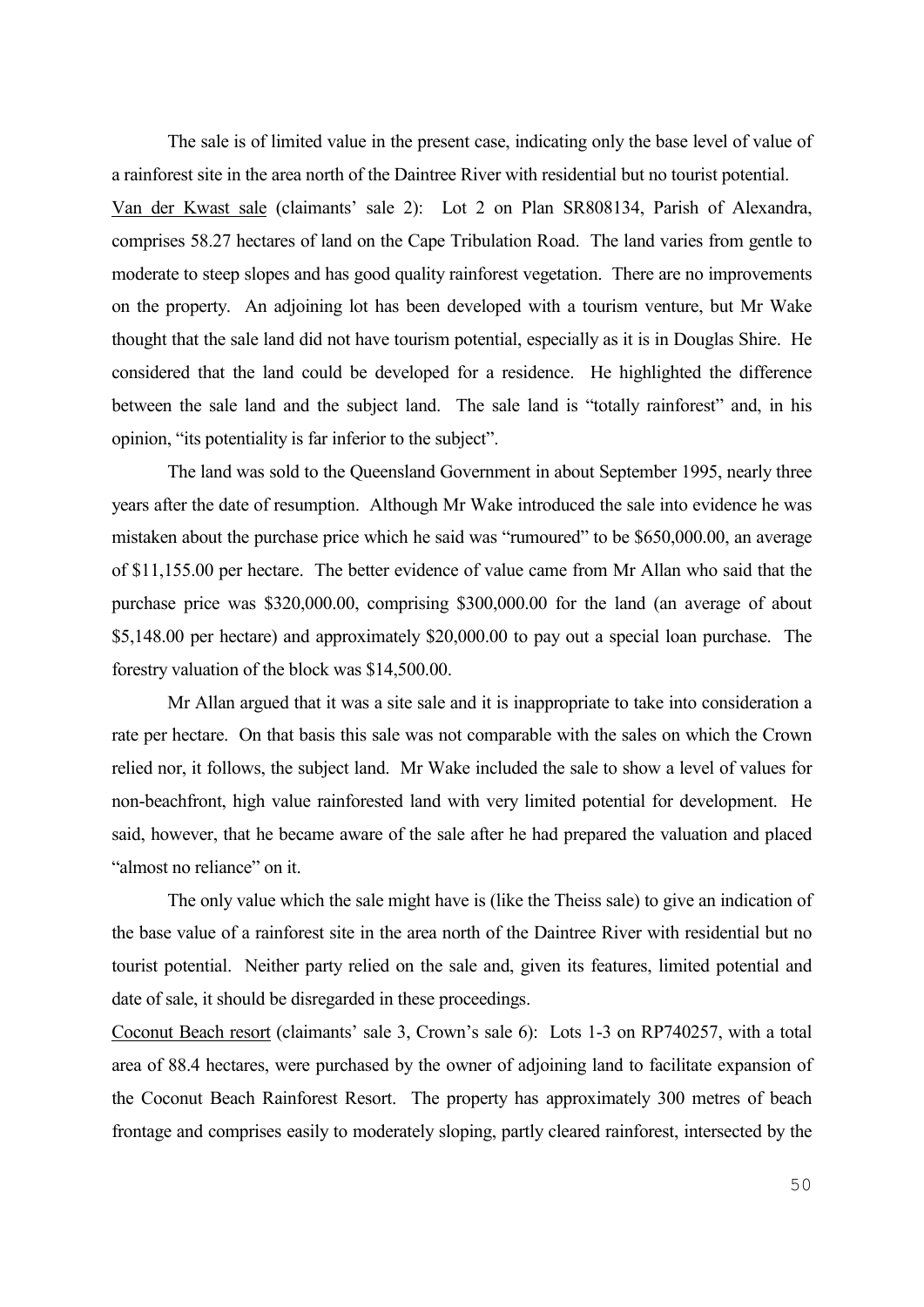Cape Tribulation Road and rising generally to the western boundary. Town planning consent was given for accommodation building, 40 units and 24 hotel type units.

Mr Allan described the sale land as superior to the subject land in location and country and tourism potential.

Most of the land, about 84 hectares, is on the western side of the Cape Tribulation Road. Mr Rector commented that the sale land is principally on the edge of the rainforest. The accommodation is on the western part of the land, within the rainforest. In his opinion, Coconut Beach is "such a fine eco-tourism experience" because "you are indeed in the rain forest, you're surrounded by it". People wishing to visit the beach have to cross the road and other land to reach it. Mr Rector did not consider that the eco-tourism experience at Coconut Beach is improved by the proximity of the land to the sea. The accommodation is in the rainforest and few guests would go to the beach, preferring to use the resort's facilities. Thus, while the location of the site at a place where the rainforest meets the reef may be appealing, the presence of a beach is not essential to rainforest eco-tourism.

The land was sold in June 1991 for \$1.6 million, an average of \$18,000.00 per hectare. Mr Allan suggested that because the purchaser needed the land for expansion it had, as an adjoining owner, paid above the market value of the land. He had not compared directly the sale and the subject land. Rather he had compared the two properties on a rate per hectare basis, assuming (on the basis of discussions with the purchaser) that the market value of the land was about \$1 million or \$11,300.00 per hectare. Mr Wake was reluctant to analyse the sale to a rate per hectare, preferring to see it as a small resort for which the purchaser was willing to pay \$1.6 million.

I am satisfied that the sale is relevant to the valuation of the subject land, with appropriate account being taken of the fact that the land is in a superior well-known and well developed eco-tourism area and the fact that the sale to an adjoining owner probably meant that the purchase price exceeded the market value of the land (although not necessarily to the extent nominated by Mr Allan).

Elgar sale (claimants' sale 4): Lot 35 on Plan SR158, Parish of Alexandra, has an area of 37.56 hectares of unimproved rainforest. The block slopes very steeply. A small part of it is used for the Alexandra Range Lookout, with views over the Daintree estuary, Snapper Island, coastal grazing country and the coastline to the south. Although the lookout may not be characterised as a destination, it is a popular place for visitors to stop briefly and enjoy the view.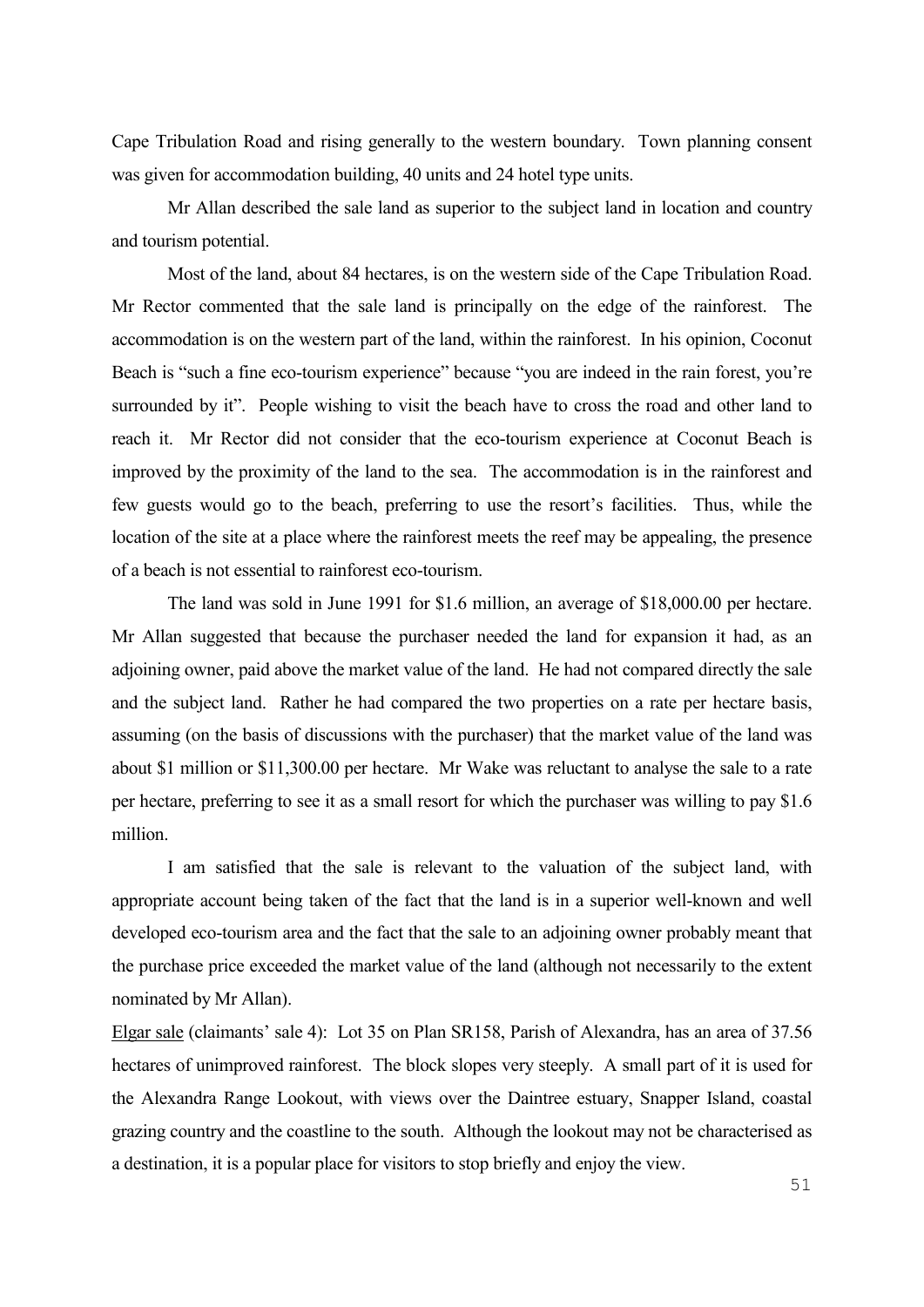Physical access to the lower part of the land was difficult, following an unmade road across a couple of little creeks. It would be expensive to construct proper road access. Practical access to the lookout from Bailey Creek Road is dependent on crossing national park land along a road which has been constructed along a used, rather than a gazetted, route. At the hearing there was uncertainty about the location of the boundary of the land and hence the distance to be travelled across national park land - estimates varying from 30 metres (within the gazetted road reserve) to 180 metres. A survey would be necessary to resolve the issue. In all likelihood, a private purchaser who wanted to use the land for commercial purposes would have had to obtain approval for public access across the national park land to the sale land.

In Mr Wake's opinion, the only part of the land which could be used for a lookout and kiosk is the top section. He said that the strip of level land is too small to accommodate a car park and interpretive centre. He could not see any other part of the property being used, given the difficulty of gaining access from below. A private developer would have had to obtain permission for people to cross the national park into the sale land.

The sale land has closer and more extensive sea views than are available from the subject land, but has much more limited development potential.

The land was sold in April 1993 to the Queensland Government for \$780,000.00, an average of \$20,767.00 per hectare. There were no approvals for development. The Shire Council had indicated that it would permit the Government, but not a private owner, to erect a kiosk. The Council issued a letter stating that it would favour a private development comprising a boardwalk, viewing platform and interpretive centre.

There was no suggestion that the purchase was not an arm's length transaction. Mr Elgar wanted the Government to purchase the land and it had done so. Apparently the issue of obtaining access across the national park land was not a major factor which influenced the price paid for the sale land. That was not surprising given that the State was the purchaser. Rather, the principal factor influencing the price was the commercial potential of the site.

I agree with Mr Allan's evidence and Mr Needham's submission that the sale price of this land indicates a site value. Consequently it is not appropriate to compare the sale land and the subject land on the basis of some calculated average rate per hectare for the sale land. Furthermore, the limited proportion of the site which can be used for commercial purposes, the limited area which further constrains what can be done there, the uncertainty about what commercial activities might be approved for a private owner, and the question about whether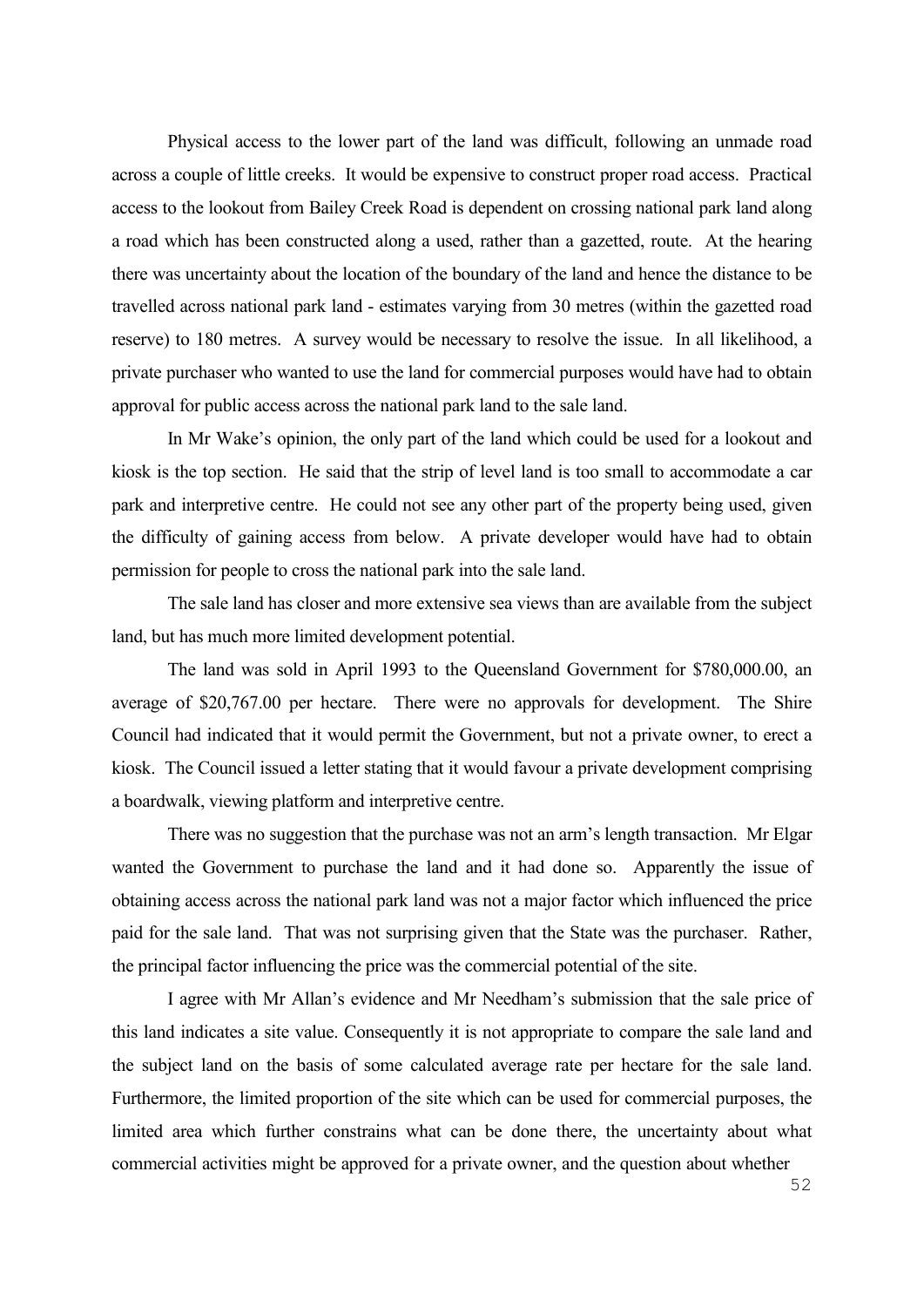access across national park land for commercial purposes would be permitted, indicate that, even on a site value basis, it is not possible to make an accurate comparison with the subject land. The sale should be disregarded in determining the value of the subject land.

Daintree Heritage Lodge (claimants' sale 5): Lot 236 on RP740951, Parish of Alexandra, has an area of 5.664 hectares. It is located at Turpentine Road, Cooper Creek and has rear access to Cooper Creek. Thornton's Beach is about 2 kilometres away. The land is 20 kilometres north of the Daintree River ferry and 50 kilometres north of Mossman. The main features of the resort are the rainforest vegetation and the series of attractive swimming holes along Cooper Creek leading to a quite spectacular waterfall well upstream from the subject property.

The improvements on the site comprise 16 cabins of timber construction with bathrooms but no kitchen facilities. The cabins are apparently 10 years old and "fairly basic", serviced by septic systems, a central low-grade resort building offering only basic facilities and a small swimming pool, carports and diesel engine power generator.

The property was sold as a going concern in April 1994 for \$1,220,000.00. Mr Wake analysed the sale by deducting for improvements and equipment to reach a land value of \$730,000.00. The sale price showed a site value and Mr Wake did not seek to use the sale on a rate per hectare basis. Indeed he did not rely on the analysed sale to value the subject land. The site is much smaller than the subject land, but Mr Wake included it to demonstrate that people are building resorts away from the beach in rainforest locations adjacent to creeks.

I have accepted that the subject land has potential for eco-tourism development. The sale is not necessary to support that conclusion. The sale has no relevance to the valuation of the subject land.

Springbrook site (claimants' waterfall sale (b)): The land in the Parish of Numinbah comprising Lot 105 WD955, Lot 167 WD 631, Lots 1-3 RP219164, Lots 100 and 106 WD409 and Lot 104 WD2055 has a total area of 380.46 hectares. The land is in south-east Queensland, about  $1\frac{1}{2}$ hours drive from Brisbane by bitumen road and 25 kilometres away from the Gold Coast. It adjoins Purling Brook Falls and surrounding National Park. About 30 per cent. of the land was cleared and there was rainforest on the balance. The land had approval for a golf course, which Mr Wake considered to be a rather unlikely use for the property.

The land was sold in October 1989 for \$2,770,000.00 (an average of \$7,280.00 per hectare). It was purchased in January 1995 by the Queensland Government for \$2,400,000.00 (an average of \$6,308.00 per hectare).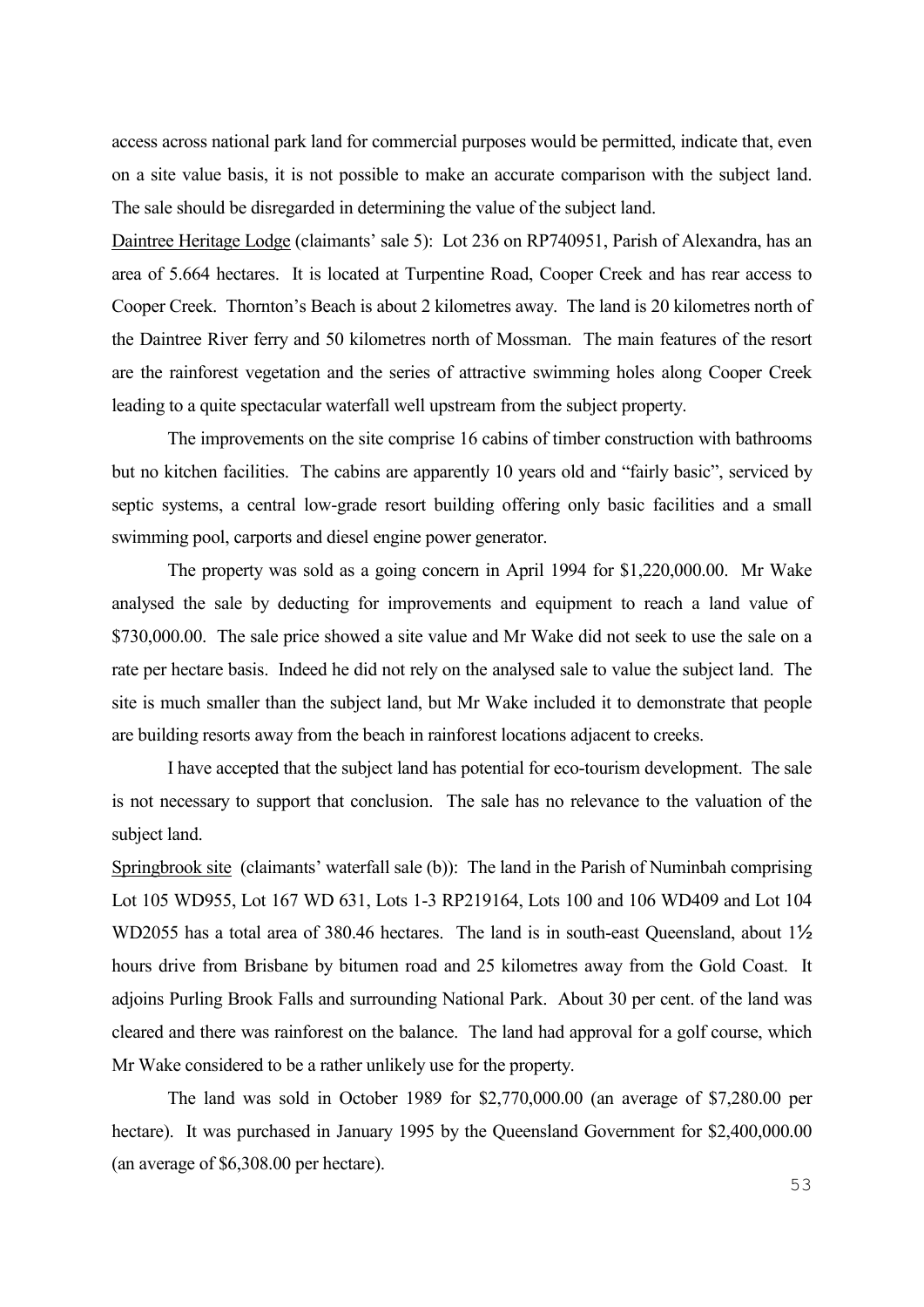Although the property was first mentioned by Mr Wake, most of the evidence about it was provided by the Crown. Mr Allan investigated the later sale of Springbrook which, it seems, was an arm's length transaction under the Regional Open Space System (ROSS) scheme. The land, which abuts Warrie National Park, was considered to fulfil all the relevant criteria namely recreation, scenic value, catchment protection, cultural heritage and nature conservation. Adjoining land with an area of 99.957 hectares was purchased in May 1995 for \$580,000.00 (Exhibits 37-41).

Despite the fact that the sale land is so far removed from the subject land, Mr Allan suggested that a comparison could be made. Part of the sale site was well improved by structures, but most of the area is bushland. There is a waterfall on or very near to one of the Lots. He considered that the sale supports the figure of \$7,500.00 per hectare which he applied to the subject land.

I am satisfied that, given its distance from the subject land and market for eco-tourism properties, the sale of Springbrook can provide limited assistance as a check on the value of the subject land.

Cape Kimberly site (Crown's sale 2): The 67.5623 hectares site comprises Lot 39 SR17 and Lot 41 SR34 in the Parish of Alexandra. It is a beach front site at Cape Kimberly, rising from a near level area along the property's frontage to moderately to steeply sloping foothills of vine forest (or rainforest).

The land is zoned Special Facilities, specifying 50 cabins, 30 bunk-out (?) units and camping area.

Mr Allan described the land as superior to the subject due to its location, zoning and country. Mr Wake acknowledged that it opens onto a beautiful bay, but referred to the uncomfortable camping conditions and the site's poor drainage. Mr Rector described the principal difference between the sale land and the subject is the former's proximity to the beach. Although a premium is paid for beach frontages, he downplayed the significance of a beach frontage for international visitors, most of whom come to far north Queensland between November and March when swimming is inadvisable because of stingers in the water. In Mr Rector's opinion, access to a beach is a "secondary factor" and "not that big an advantage". Mr Wake found it difficult to compare properties with such different potentialities.

The land was sold in February 1987 for \$1,200,000.00, an average of \$17,760.00 per hectare. The sale took place more than  $5\frac{1}{2}$  years before the resumption of the resumed land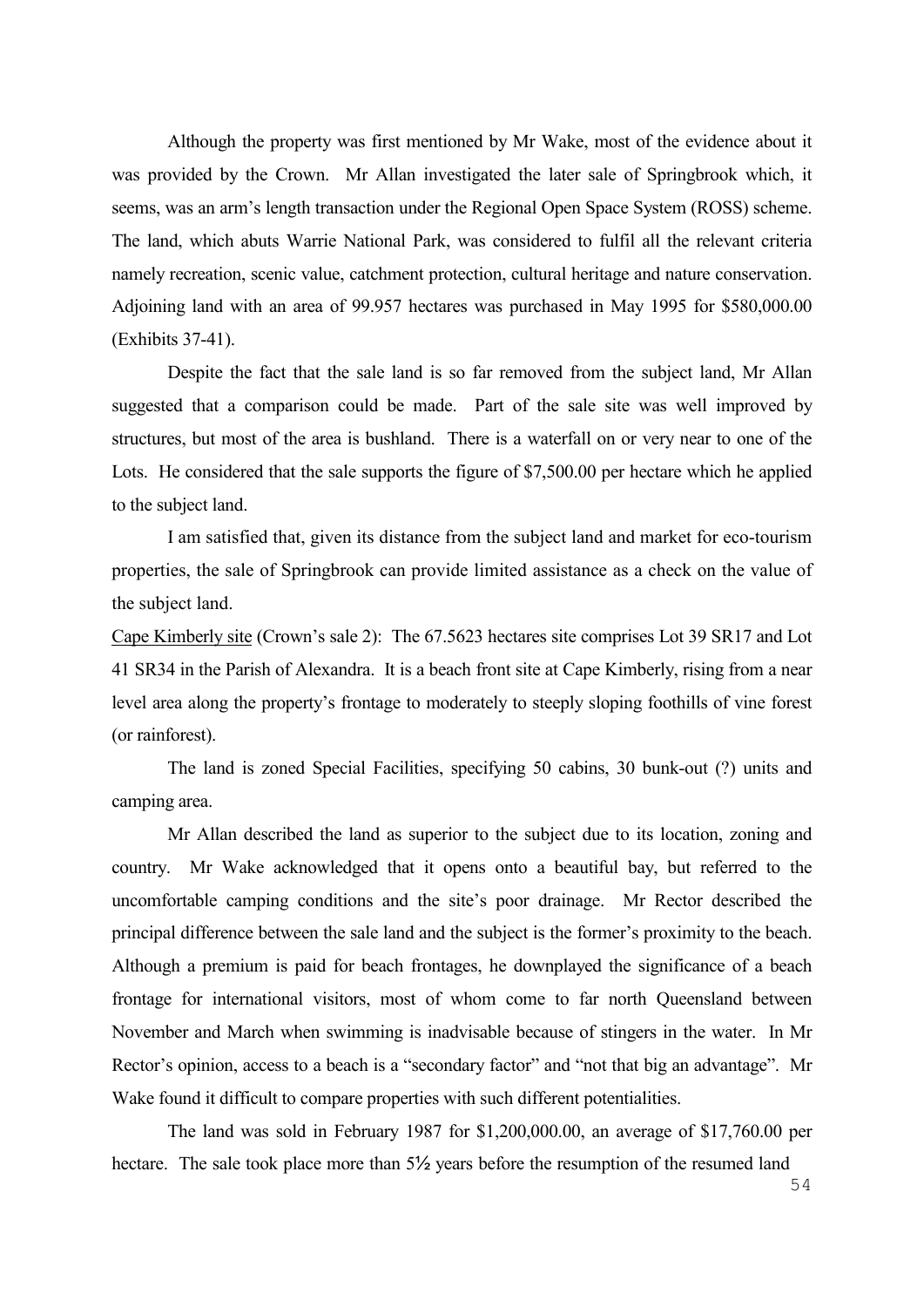at the start of the market boom in a buoyant period. In Mr Wake's opinion it is very difficult to compare a sale that old with the market at the date of resumption. Mr Allan acknowledged that the sale was dated but included it "mainly for historical purposes to indicate that the level of values north of the Daintree River has been high for a number of years".

Having regard principally to the date of the sale, but also to factors such as the difference in some of the features of the land and the difficulty in determining the beachfront influence in the value of a site which in other respects is inferior to the subject land, I do not consider that this sale assists in determining the value of the subject land.

Concrete constructions site (Crown's sale 3): The land comprises Lot 27 SR426, Lot 25 BK157146 and Lot 79 SR845; SL09/28261 and has a total area of 251.038 hectares.

Although it is a relatively large property, the separate beach front parcel with tourist development potential comprises only the 2.858 hectares parcel located at the mouth of Bailey Creek and surrounded by National Park. It is linked to the larger balance area by a winding track. The smaller area is zoned Special Facilities (Tourist Resort), specifying 16 cabins with a total of 32 rooms. Apparently an ancillary dining facility may be built also. The large parcel away from the water frontage cannot be developed but provides access to the small block. There would be a considerable cost in upgrading the access route.

Mr Allan described the sale land as superior to the subject due to location and zoning.

The land was purchased in March 1989 apparently for up-market, eco-tourism purposes. The total price was \$2 million, an average of \$7,967.00 per hectare. The beach front area, however, was separately purchased for \$1.5 million (an average of nearly \$525,000.00 per hectare).

This was, as Mr Wake observed, really a purchase of a beach proximity site. Accordingly, he disagreed with the analysis of the entire sale at \$7,967.00 per hectare and concluded that it was not comparable to the subject land. I agree.

Mr Rector suggested that a tourism resort development may not be viable, given the high room rate that would have to be charged.

Again Mr Allan acknowledged that the sale was dated (being 3½ years before the date of resumption). He included it "mainly for historical purposes to indicate that the level of values north of the Daintree River has been high for a number of years" (Exhibit 11). Mr Wake observed that at that date there was a very active market for the purchase of resort type properties.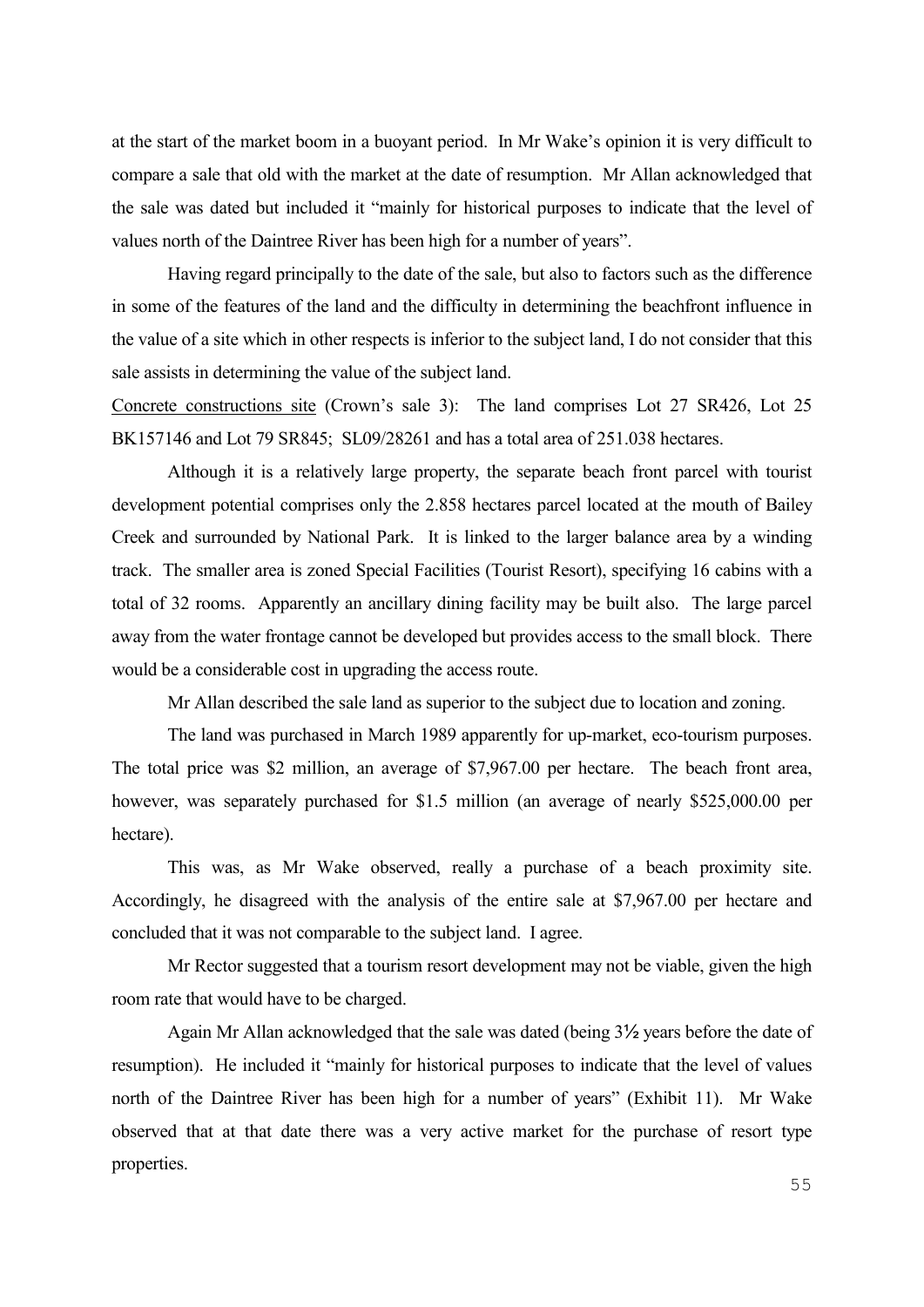In addition to its questionable relevance because of the date of the sale, I am not satisfied that the sale land is sufficiently comparable with the subject for the latter to be valued on a site to site comparison or a rate per hectare comparison.

Camelot (Crown's sale 5): Lots 1-3 RP133181 in the parish of Noah comprise 9.032 hectares of gently sloping, partly cleared, low lying beach front land. The property is located just south of Cape Tribulation with Cape Tribulation Road passing along the land's rear boundary. Mr Allan described the sale land as "vastly superior to the subject in situation and tourism potential".

The land was purchased in June 1991 for \$1,300,000.00 an average of \$143,932.00 per hectare. At that time the purchaser considered that the property had significant commercial potential and subsequently spent about \$140,000.00 seeking approvals for a development comprising a restaurant, convenience store and interpretive centre. The necessary approvals were not obtained and the project was abandoned because of concern about the effect of likely development constraints on its viability.

The land was subsequently purchased by the Crown for \$617,000.00 (an average of \$68,313.00 per hectare) after it was offered for sale under the Daintree Rescue Program.

The sale land is much smaller than the subject and there was no suggestion by either party that, on a rate per hectare basis, the subject land was anywhere near the value of that land. Accordingly there seems to be so little comparability in size, location and potential that the sale should be disregarded in these proceedings.

Votraint sales (Crown's Schedule B sales): The three parcels of land situated in the Julatten district - Lot 187 on Plan DA222 Parish of Garioch, Lot 2 on RP721915 Parish of Salisbury, and Lot 2 on RP747078 Parish of Garioch - were purchased by Votraint No 432 Pty Ltd ("Votraint") between November 1988 and March 1989, at the peak of the market, for a total price of \$1,695,000.00, an average of \$6,762.00 per hectare. Although he had not thoroughly investigated the sales, because they were so far out of date, Mr Allan thought that at least two of them were relevant because of the tourist-based nature of their proposed used.

The first parcel, with an area of 89.49 hectares of cleared land, had approval for a group title module home on part and possible subdivision on part for a home site, though there was some dispute about the minimum area of that subdivision. Mr Allan described the sale land as superior to the subject land with regard to access and development costs and inferior in outlook and situation. It was sold in November 1988 for \$590,000.00, an average of \$6,592.00 per hectare.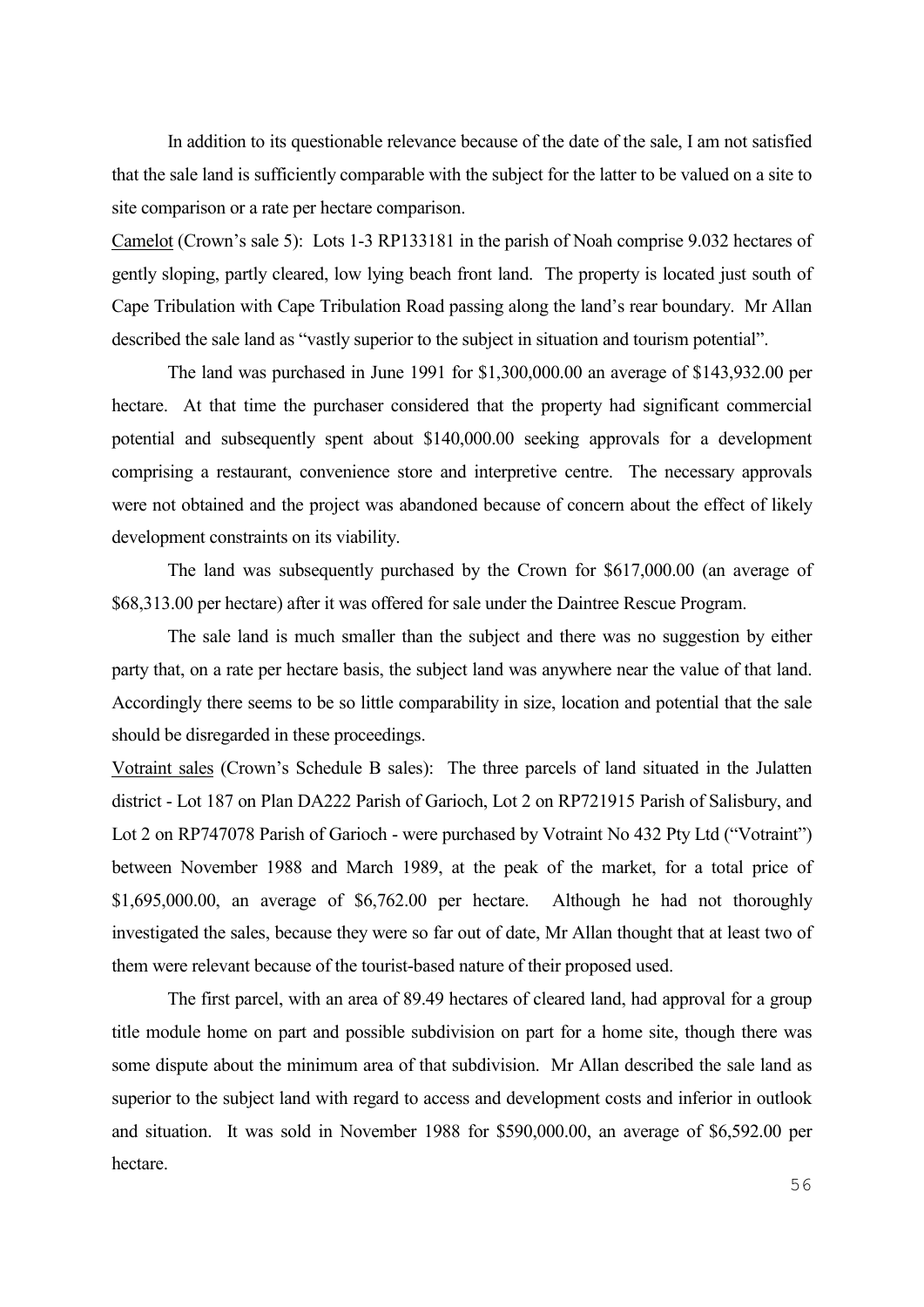The second parcel has an area of 92.6 hectares. Part of the land was cleared and the majority is rainforest which has been logged. Votraint proposed a golf course resort for this property. It was sold in March 1989 for \$510,300.00, an average of \$5,510.00 per hectare.

The third parcel, immediately to the north of the second parcel, has an area of 68.6 hectares, most of which is cleared and heavily improved. It adjoins World Heritage listed lands and has a good frontage to the Mossman-Mt Molloy Road. Votraint proposed a golf course resort for the property. It was sold in March 1989 for \$595,000.00, an average of \$8,673.00 per hectare.

The proposed golf course resort development did not proceed and the three properties were resold in June 1992 at auction by the mortgagee in possession for sale prices averaging \$2,793.00 per hectare, \$1,674.00 per hectare and \$3,134.00 per hectare respectively. Although those sales were closer to the resumption date, Mr Allan did not rely on them because the later sales were by a mortgagee in possession, one was purchased for a subdivision and the others as blocks, without showing the tourist market value.

Mr Wake did not know the circumstances of the earlier sales but accepted that the parcels were purchased for a golf course development. He disagreed that the land had tourism potential. Apparently all three parcels are described as rural residential land in the strategic plan for Mareeba Shire. By the time of the hearing, one had subdivisional approval for rural residential purposes. According to Mr Wake, the areas lacked tourism potential because the Council prefers the area to be developed with 2 hectares subdivision and because of the presence of high voltage power lines across them. He also said that the third parcel it had no potential for eco-tourism. It has a lychee farm and is on a limited access road.

I am satisfied that, having regard to such factors as the physical state of the parcels and their potential use other than for eco-tourism purposes, as well as the dates of the sales, these sales provide no assistance in determining the value of the subject land at the date of resumption. **Conclusions concerning market value:** The preceding summary of the evidence shows why I consider that the previous valuations of the subject land, the unsuccessful auction of the land, and many of the sales to which reference was made (namely, the van der Kwast sale, the Elgar sale, Daintree Heritage Lodge, Cape Kimberly site, Concrete Constructions site, Camelot, and the Votraint sales) should not be relied upon to determine the value of the subject land at the date of resumption.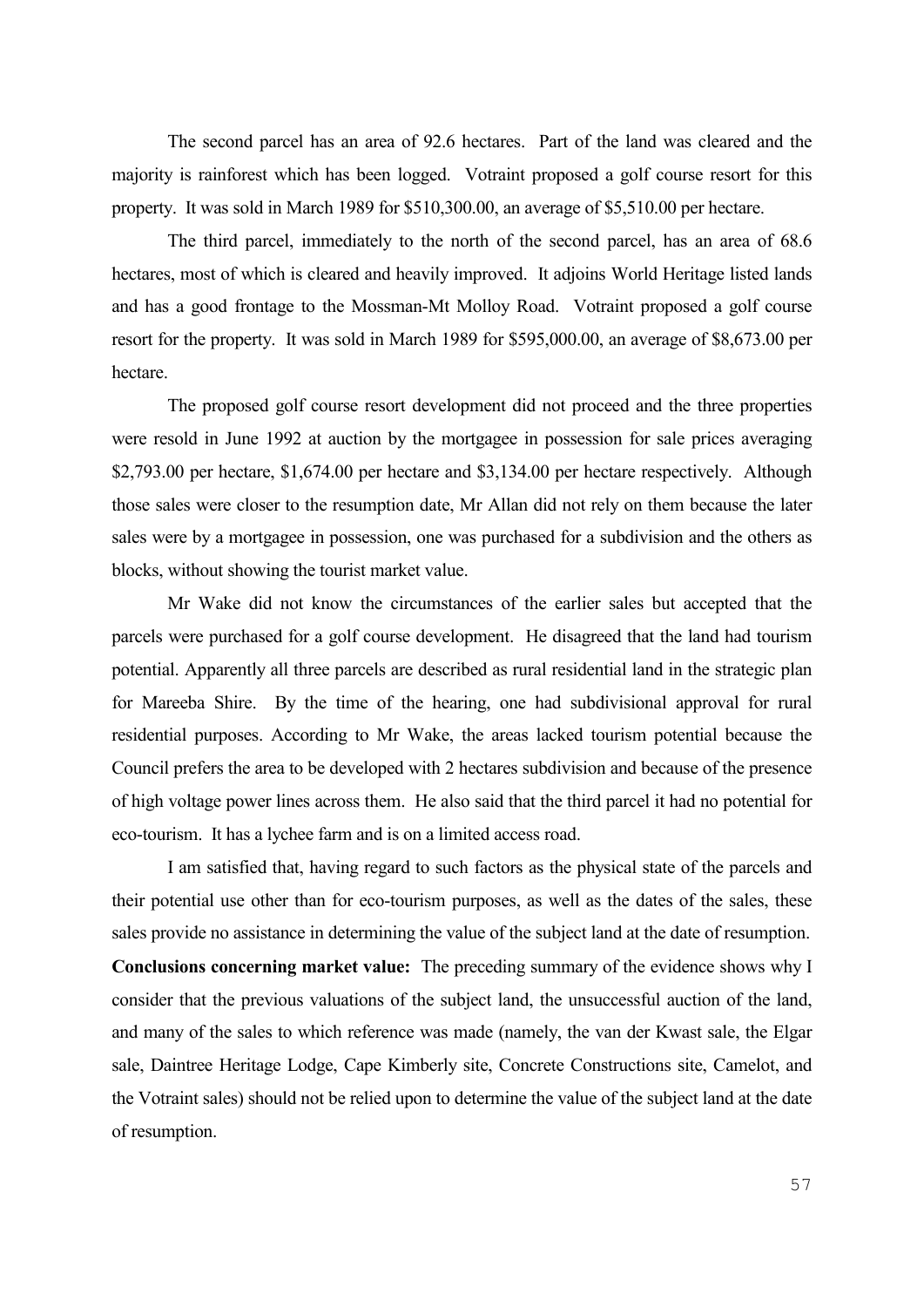The evidence from which assistance may be gained concerns the following sales: the Theiss sale (only to the extent that it provides an indication of the base level of value of a rainforest site with residential but no tourist potential), Coconut Beach resort, Mungalli Falls site, and, as a check, the Springbrook site.

Before expressing my conclusions on the effect of that evidence, I note that Mr Wake's written valuation of the subject land at \$2.2 million proceeded on the bases that the figure was supported by the 1989 valuation by Ballieu Knight Frank, the auction bid in 1990, and the 1990 valuation of DJ Jones & Co, together with the 1989 sale of the Springbrook site and the sale of the Mungalli Falls site. The other five sales to which he referred were stated to be "of some relevance" in support of that valuation. It will be apparent that I have concluded that reliance should not be placed on much of the information offered in support for his written valuation.

Mr Allan's written valuation report noted that the highest and best use of the subject land was as a single large tourism related site. As there were no sales of such sites in the immediate locality of the subject at around the relevant date, he relied on the six sales of land between Innisfail and Cape Tribulation, placing most reliance on the sale of the Mungalli Falls site. For the reasons given earlier, I have concluded that reliance should not be placed on three of the other five sales.

As neither side has presented all the evidence of market value, it is necessary to consider the relevant sales evidence adduced by both parties to determine the value of the subject land at the date of resumption. The determination must be made bearing in mind the conclusions which I have reached concerning other matters relevant to this case. In summary they are that, at the date of resumption the highest and best use of the subject land (that is, the original Lots 108 and 109) was for eco-tourism purposes - a potential, but unrealised, use of the land. Permitted access to Mowbray Falls via a safe and approved route from the subject land would have been an important and attractive (though not essential) feature of any commercial eco-tourism enterprise developed on the subject land. There was no guarantee that the operator of a commercial ecotourism venture on the subject land would have secured a Commercial Activity Permit for people to walk across the State Forest land between the subject land and Mowbray Falls. The risk that commercial access to Mowbray Falls across State Forest land might not have been permitted would have been a consideration for the properly informed prudent purchaser of the subject land at the date of resumption.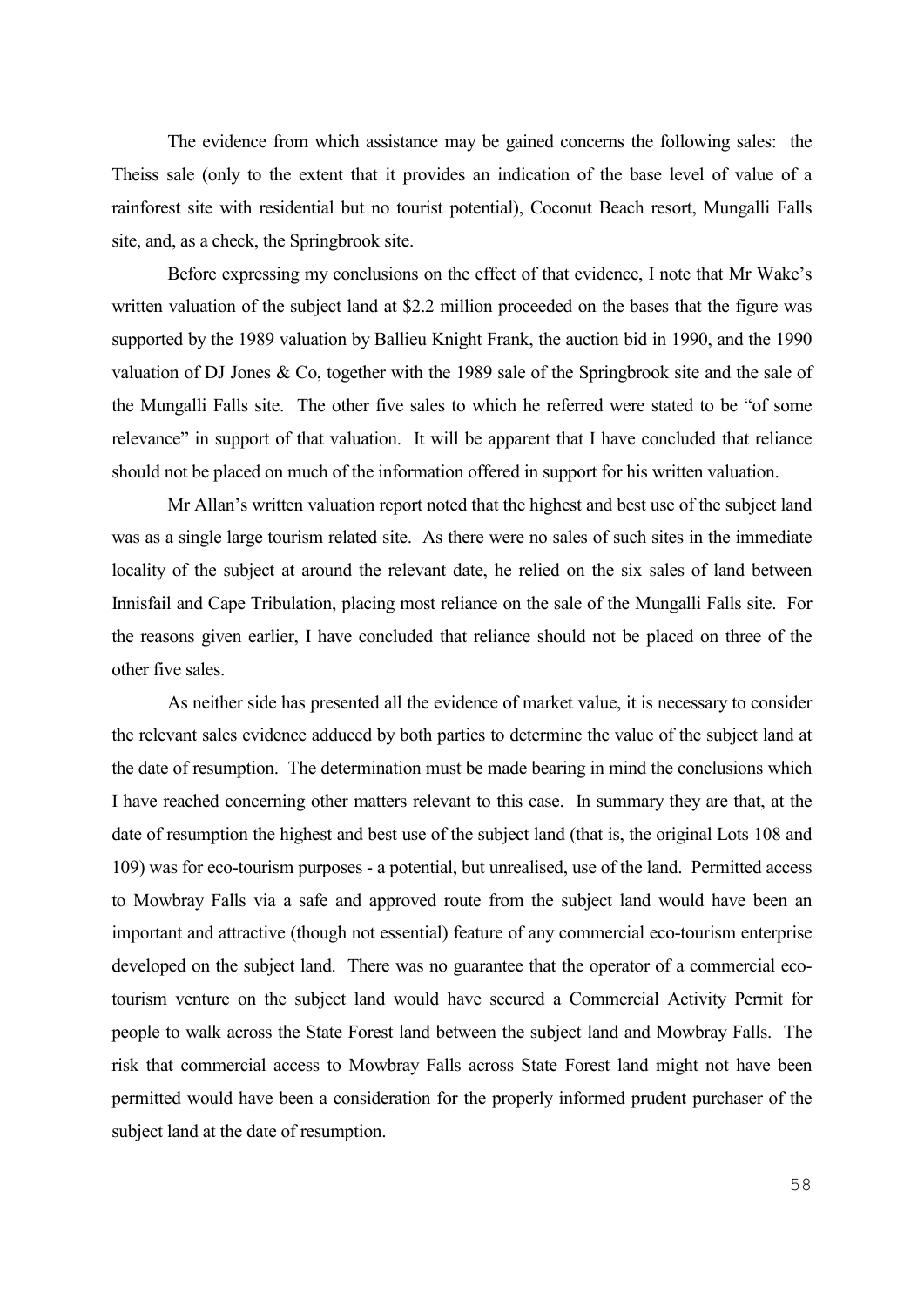The relevant points of comparison between the Mungalli Falls site and the subject land demonstrate that the subject land is significantly superior to the Mungalli Falls site in what it could offer by way of eco-tourism development, assuming that a Commercial Activity Permit could be secured along an agreed route between the subject land and Mowbray Falls. I consider that, if such a Permit had been assured, the value of the subject land would have been somewhat more than that assessed by Mr Allan. That conclusion is supported by comparing the subject land with those of the other parcels of land which have some relevance in these proceedings, allowing for such factors as a greater value in the market place at the date of resumption for comparable properties north of the Daintree River.

The concerns about how difficult it would have been to obtain a Commercial Activity Permit, and the possibility that a Permit may not have been granted, mean that some discount must be made when assessing the value of the subject land by reference to those other properties which have, or have ready access to, significant natural features.

Taking all relevant factors into account I have concluded that the subject land should be valued as at the date of resumption at \$8,000.00 per hectare, giving a total value of \$1,578,000.00.

**Sales evidence - retained land:** The evidence concerning the value of the retained parcels of land was much less extensive than that for the subject land and can be summarised briefly. Lot 108: This parcel has an area of 25.89 hectares and, for the reasons given earlier, its highest and best use is for eco-tourism purposes.

Mr Allan valued the land at the rate of \$10,000.00 per hectare because Lot 108 has most of the prime elevated land for development purposes. The rate per hectare was based on the sales evidence used to value the subject land. Mr Allan also considered that the value was supported by the level of site values as shown by sales of five rural residential sites listed in Schedule C to his valuation report. There was relatively little information about those sales, namely the dates of the sales (between April 1991 and October 1994), the real property descriptions, the areas of land (between 9.709 hectares and 64.75 hectares), the parties and the sale prices (between \$115,000.00 and \$150,000.00). A BLINMAP showed the shape of each of the blocks and their locations relative to each other. There was no description of the relevant features of each property and a detailed comparison cannot be made between those blocks and Lot 108 or Lot 109. The raw figures show values on a rate per hectare basis between \$2,317.00 and \$15,450.00. Any attempt to draw firm conclusions from such little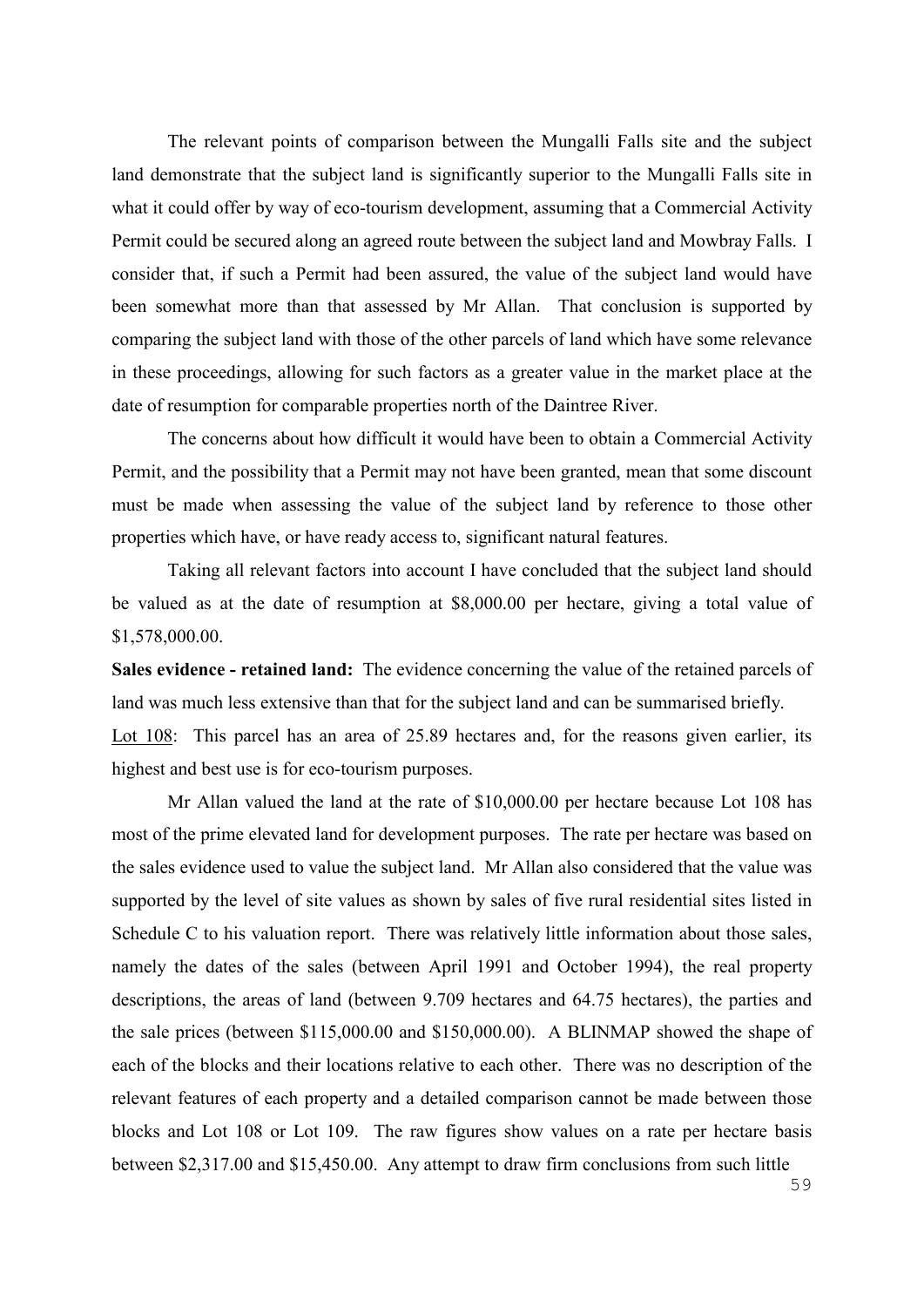evidence is attended by considerable risk. I note, however, that the rates per hectare seem to be inversely proportional to the size of the properties. The largest property sold for the lowest rate per hectare, and the smallest property sold for the highest price per hectare. The properties with sizes comparable to Lot 108 (that is 21.3 hectares, 24.28 hectares and 29.59 hectares) sold for rates per hectare in the lower part of the range (\$5,400.00, \$5,148.00 and \$6,083.00 respectively).

In Mr Allan's opinion, the potential of Lot 108 for tourism usage would reflect a considerably higher level of value compared with sites suitable only for rural residential purposes. His calculations were simply 25.8 hectares  $\omega$  \$10,000.00 per hectare = \$258,000.00 - adopt \$260,000.00.

Mr Wake would have ascribed the value of \$200,000.00 to the land had it been suitable as an environmental resort, but as he considered its highest and best use as at the relevant date to have been a rural residential site, he considered its value to have been \$150,000.00. He acknowledged that the view from the land would have been a significant factor if the land was valued as a rural residential site, but did not concede that the view would have made Lot 108 more desirable than Lot 109. (t 159)

As noted earlier, it is relevant to bear in mind the size of the Lot, the restrictions on development of that site, the absence of extensive rainforest areas, the lack of guaranteed access to neighbouring National Park and State Forest land for commercial purposes, the potential cost of obtaining that access, and the apparent desirability (if not need) for additional land to enhance the viability of Lot 108 for eco-tourism purposes. Accordingly, Lot 108 should be valued at an amount above that for its rural residential potential but consistent with the restrictions on the land's use compared with the potential of the subject land (as shown on a rate per hectare basis). A value of \$200,000.00 is appropriate.

Lot 109: This parcel had an area of 25.8 hectares (it was later increased to 26.15 hectares by the addition of land from the State Forest to follow the existing track) and, for the reasons given earlier, its highest and best use is as a rural residential site.

Mr Allan valued the land having regard to the sales listed on Schedule C to his report which, he said, supported a valuation of \$185,000.00, an average of almost \$7,075.00 per hectare. That valuation was of Lot 109 in an improved state and assumed that the improvements were worth \$62,000.00. Consequently the land value would have been about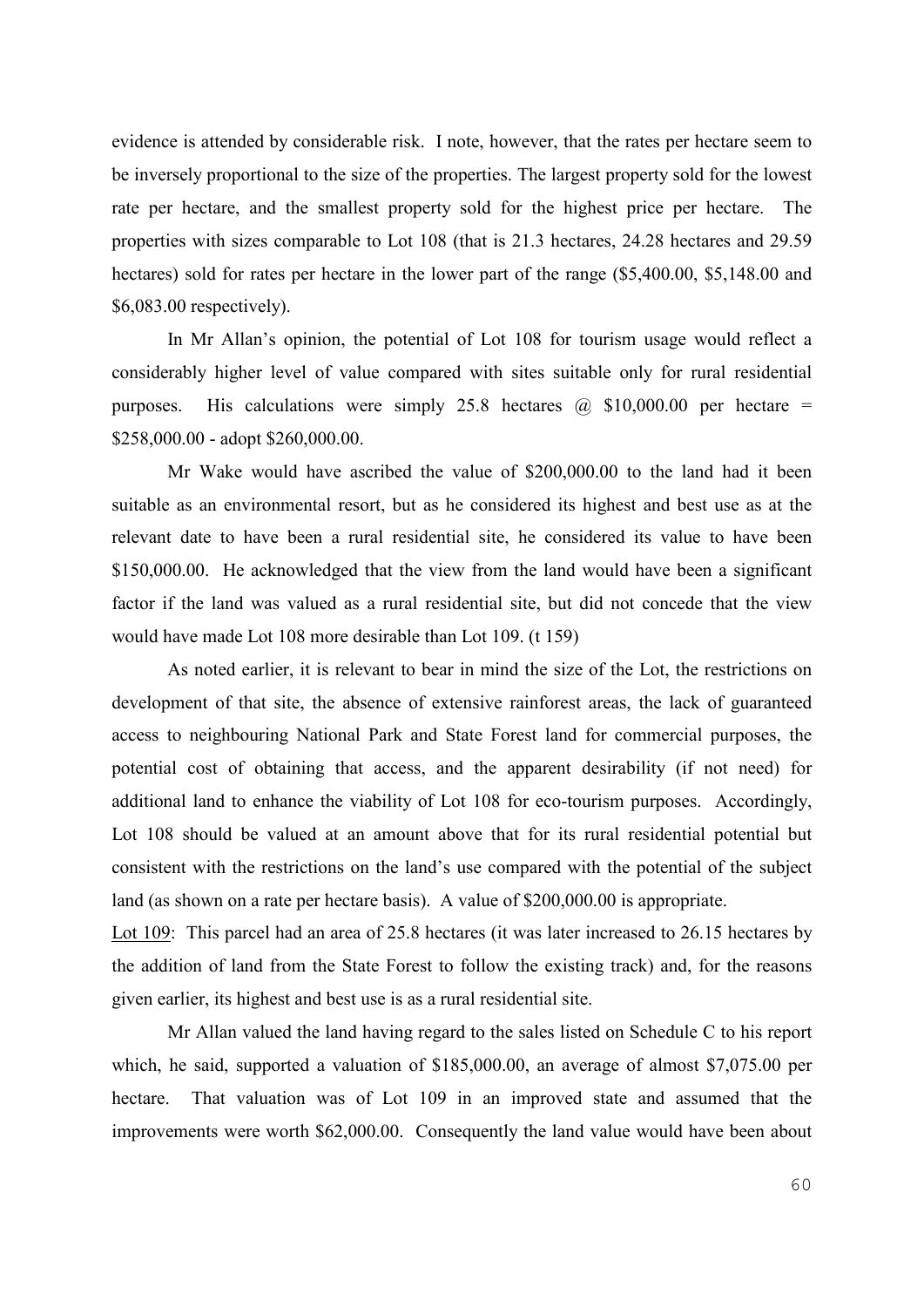\$4,767.00 per hectare. (As noted earlier, Mr Allan had put the same value on those improvements in his before resumption valuation of the subject land. )

Mr Wake considered the value of Lot 109 to be \$150,000.00, an average of about \$5,736.00 per hectare. He was not critical of Mr Allan's approach, including the reliance on the Schedule C sales.

I am satisfied that, as all the improvements are on Lot 109 in the before and after situation and there is no claim for compensation in relation to improvements, the land should be valued at \$150,000.00. That figure is supported by the sales listed in Schedule C to Mr Allan's report.

## **Disturbance**

As noted earlier in these reasons for decision, the parties agreed at the hearing on the amount to be awarded for disturbance. The amount agreed was \$67,150.00 comprising:

| construction of alternate water supply to Lots 108 and 109 | \$13,180.00  |
|------------------------------------------------------------|--------------|
| legal, valuation and other consultants' costs              | \$53,970.00. |

The former amount is for the cost of drilling and equipping bores on the remaining land of Lots 108 and 109. Before the resumption, water for each Lot was drawn from Kauri Creek, which flows through the resumed land.

## **Conclusions and order**

In light of the conclusions reached in these reasons for decision, the amount of compensation for lost land is calculated as follows:

| 197.1788 ha @ \$8,000.00/ha                        | \$1,578,000.00   |
|----------------------------------------------------|------------------|
|                                                    |                  |
| 25.89 ha @ \$7,750.00/ha                           | \$<br>200,000.00 |
| $26.15$ ha                                         | \$<br>150,000.00 |
|                                                    |                  |
| $$1,578,000.00$ less $$350,000.00 = $1,228,000.00$ |                  |
| Add \$67,150.00 for disturbance                    |                  |
| Adopt \$1,295,150.00.                              |                  |
|                                                    |                  |